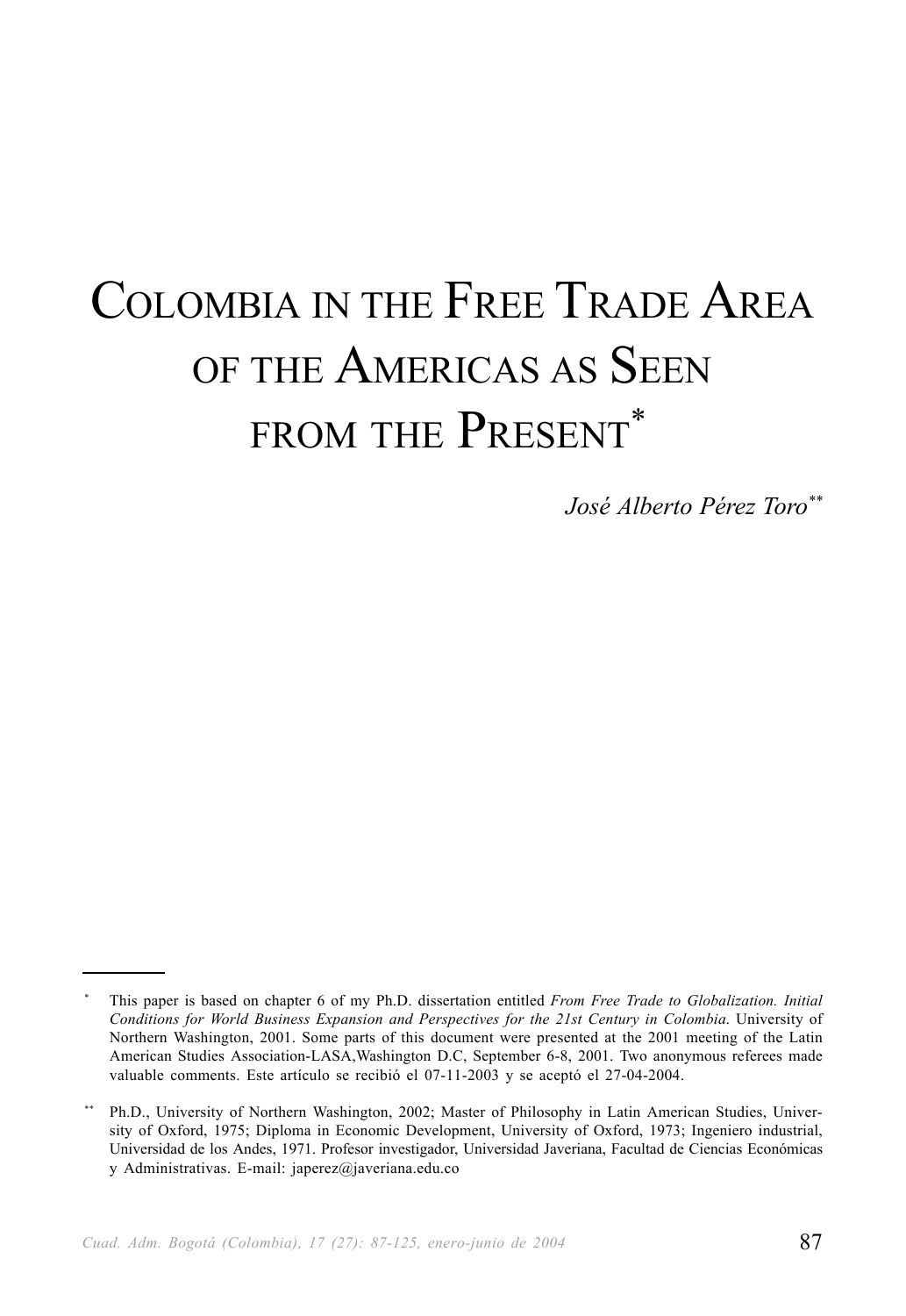#### **ABSTRACT**

The aim of this paper is to know, compare, contrast and evaluate the positive aspects of creating a hemispheric market, by analyzing the bilateral and multilateral agreements under negotiation, particularly the Free Trade Area of the Americas (FTAA). The theoretical framework is based on the study of historical factors characterized by institutional changes in the economic integration process of the Americas. Institutional elements refer to commerce particularities, the access to markets, the regulations on services, and investment origin and protection. They also refer to other commercial practices, such as governmental purchases, custom regulations, and the mechanisms used to solve controversies. The methodology used is the analysis of singular processes that determine a chain of facts, such as the integration schemes, which are framed in regularities like those observed in sector commercial agreements. An outstanding result is the convergence of integration processes, a necessary condition for the eventual creation of a global commerce system.

**Key words**: Economic integration, Free Trade Area of the Americas (FTAA), Free Trade Agreement (FTA), free trade areas, bilateral and multilateral agreements, Andean Community of Nations, MERCOSUR.

#### **RESUMEN**

#### *Colombia en el Acuerdo de Libre Comercio de las Américas, una visión desde el presente*

El objetivo del artículo es conocer, comparar, contrastar y evaluar aspectos positivos, relacionados con la conformación de un mercado hemisférico, partiendo del marco de los acuerdos bilaterales y multilaterales en proceso de negociación, en particular el ALCA. El marco teórico se fundamenta en el estudio de las particularidades históricas que determinan puntos de partida, determinados por los cambios institucionales y por factores históricos de la real coyuntura del proceso de la integración económica en el hemisferio americano. Los elementos institucionales se refieren a las particularidades teóricos del comercio, a los temas de acceso a los mercados; las normas sobre comercio de servicios, inversión, origen y protección a la inversión. También a otras prácticas comerciales como son: las compras gubernamentales, las normas aduaneras y los mecanismos para la solución de controversias. Como marco metodológico se emplea el análisis de procesos singulares que determinan familias de hechos como son los esquemas de integración, los cuales se enmarcan en regularidades tales como los observables en las acuerdos sectoriales de comercio. Dentro de los resultados sobresale el logro de la convergencia de los procesos de la integración, condición para una eventual conformación de un sistema global de comercio.

**Palabras clave**: integración económica, Acuerdo de Libre Comercio de las Américas (ALCA), Tratado de Libre Comercio (TLC), áreas de libre comercio, acuerdos bilaterales y multilaterales, Comunidad Andina de Naciones, Mercado Común del Sur (Mercosur).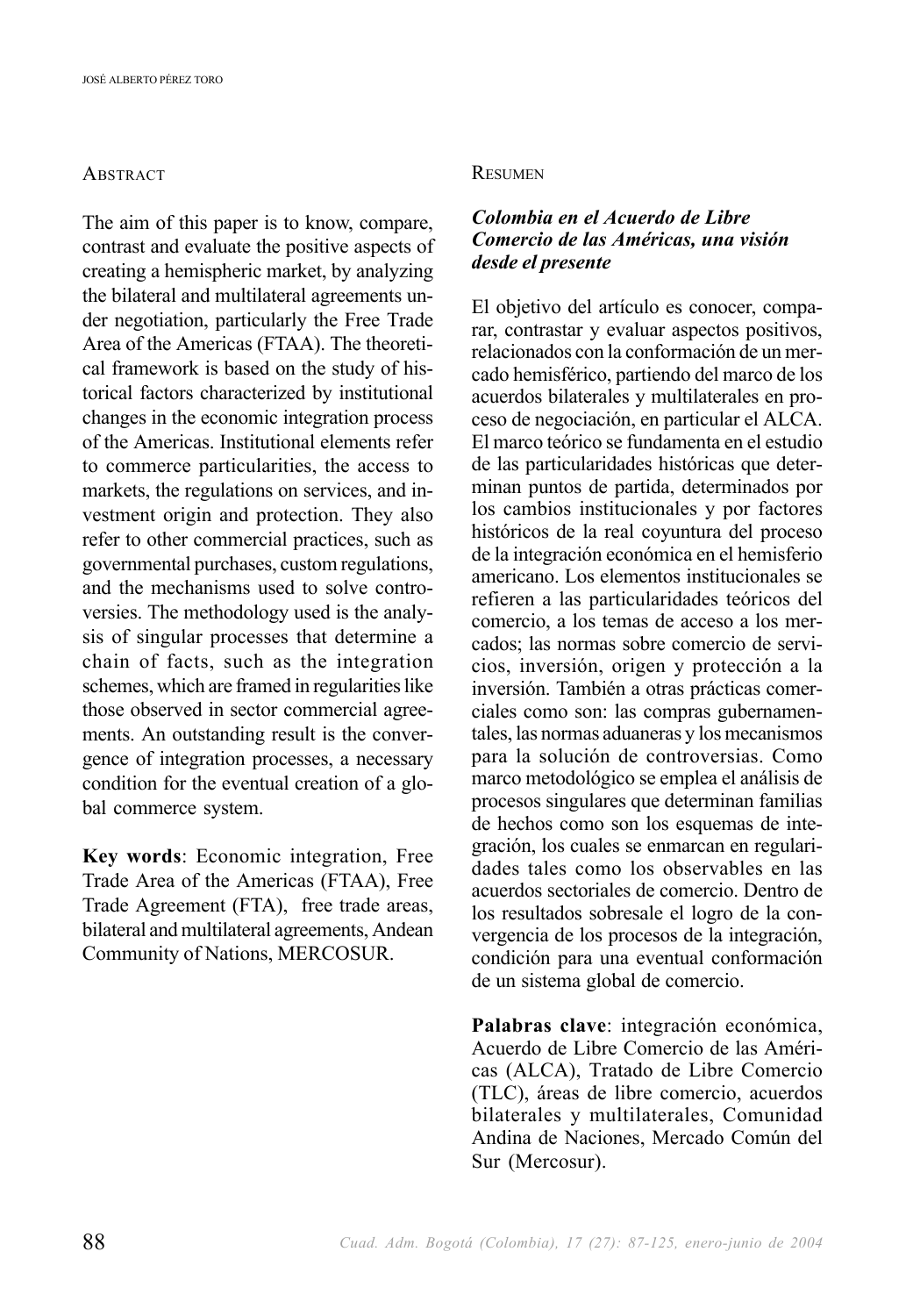#### **Introduction**

Academic analysts claim that many Latin American countries will face a substantial change in the structure of the commercial relationship with the rest of the world and in particular within the western hemisphere in the near future. Analyzing this emerging process requires a methodological approach that allows us to reveal some general consequences about a negotiated long-term course of action embedded in past multilateral, hemispheric, regional and bilateral practices framed by countrie's commercial events. Nobel laureate economist Douglas North (1998: 100) regarded the political and economic process as a consequence of institutional interaction. He claims that economic change arises from a particular path that locks into a dependence development. Historiographic analysis develops another kind of argument to relate social changes to historical times, where past events are interpreted by a careful reconstruction of reality described by the narrative, which simply helps to explain the past from the view of the present as proposed by Le Goff (1991: 27). The purpose of the methodology or even of the scientific assumptions is merely to foretell trends as being the consequences of historical laws.

Historical methodologists, in order to make a theoretical analysis of the past and to portray a real picture of the social world, attempt to understand events and their causes with the help of some social science theories. With a collection of facts that we may use to connect with models made out of selected variables, they work to help explain some historical developments. Sometimes we connect the past with the present and even the present with theoretical views to predict the future, following certain rules, as pointed out by the historical philosopher Werner Sombart. This author published an article in 1929, "Economic Theory and Economic History", suggesting that we must begin with the significance of past events in history to reveal a factual departure point to explain, for example, the nature of future behavior of variables. Carlo M. Cipolla (1991: 22), a distinguished economic historian, goes even further using this methodology, and determines that economic history differs from economics. The first discipline, economic history, deals with a great number of variables to explain the complexity of past events, while the second, economics as such, uses fewer variables to build models that have the specificity to predict some tendencies.

Regarding the stated considerations to connect historical time with future scenarios, current theoretical approaches invite us to build a hypothesis to reveal how and when economic events follow certain trends. We use this methodological approach in this paper to allow ourselves to inquire about possible integration routes that may be followed by thirty-four hemispheric nations attempting to integrate their markets into a single global one. They have followed different paths, developing the trend from unilateral acts, bilateral agreements between a selective set of hemispheric countries, and regional talks in a wider perspective of multilateral rounds.

To relate the discussion to immediate events, bilateral and multilateral commercial agreements in the hemisphere are in the plan to be considered and probably to be approved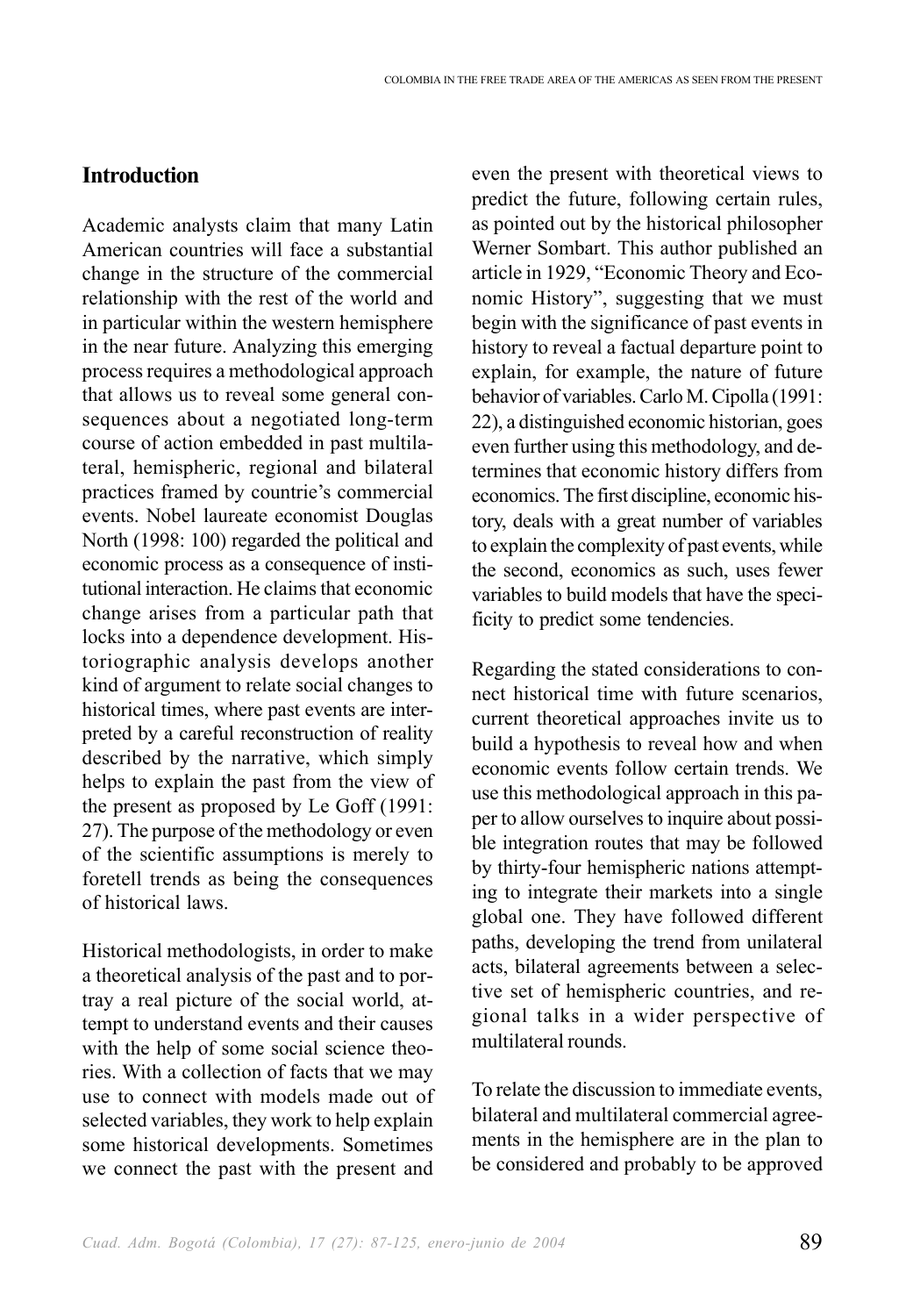by the legislatures in most countries in the Western Hemisphere. For example, the United States has conducted many Trade and Investment Commission conferences with a large number of countries, and in some special cases has gone even further to impose unilateral political acts to fight against drug production and to extend commercial benefits to countries covered by this political practice. Other sets of countries, like Chile and those in Central America have negotiated bilateral trade agreements. The United States, under the extension of the Trade Preference Act-TPA, will sign with the Andean Community Countries, including Colombia, a bilateral agreement that will have repercussions in the political, social and economic life of these countries. Other nations are in the process of subscribing a multilateral agreement like the Free Trade Area of the Americas-FTAA. Some blocs like the Andean Community and Mercosur have developed particular strategies to negotiate within the hemisphere a new political Summit of the Americas agreement, which includes political and commercial negotiations, including political considerations to preserve democracy and stimulate openmarket opportunities for the commercial participants (Guilhon, 2003).

Based on these historical facts, we attempt in the first part of the paper to explore some future consequences generated by bilateral negotiations followed after some countries adopt the series of bilateral agreements. In the second part of the document, we build some general hypotheses about long-term perspectives resulting from multilateral trade agreements, where new development depends on the spread and confluence of global forces that affect world markets.

# **1. Present and Future of US Trade Agreements**

The present trade activities within the Americas depend on the advancement of the bilateral trade talks that are oriented to change trade currents, after we subscribe to a bilateral agreement with the United States, as did Chile and the Central American countries. Multilateral trade agreements are considered as a different approach to confront and control world trade, which is affected by different factors, which will require some countries to rearrange certain institutions in the immediate future. Other interacting nations within the World Trade Organization-WTO negotiated the Doha Round, following a complex interdependence approach of international relations. Here the power base seems to be considered as more complex and a more conceptually elaborate framework, as trade, investment and political interest interact within an intricate historical structure. As in the emerging global world, economic interests evolve to build a freer market and a participatory political environment, and most countries commit themselves to changing their own constitutions and economic and political practices. In the global market, the economic variables interact and generate powerful forces through which the distribution of goods and investment flows in rich and enormous volumes. Accumulated political power around this initiative will exercise a tremendous impact upon a large number of nations, where emerging forces create conflicting interests that will have to be settled. In view of this unprecedented historical development, where strong economic interests compete for expanding markets, the definitions of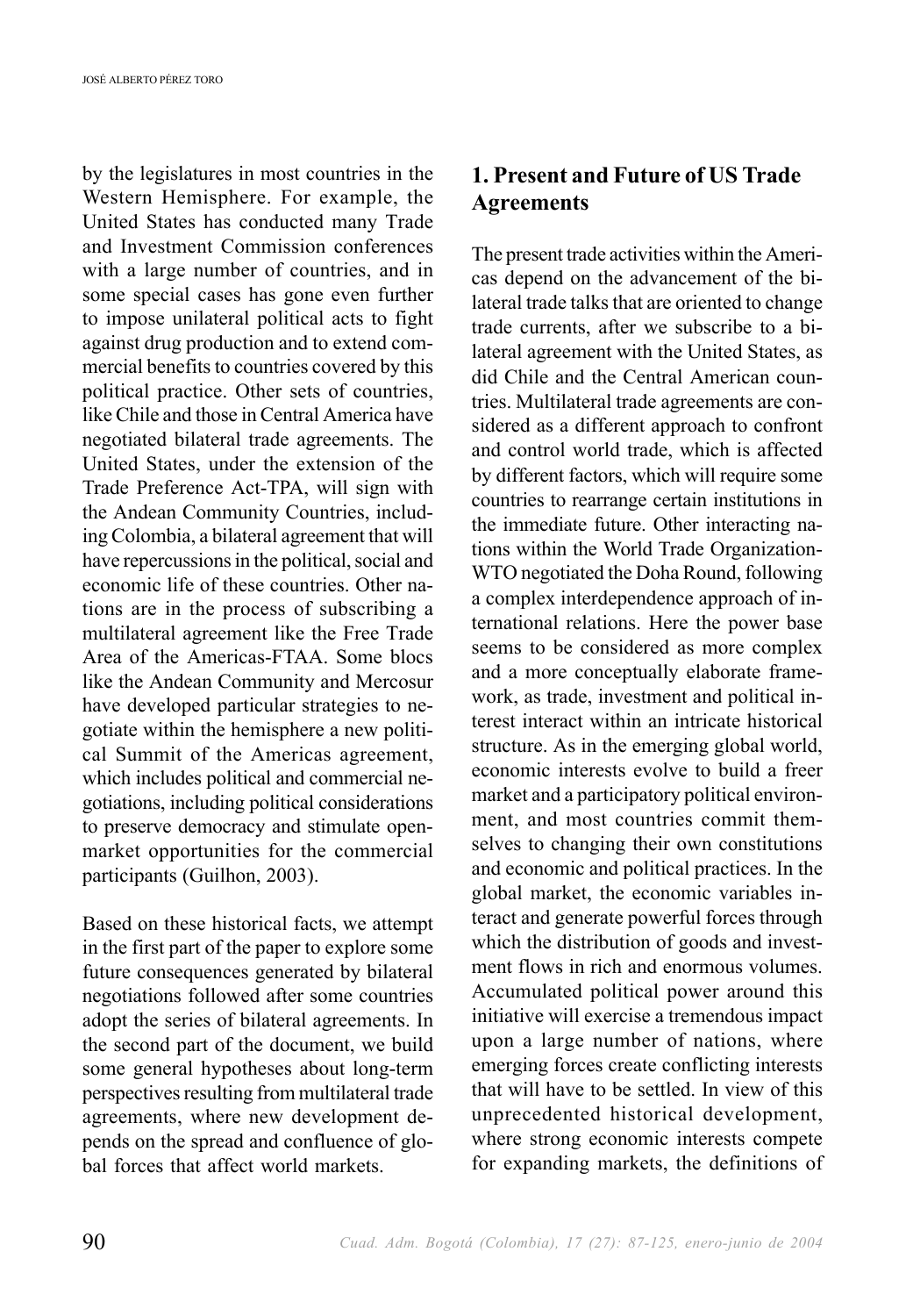different scenarios to organize negotiations will be demanded.

The United States Congress has developed a consistent view about this emerging continental market, and has approached the understanding of this complex international relations reality, organizing itself around agreements on the convergence of these economic and political forces. The architecture through which the enlargement of a global world market takes place comes from competition itself. The leading world power sees that there exists a set of unilateral, bilateral and multilateral approaches to initiate and organize negotiations. In the emerging environment, the United States may take advantage (with other large countries) of the opportunity to increase its political and commercial influence in the world, the region, or even the localities. They try to influence opinion towards the particularities of a politically and economically freer world. Existing legislation shows that if countries were to agree on signing bilateral trade agreements, or were to adopt the perspective to negotiate other multilateral regional agreements in terms similar to the ones signed with Chile and Singapore, they would have to make substantial changes in the political and economic structure to govern large investment and trade flows. The bilateral talks agreed upon were the result of ten years of negotiations, where countries´ industries had to come to terms on many commercial considerations.

Hemispheric consequences of the first two signed bilateral agreements, which represented the biggest U.S. free trade deal since the North American Free Trade Agreement signed ten years ago, suggest that other bilateral trade and investment agreements will be extended to other regional countries, affecting their multilateral regional agreements. Chile's and Singapore's agreements for example, achieved the negotiating objectives set by the Trade Promotion Authority-TPA, making out of them an arrangement where a substantial benefit resulted for American interests in agriculture, industry, services, consumers, small businesspeople, labor, and the environment, with good governance.<sup>1</sup>

On specific trade subject's market access, all tariffs and quotas on all goods will be eliminated after twelve years of increased bilateral trade. Under the Chilean agreement, 85% of bilateral trade and consumer and industrial products becomes duty free immediately, with most remaining tariffs being eliminated within four years (Umaña, 2003, et all.). The investment section provides strong protections for U.S. investors, while also making improvements to the NAFTA Chapter 11 model called for in the TPA by providing for more transparency, and for public input in disputes and mechanisms to improve the state investor process by eliminating claims. On intellectual property rights and enforcement, they agreed on provisions that go beyond the disciplines in the WTO agreement on trade-related aspects of intellectual property rights. The agreement

<sup>&</sup>lt;sup>1</sup> Hearing of the Trade Subcommittee of the House Ways and Means Committee, June 13, 2003. The U.S. Bilateral Free Trade Agreements With Chile And Singapore. Headline: Hearing of the Trade Subcommittee of the House Ways and Means Committee. Subject: Implementation of the U.S. Bilateral Free Trade Agreements with Chile and Singapore. Chaired By: Representative Philip M. Crane (R-Il). Location: 1100 Longworth House Office Building, Washington, D.C.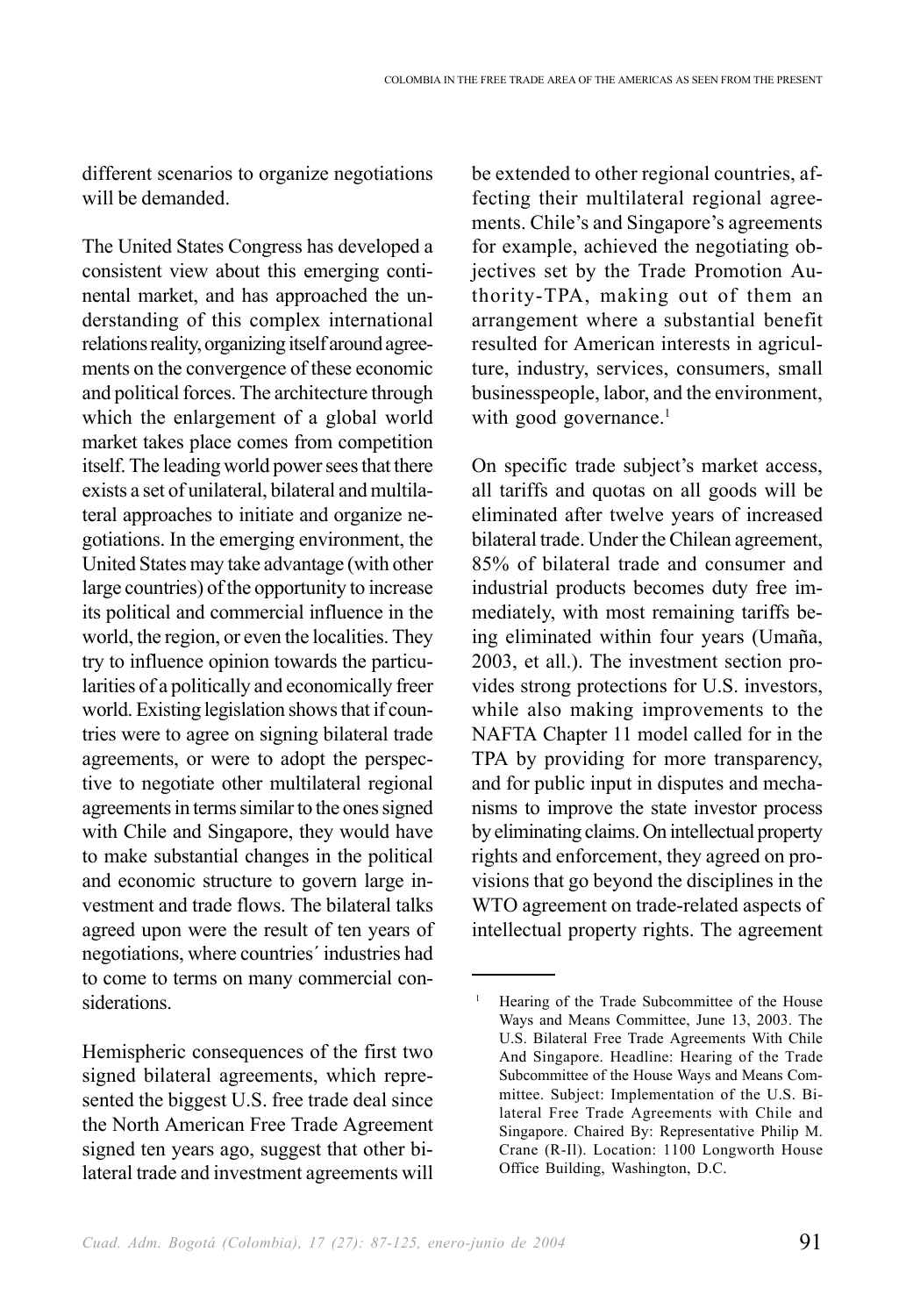set a standard of protection for trademarks, copyrights, patents and trade secrets and established a tough enforcement regime for piracy and counterfeiting. The labor and environmental provisions in the Chile and Singapore FTAs are of significant concern.

Gradually, as negotiated conditions unfold, there will be freer access to agricultural products and to services for consumers. As trade barriers disappear, the FTA is considered a convergent stepping stone towards the scenario of the FTAA and WTO talks, which include some other politically complex matters, and are determinants for new forms of trading. Specific products related to the production of cattle raisers and farmers in America will benefit from a Chilean open market, as most tariffs will be eliminated on an 8, 10 and 12 year basis. Counterveiling duties and quota reserves were negotiated for some strategic products. Market support payments, bound rates to certain products, loan payments and commodity loan programs are not open to negotiation. Counterveiling duties in case of dumping will immediately apply if the case is proved following dispute settlement procedures. There are several other issues that arise and where a response from the USTR remains. The intellectual property provisions locked into the current state of U.S. law are making it difficult for Congress to change in the future. Nevertheless they are considered fundamental for widespread multinational investment abroad.

Price band rates and duties on imported products like wheat, wheat flour, edible vegetable oil and sugar are allowed in the WTO agriculture agreement. However, export subsidies will be allowed if the WTO gives notice and the subsidies are reduced over time. Duties higher than 31.5% will be reduced to eliminate the disadvantage U.S. exporters face from subregional agreements within the hemisphere. Preference programs generate disadvantages as subregional trade agreements have proliferated in the hemispheres as part of the reform process undertaken by the FTAA countries.

Export subsidies will be maintained for some time; however, they will be suppressed when harming US and Chilean production. Origin rules will follow NAFTA's bottom up methodology. Rules of origin will apply the NAFTA procedure to calculate the level of local content. Value test requirements refer to a certain percentage of the value added, which must come from the country´s labor, parts, and production. The second origin test requirement is the tariff shift approach. This confers origin if the production process transforms a product and its inputs enough to classify it as a different product in the tariff schedule. Decisions based on a product-by-product basis and tariff shift approach are less complicated to administer than the value added.

Multilateral political and trade talks continue to advance, following different path dependent routes. This, after four Presidential Summits defended democracy and proclaimed the organization of trade according to free trade rules. From the present historical standpoint (and after the FTAA Ministers negotiated in Monterrey in 2003 and copresidents of the Trading Committee-CNC congregated in Puebla on February 6, 2004), we foresee that the multilateral negotiations will run parallel in some aspects to the bilateral talks. The copious negotiation exercises led to the signing of agreements with similar terms on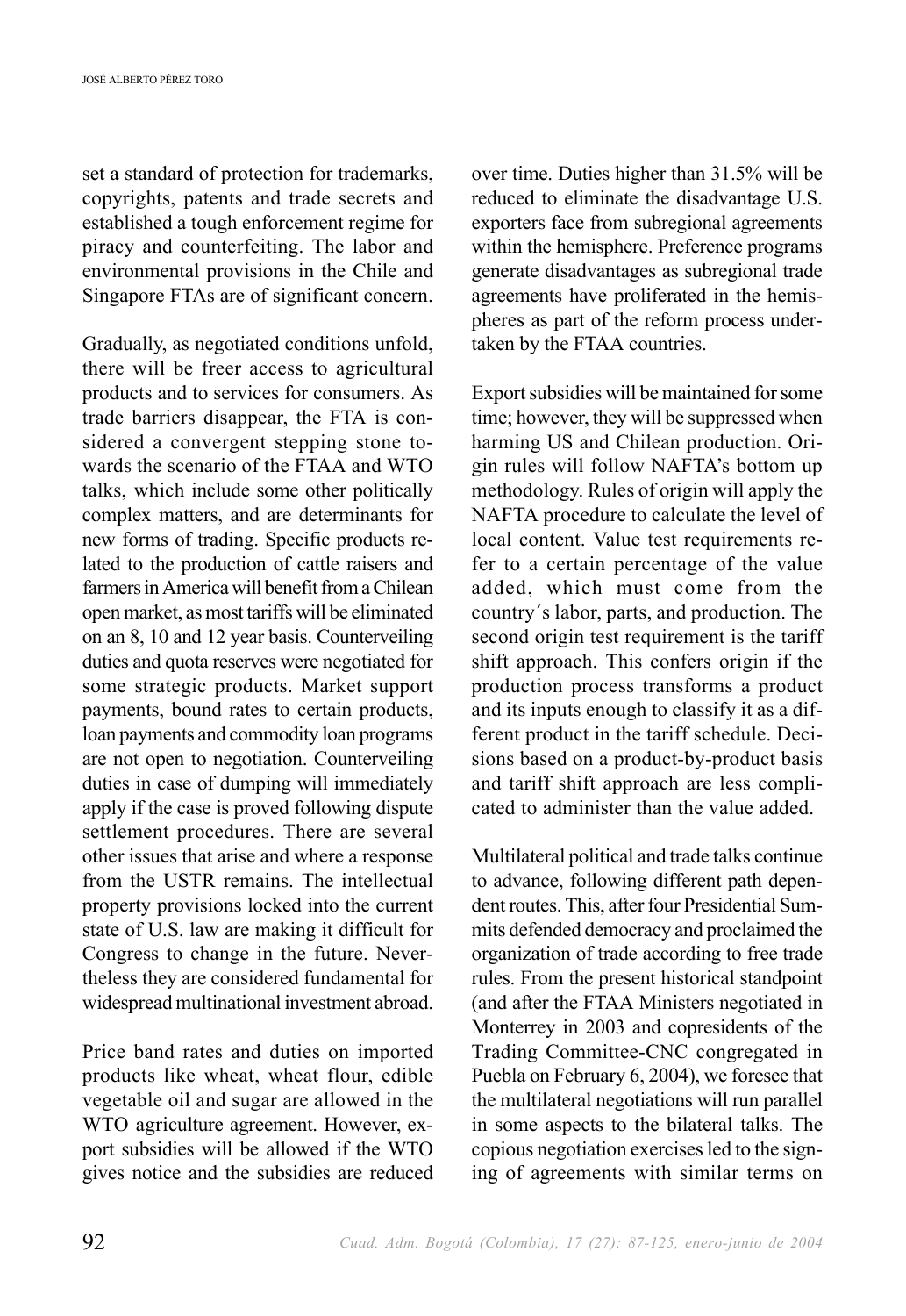market access, agriculture, services, foreign investment, public procurement, intellectual property rights, subsidies, antidumping practices, and controversy solutions etc. In addition, if the route of plurilateral talks is adopted where negotiating parties are involved, they will have to agree on matters related to best practices and civil society, and on involvement in the negotiation talks after the agreedupon G-14 countrie's strategies, they will have to decide on broadened FTAA matters like:

Investment policy. Trade in services.

Controversy solutions.

Public procurement.

Colombia as well as other Andean Community countries signed a new free trade agreement with Mercosur, after eight years of negotiations, complementing other existing agreements like the G3 and the Andean Community Treaty. On the first of July 2004, the agreement text was to be published, but it is expected that for Colombia, about 12 percent of Colombia's exports to Argentina will gain immediate tariff-free access, including graphic industry goods, flowers, shrimp, asparagus and cocoa butter. A total of 58 percent will obtain this in eight years and 71 percent within 10 years. About 77 percent of Argentina's exports will gain tariff-free access to Colombia over 12 years. With Brazil, about 24 percent of Colombia's exports gain immediate tarifffree access, including coal, tires, medicines and flowers. A total of 88 percent will obtain this in six years and 97 percent within eight years. Brazilian goods will gain tariff-free access to Colombia over 12 years.

A leading sector will be the pharmaceutical area where Argentina has agreed to inspect Colombian drug producers in order to grant them licenses necessary to export. Argentine and Brazilian automotive goods will gain tariff-free access to Colombia in 15 years. The current Andean Price Band system will only be dismantled in 15 years, to give Colombian agriculture time to adjust to freer trade. Tariffs on trade in sugar and sugarderived goods will only be dismantled "once the signatory countries consider conditions are convenient". The agreement´s signatories promise to apply only phytosanitary rules, according to World Trade Organization standards for protection of animal and human health. They will also move to harmonize these rules. To qualify for tariff benefits in Mercosur, Colombian goods must have at least 50 percent regional content in the first seven years of the agreement and 55 percent as of the eighth year. Mercosur goods must have 60 percent regional content (Miles K. Light, 2003).

# **2. Past and Present of Hemispheric Trade Negotiation Talks**

Historical determinants after two centuries of globalizing events in the world suggest that countries<sup>2</sup> space is no longer separated by distance and by historical time due to a lack of complementary economic and trading practices. What we see from a careful examination of the immediate historical past is that the world gradually melts into a new but largerworld-system.2 Political structures

See the work of Geoffrey Parker (1998: 147). He expresses conclusions about a holistic approach to international relations advocated for linking economic, political and geographical factors together, reminding us that maritime powers made global connections.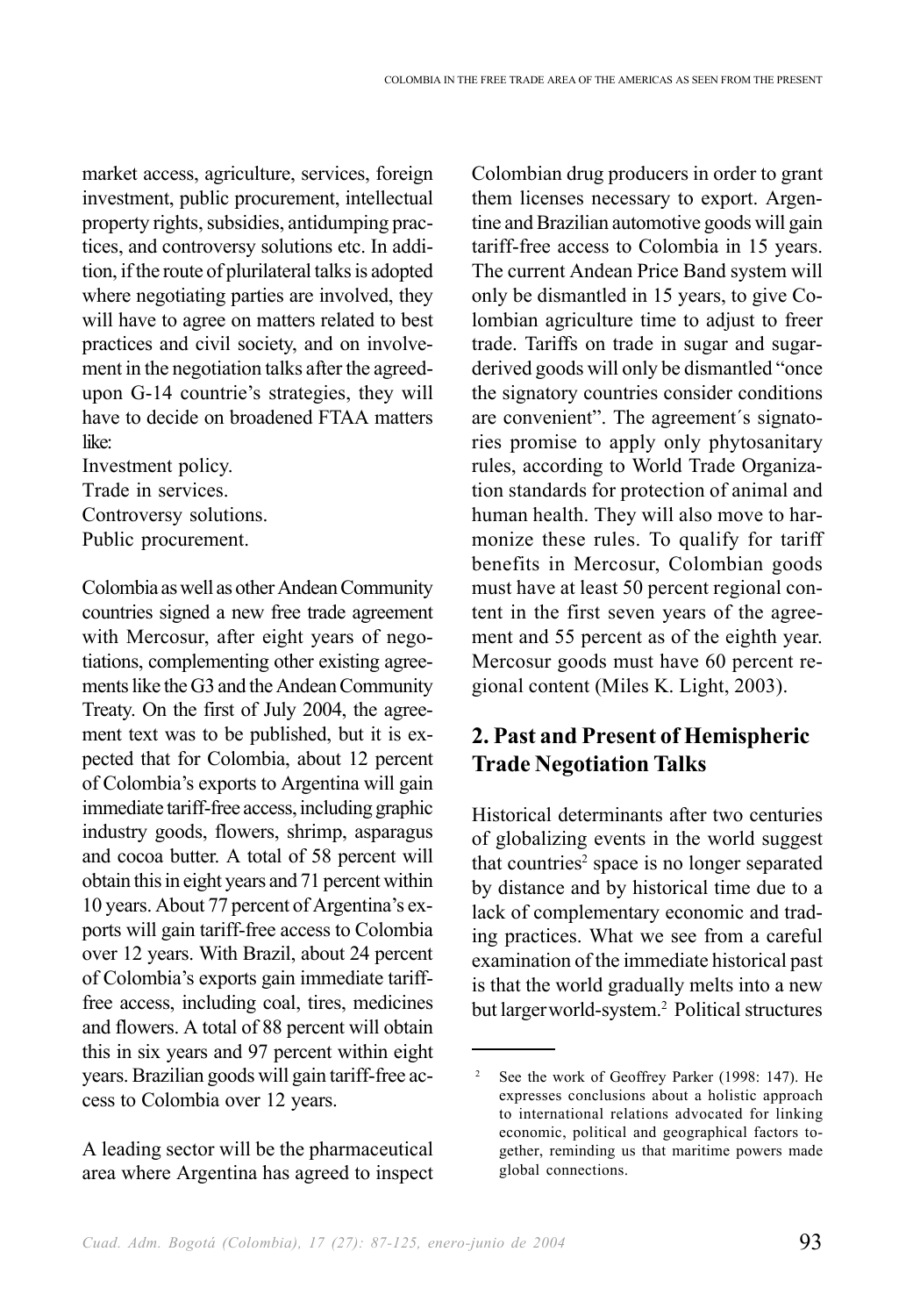conceived around a world-system explain much better why countries mutually integrate into an interconnected and interdependent worldwide configuration, although in the meantime trading arrangements of a most diverse nature are considered everywhere to regulate and link countries as pieces of a global market (Cfr. Hinsley, 1967; Walters, 1995; Wallerstein, 1974 y 1980, and Chase-Dunn and Grimes, 1995). Specialized literature on international relations shows other variants of globalization; for example, issues about the repercussion of trading practices as world power is distributed. It is in this kind of international relations venue where unilateral, bilateral and multilateral agreements are used as tools to determine a stable distribution of a portion of world power and to facilitate the conciliation of commercial interests.

As we suggested in the first section of this paper, the diplomatic relations with the United States and with some other hemispheric nations are gradually evolving toward the liberation of enormous wealth as we advance toward the integration of a larger "building block system" of trade. Some unilateral decisions like the Andean Trade Preference Act now denominated ATP-DEA, which encourages trade by exporting more than 6,000 items to the United States free of export tariffs, provided that these countries exercise drug enforcement action to prevent drug trafficking from continuing under the surveillance of Plan Colombia. Other bilateral accords like the Trade and Investment Commission-TIC, subscribed to by the United States and Colombia, regulates bilateral trade. Some formal bilateral trade agreements subscribed to with the United States, under the auspices of the Trade Preference Authority-TPA, ended in a long-term experiment for freer trade after attempting the negotiation on several occasions of a Bilateral Investment Treaty-BIT, and successfully fighting a war against drugs. Theoretical developments in multilateral trade talks will end in a political commitment to integrate the Americas, making of them an ambitious experiment, related to which the hemispheric presidents reached agreement on democracy and free trade in Miami in 1994, as suggested by copious amounts of specialized literature.3

## **2.1** *The Emerging Global Factors*

The historical connection between past and present furthered the advancement of the very ambitious project of the Summit of the Americas. The agreement is considered as a new definition of international relations, and perhaps as a customized view of the 19<sup>th</sup> century Monroe Doctrine, in that it proclaims the interest of the US to globalize its interests in different areas of the hemisphere, this structure being a mixture of political practice and a basis to sustain economic growth. This matter is still not well understood by policy makers in many countries. It is along these lines of inquiry that we must observe how historical events are framed and deepened, according to three major elements or currents that account for this historical response as a step to a future of trade development. Glo-

Refer to the works of Blanco and Zabludovsky (2003); Rocha, Perilla y López (2003); Umaña, *et al*. (2003); Anzola Gil, Caballero Sierra y Corral Strassmann (2002); Cano (2003), y United States General Accounting Office, *Free Trade Area of the Americas-Negotiators Move Toward Agreement That Will Have Benefits, Costs to U.S. Economy.* GAO-01-1027. Washington.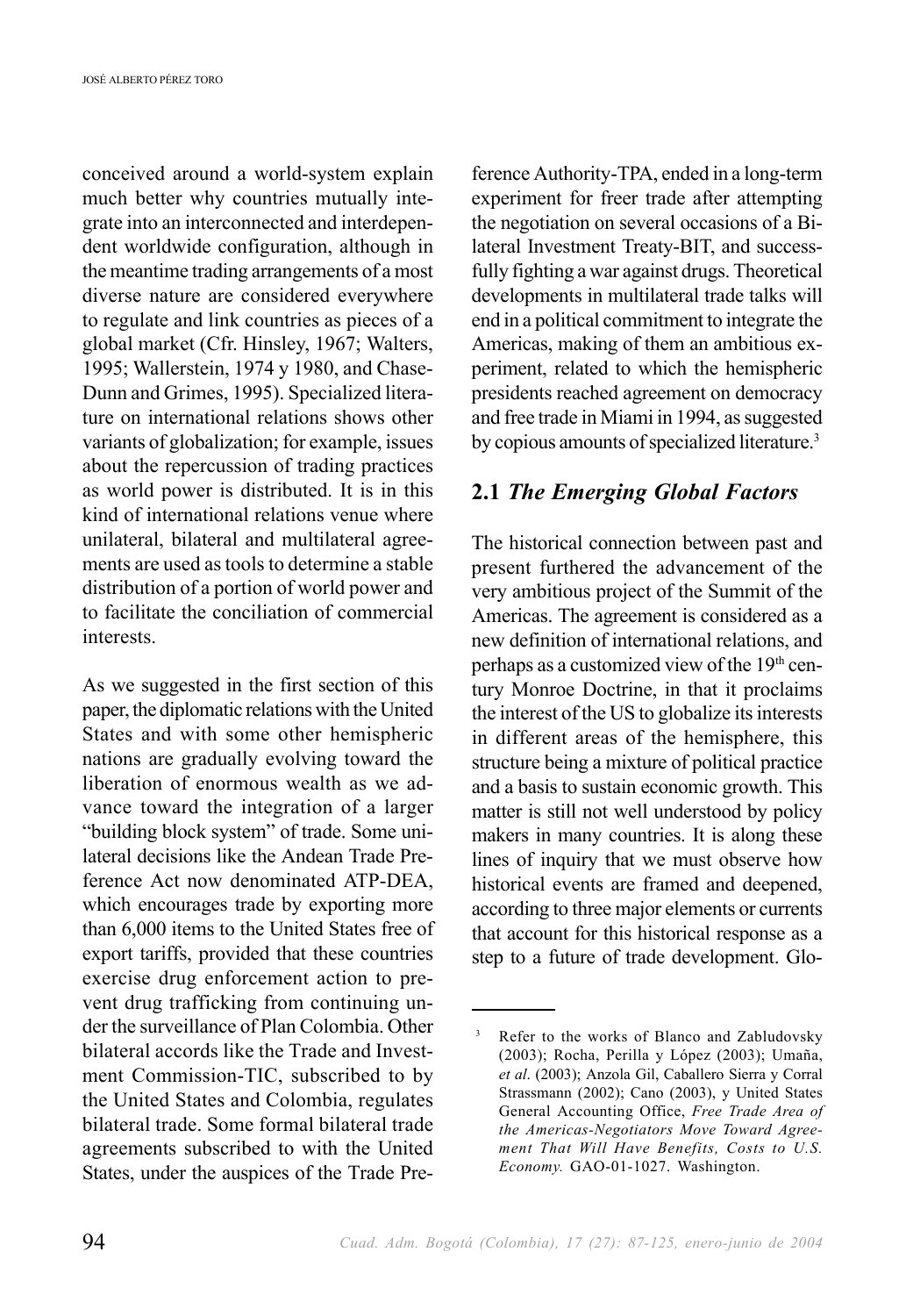balization as a world historical force is regarded as a geopolitical phenomenon that *first* becomes an element that relates to modernization and to the development and diffusion of global *capitalism*. In *economic* terms, it has repercussions on the structure of the agreements in the field of world production, affecting trade relations, distribution and consumption of goods. In the *political* realm, it underlines the way that power is distributed among the different agents, establishing new conditions for negotiation in the management of decisions. In the *cultural* aspect, its impact seems universal because the structure of established production needs an open atmosphere. In a new social contract, symbols, beliefs, preferences, and socially differentiated values will have to be similar to a "Pax-Romana".

The emerging geopolitical outlook shows that a particular country's view is affected more and more by the commitments that gradually establish the condition from which the management of its political and economic variables evolves. This mirrors a *second* factor that means that the management of the International Diplomatic Agenda of each country is more and more complex to understand and exercise, and therefore determines the evolving framework for negotiation. One reason that explains why this complex environment must be analyzed from the historical perspective is the growing degree of interdependence between countries and economic blocs.

This changing situation leads us to take into account the use of the theory of building blocks and regional integration as a *third* approach to understanding and linking globalization, politics and organized institutions around a world that anticipates free trade, and where some temporary rules or initial conditions determine the evolving trade environment. We consider here that with this theoretical view it is possible to level the playing field in the hemispheric economic integration game to see how political forces and commercial interests interact. When the Free Trade Area signatory countries are not being protected by a political economic agent like the external tariff or a set of specific rules, they drift into what Bhagwati criticized about a trading area. That is that countries may be submerged in a sub-optimal trade initiative, as this alternative leads to a wide diversion from trade rather than an environment that generates trade (Cfr. Bhagwati, 1997: 22).

# **2.2** *Evolving Historical Determinants for Integration*

Reasoning along these historical and theoretical lines about globalization, we observe from another intellectual perspective that emerging integration institutions are the result of particular developments within the hemisphere. An up-and-coming view of the hemisphere shows that it is being converted into a single political and economic space, since it is regarded nowadays as a system that came from a fragmented and divided map made up of a number of countries, and is changing into a group of nations built out of the need to strengthen the group's finances and its trade positions. As the past balance of payments crisis, circumstances of high tariff practice, and imposition of quotas and trade barriers disappear, countries will enter into a new political and economic space. The general historical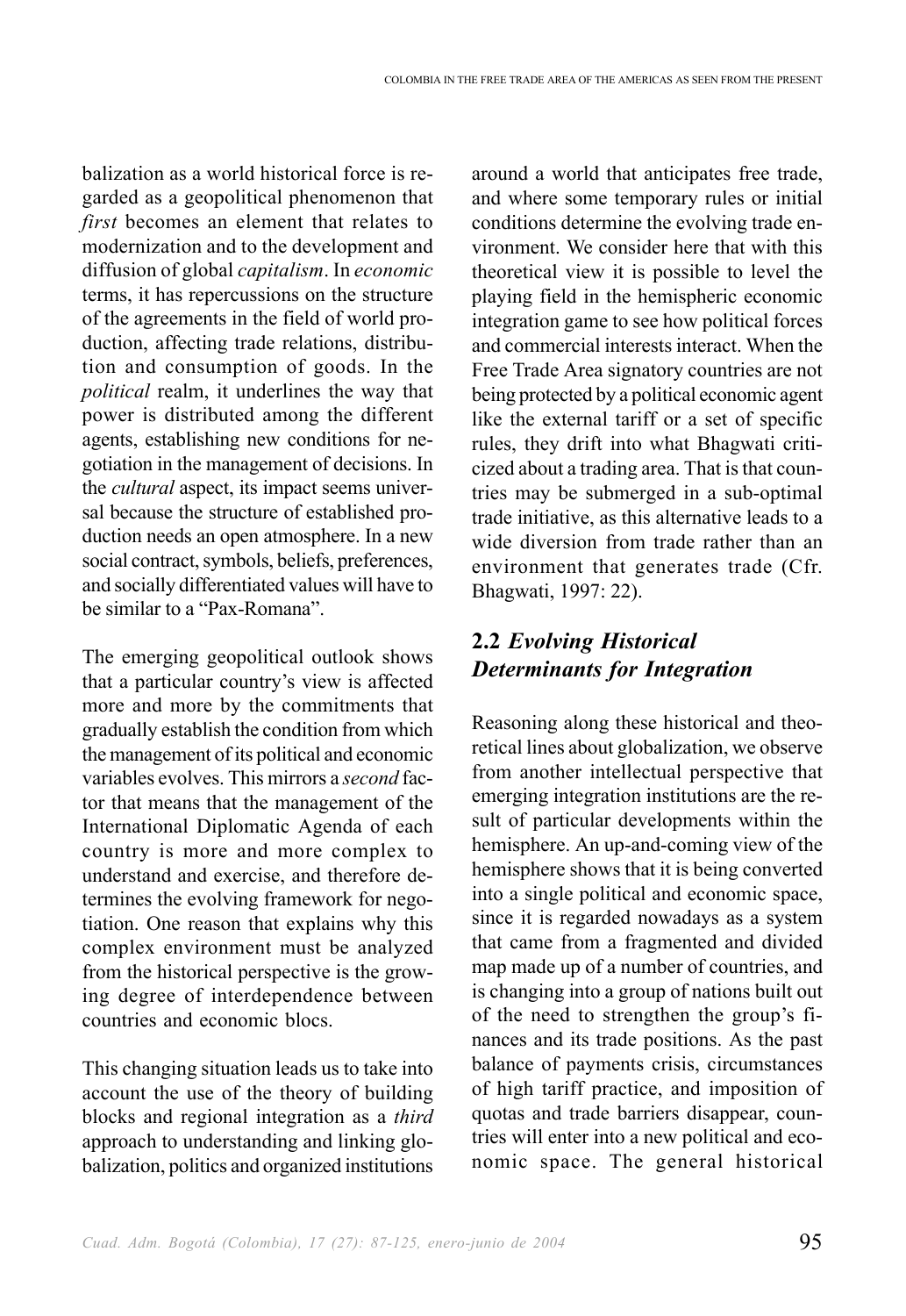tendency is that we are seeing a hemisphere run by the liberalization of markets and by an opening and increasing space where opportunities emerge to allow the building of integrated markets around a single, larger and more complete playing field.

In this historical map of events that require a deeper scrutiny by statesmen, the *first* element that needed regulation to attain a worldsystem structure, at least in the Americas, was liberating capital transactions. Capital and currency movements were stringent and exchange rates did not respond to market forces, while multiple exchange rates distorted the price of international tradable goods. The 1947 Bretton Woods Agreement revealed how fragmented the globe was. The private direct investment process trend that followed the War became an important source of technological change in many countries, including developing Latin American countries. The expansion of capital markets and of low and diversified portfolio risk activities contributed to the increase of business mergers and of the acquisition of profitable firms, leading to substantial restructuring processes which have been well studied by an increasing number of analysts (Cfr. Huntington, 1996:  $29 \text{ y } 43$ ).<sup>4</sup>

An emerging *second* historical element of importance that encourages integration is agreeing on trade matters within an emerging world-system characterized by a lack of regulation of *technological change,* which in turn is caused by increasing manufacturing specialization and the emerging role of multinationals*. Of critical* need was an agreed-upon regulation pattern around multilateral negotiations on trade access and foreign investment rules. The *third* road to the creation of a building block scenario was the evolving historical idea of Panamericanism, a conception that embodied participatory government and the adoption in the hemisphere of Truman's Four Point goals, which were conceived to encourage longterm economic development as a condition for sustainable democratic rule.

After Panamericanism, in the 1960's, Kennedy, the father of the Alliance for Progress, delved more deeply into the concept of democracy that he tied to international aid as a *fourth* approach to mitigate inherited poverty, increasing people's political participation and accelerating development through land reform. Growth and social improvement were regarded as significant elements to support representative government at a time when the Cold War atmosphere was somewhat asphyxiating. During Kennedy's term, there was great concern over the advance of communism. Therefore, the A.I.D's *Alliance for Progress* carried out land distribution programs and plans to strengthen the economy through productive investment, thinking that it could thereby guarantee a more favorable political climate in the western hemisphere to protect nations against subversion.

The decade of the 90's brought a *fifth* historical landmark, particularly associated with the end of the Cold War, in which liberal views on democracy and trade stimulated a new

<sup>4</sup> Some of the leading authors in this emerging field are: Axford (1996), Ash and Trhift (1995), Bretherton and Ponton (1996), Dussel Peters (1997), Thomas (1999), Holton (1998), Lewis and Lewis (1992), Michie and Grieve (1995), Musbach (1997), and Parker (1998).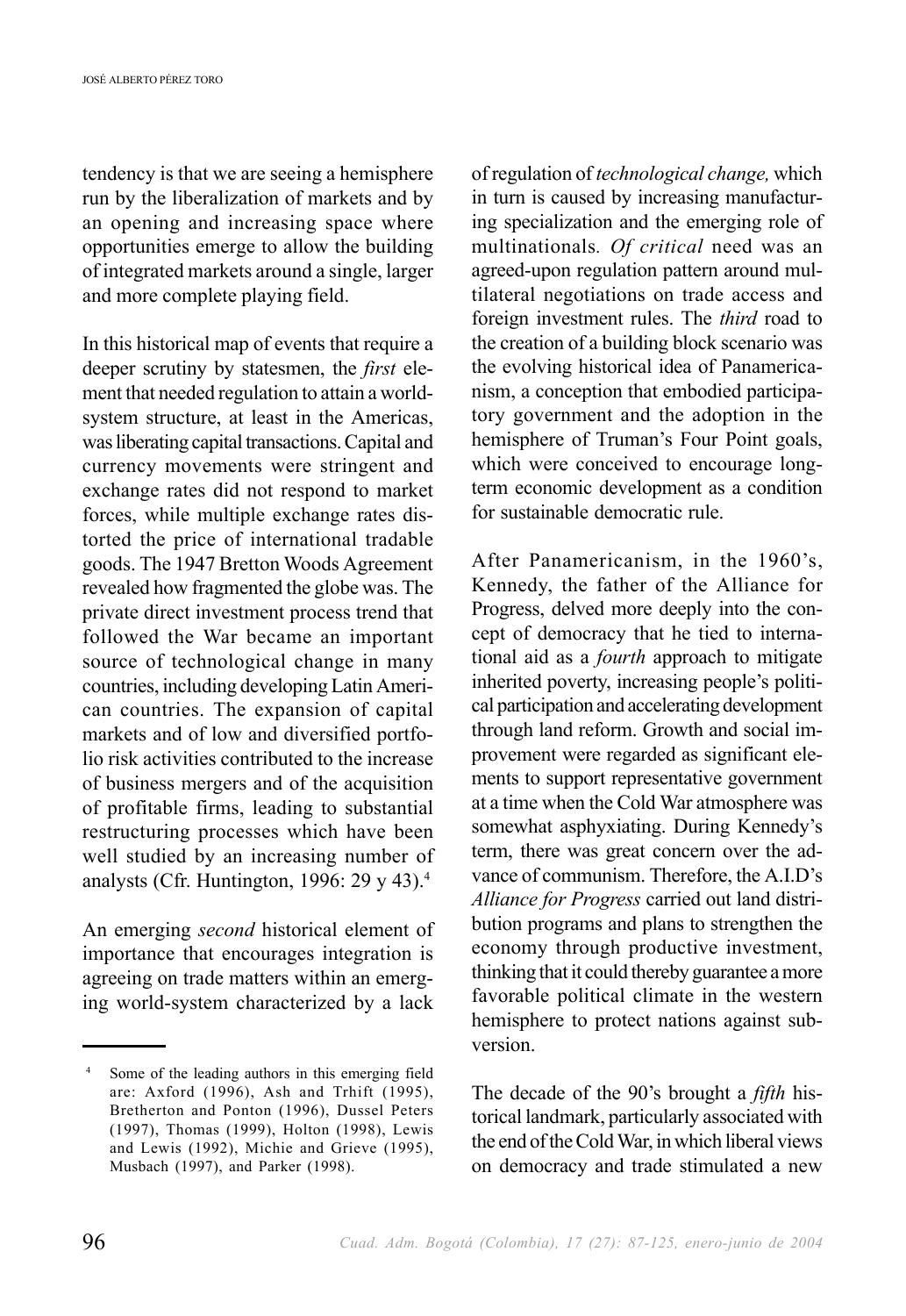way of applying and negotiating constitutions in order to rule hemispheric business. The economic growth cycle, the advance of hemispheric integration and a revival of democracy were general circumstances that encouraged thirty-four nations on the continent to pronounce an ambitious declaration of universal goals (Devlin, 2001). To add a new element to the theoretical effort to link democracy to development, Samuel Huntington (1996) in an interesting article, "The West: Unique, not Universal", suggested that integrating countries together along with modernization practices would evolve into making an objective of establishing this as a worldsystem.

# **2.3** *Achieving a Sustainable Democracy*

O'Donnell in his work on *Another Institutionalization* (1996: 7) indicated that the way to the modernization of the state involves a degree of surrender, because it includes the difficulty of preserving democracy. Attaining and preserving democracy is very important and sometimes painful because it implies the conceiving of institutional and controlling mechanisms that will allow the election of public authorities. Freedom of expression and information are the benchmarks of the creation of an active hemispheric infrastructure, in which governmental cooperation with civil society is active and complementary.

Principles such as the dissemination of international justice and moral conduct in international relations are essentials to a modern conception of democracy, especially if we support the thesis of having a hemispheric trade area in a region where democratic practices were preceded by years of "*Caudillismo, Populismo and Caciquismo*", as well as condemned dictatorial practices.

Rawls's (1975) ideas on international relations are included as well in the new discussion of supporting a view of democracy with a wider geographical perspective, especially if we attempt to satisfy the needs of poorer countries. These principles require conciliating equality, the right to selfdetermination, and the right to self-defense. Other authors, including Held, $5$  point out the complexity of the topic of sustaining democracy, especially within a global context, after showing that there are notable fractures in the process when various nation-states are involved or intertwined. His thinking has characterized international law, individuals, governments and non-governmental organizations as fractures that are subject to new regulations. He sees fractures between the theory of the sovereign state and the global system coming from the large number of international regimes and organizations. As globalization and hemispheric agreements affect national identity, other trends of fractures occur between the authority of the nation-state and the global or hemispheric system, including the realm of production, distribution and exchange on a wider scale. Francis Fukuyama (1991) in *The End of History* and Samuel Huntington (1996) in *The Clash of Civilizations and the Remaking of World*

See the book writen by David Held (1995), where some ideas are put forward to discuss democracy fractures.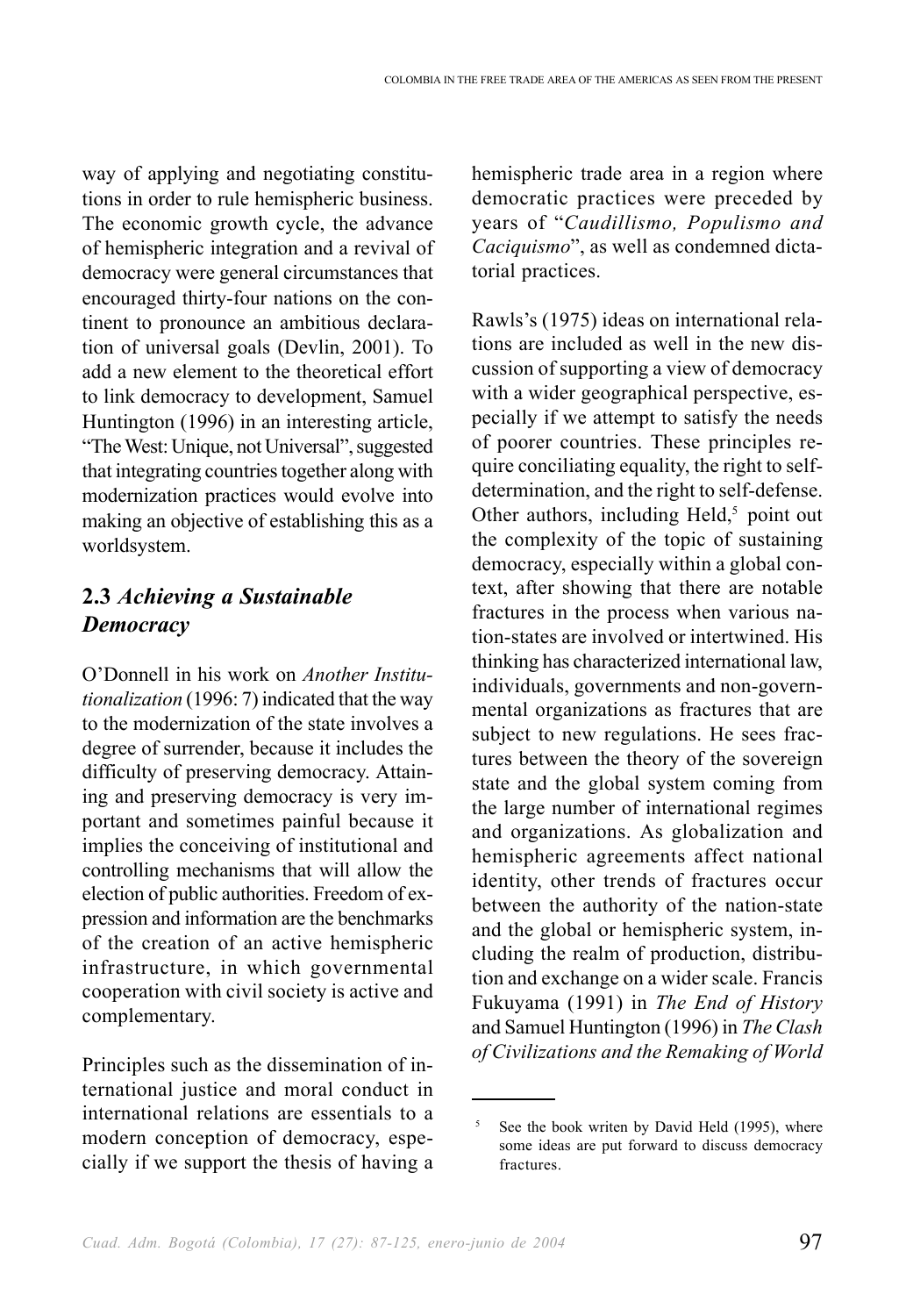*Order* offer another interesting intellectual insight to illustrate to us, by means of a liberal view, how the world of today emerges or is made up of diverse, freely integrating blocs of nations.

## **2.4** *Deepening Colombian-US Relations*

Integration of Colombia into a more significant political and market space within the hemisphere is a process that has deep historical roots upon which theory may shed some light. It is a process that involved global, historical and political factors, as shown by Parks (1970), as he explains the long-term development of international relations where political and economic forces determine nations' economic advancement in his book *Colombia and the United States 1765-1934.* Randall (1992) also explains in *Aliados y Distantes*, that the dominating power in the world, exercised direct influence on the life of this country during different stages, and shows many relevant aspects related to foreign investment, oil industry and economic cooperation. In the area of bilateral relations, these relations evolved according to the diplomatic good neighbor procedure. Other important and contemporary aspects related to stabilizing democracy, and critical social issues like *"La Violencia"*, determined the degree of involvement in the bilateral agenda as the *Alliance for Progress* implied a political and assistance effort to develop some programs advanced during the sixties and seventies to improve social conditions. Issues considered in the modern terminology of I.R. were the question of drugs, their production and distribution, an illegal business that developed during the nineties, the appearance of social tension and the still lingering spells of terrorism in Colombia and in other neighboring countries.

To advance the security and drugs fight, the US followed a criteria of general trade preferences extended to some Andean countries. The United States, which at one time offered the Caribbean countries an initiative known as the C.B.I. (whose determination was inspired more by political than by commercial terms), gradually allowed this policy to evolve into the unilateral view later enacted into the Law on Andean Tariff Preferences, known as the A.T.P.A. (now A.T.P.D.E.A). It was converted into a convenient interpretation of an ambitious commercial customs exemption granted to our countries and subject to the fact that the signatory countries fight coca and other drug plantations and attempt to curtail terrorism. A particular interpretation of this mechanism has been Plan Colombia, developed by Presidents Clinton and Bush to restrict drug cultivation and exchange this production for cash crops (Andean Trade Preference Act 1994 and TPA 2003 and Umaña, 2003).

The Bilateral Trade Issues discussed within the Commission on Investment and Trade, T.I.C, are prior steps to achieving more general proposals in commercial pursuits farther down the road. The T.I.C. became a meaningful element in the agenda sustained between Colombia and the United States, in which a complete review is done annually on commercial and investment matters affecting the two countries. This Commission studied trade problems concerning a set of products that have spe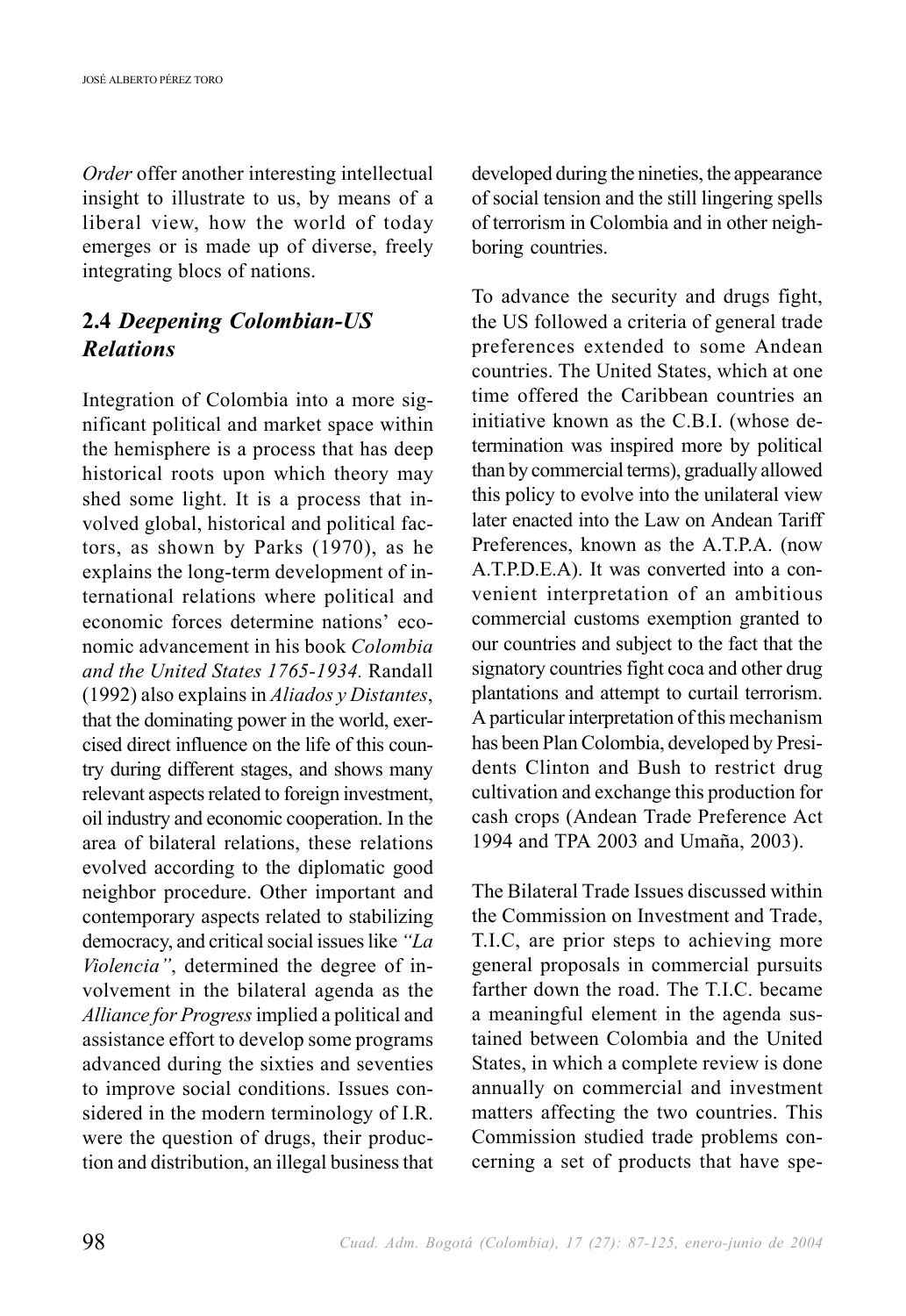cific control difficulties related to fulfillment of the existing regulations in the area of bilateral trade or rules agreed to in multilateral talks. As we advance into a bilateral Free Trade Agreement, changes and adjustments to the mentioned issues and policies will arise.

If we consider ambitious plans to integrate the Hemisphere into an area ruled by democracy and to expand trade practices to convert it into an engine of growth, we must refer to the final document of the Summit of the Americas, signed in 1991 in Miami by 34 democratically elected presidents. The political effort that concludes the transition from unilateral imposition into multilateral agreement is an anticipated response to globalization, where the foundation of a world-system has been a consequence of the development of capitalism, extending to many open market and liberal policies adopted by friendly countries. Trading rules are now governed by more multilaterally oriented approaches like the comparative advantage thesis, more liberal like the competitive approach to production, and more ethical as equitable distribution and gains are pursued. Based on this wider framework for making policies, countries implement many general rules oriented towards organizing free markets into a venue where goods and services move more freely around the world. The eruption of new technology, as well as the mentioned set of initial conditions to frame financial exchanges, lead to the enlargement and acceleration of the endowed process of globalization, where countries of different size and importance concur.

# **2.5** *The Road toward the Summit of the Americas*

Before trade agreements are formalized within the FTAA framework, or terms are even arrived at within a bilateral trade agreement, structural changes would well be made to stabilize the economy or to achieve people's representation within democratic institutions. The wider historical view developed in this review of the past observed from the present allows us to see how we have departed from a fragmented view of the world into a more general and coherent political and economic set-up, after the reforms adopted since the *Washington Consensus* in the late 80's. A political action plan followed to preserve and promote communities and democracy, stimulate prosperity through economic integration, eradication of poverty, civil society participation, respect for human rights, and sustainable development.

The Consensus to guarantee the reign of macroeconomic stability required deep reforms in areas such as: free trade, foreign exchange movements, free rates of interest, free mobilization of capital, labor and pension reform, freer policies to attract foreign capital, tax reform, and privatization of state firms.

The new, so to say, 1994 global Miami Summit project, inspired by profound institutional initiatives of Presidents Bush, Clinton and Bush Jr., groups together twenty-three policy programs, mostly of political content, and one that the FTAA conceived as an enormously important trade and investment plan to cover the whole hemisphere.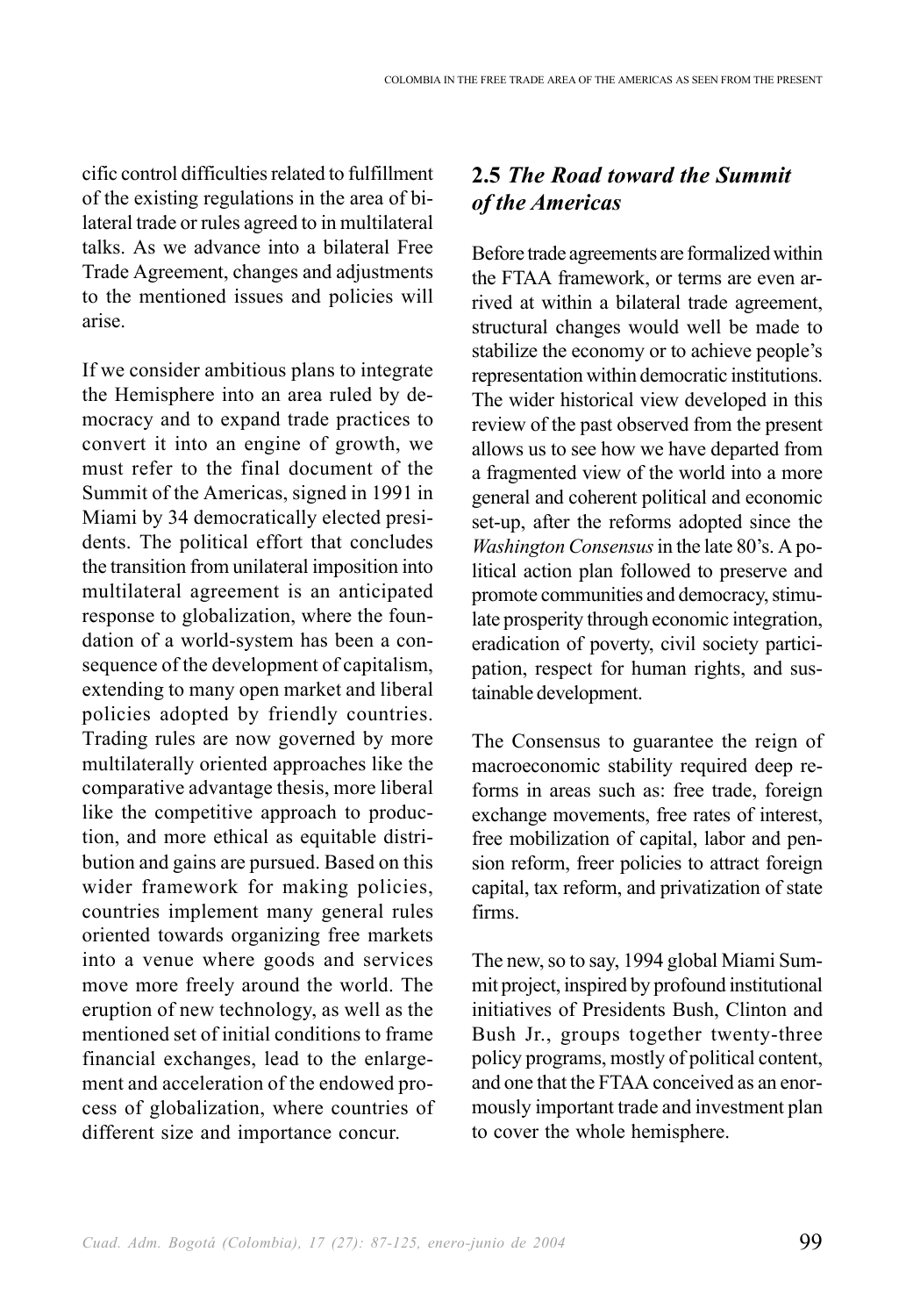After the 1998 Santiago Summit agreements, another eleven political and social initiatives were provided. These statements comprised an attempt to organize an order or new "World-System" to preserve democracy, deepen economic development, improve equality, eradicate poverty, provide facilities for education to a majority of citizens and encourage increases in hemispheric trade. In the area of trade, it was agreed to form nine working groups, among which the Agreement negotiated equality of conditions, with thirty-four countries participating in discussions on the future of the continent, exploring the topics of trade and investment.

#### **2.5.1** *The Santiago Summit*

Analysts consider the 1998 IVth Ministerial Meeting held in San José a landmark of hemispheric integration. Relevant aspects of the process of integration held the FTAA to the conditions of its framing in a democratic setting, encouraging steady progress in the liberalization of hemispheric trade, highlighting the process of sub-regional integration, and other bilateral trade agreements under free trade principles. The negotiating rule of single undertaking became the general law for agreement and the guiding principle that lent transparency to the process and guaranteed application of the WTO clauses and commitments. The institutional atmosphere was encouraged by the formation of the Committee for Trade Negotiation-CTN, a body oriented to guide the work of the negotiating groups and to contribute to decisions on the agreement's structure, as well as negotiable topics.

The IInd Presidential Summit of the Americas held in Santiago in 1998 just after the San José Ministerial Meeting, proposed to continue dialogue and strengthen hemispheric cooperation, reconfirming the urgency of strengthening democracy on the continent, as we said, along with political dialogue, economic stability, progress toward social justice, and of the need to agree on trade liberalization policies and hemispheric integration. Along general lines, it agreed that negotiations would commence on the main topics to be negotiated by the nine working groups, and that initial conditions would define (perhaps meaning the existence of) a space for "Path Dependence" growth.

The so-called initial conditions proclaimed by the FTAA, such as the following, highlight further implications for future development, particularly access to market agreements, customs procedures and rules of origin, investment, standards and technical barriers to trade, sanitary and phytosanitary measures, subsidies, anti-dumping rights and tax compensations, small economies, purchases by the public sector, intellectual property rights, competition policy and services.

A crucial point that had to do with the mechanics of negotiation was the formation of the Committee for Commercial Negotiations-CCN. Its function was to guide the work of the negotiating groups and to contribute to decisions on the structure of the agreement, as well as the institutional topics. Nine working groups were established with a President and Vice-President for each, which should reflect regional balance and avoid reelections, their having chosen Miami, then Panama and lastly Mexico City as seats.

The tri-partite Committee, ECLA, OAS and IDB, offered technical support for matters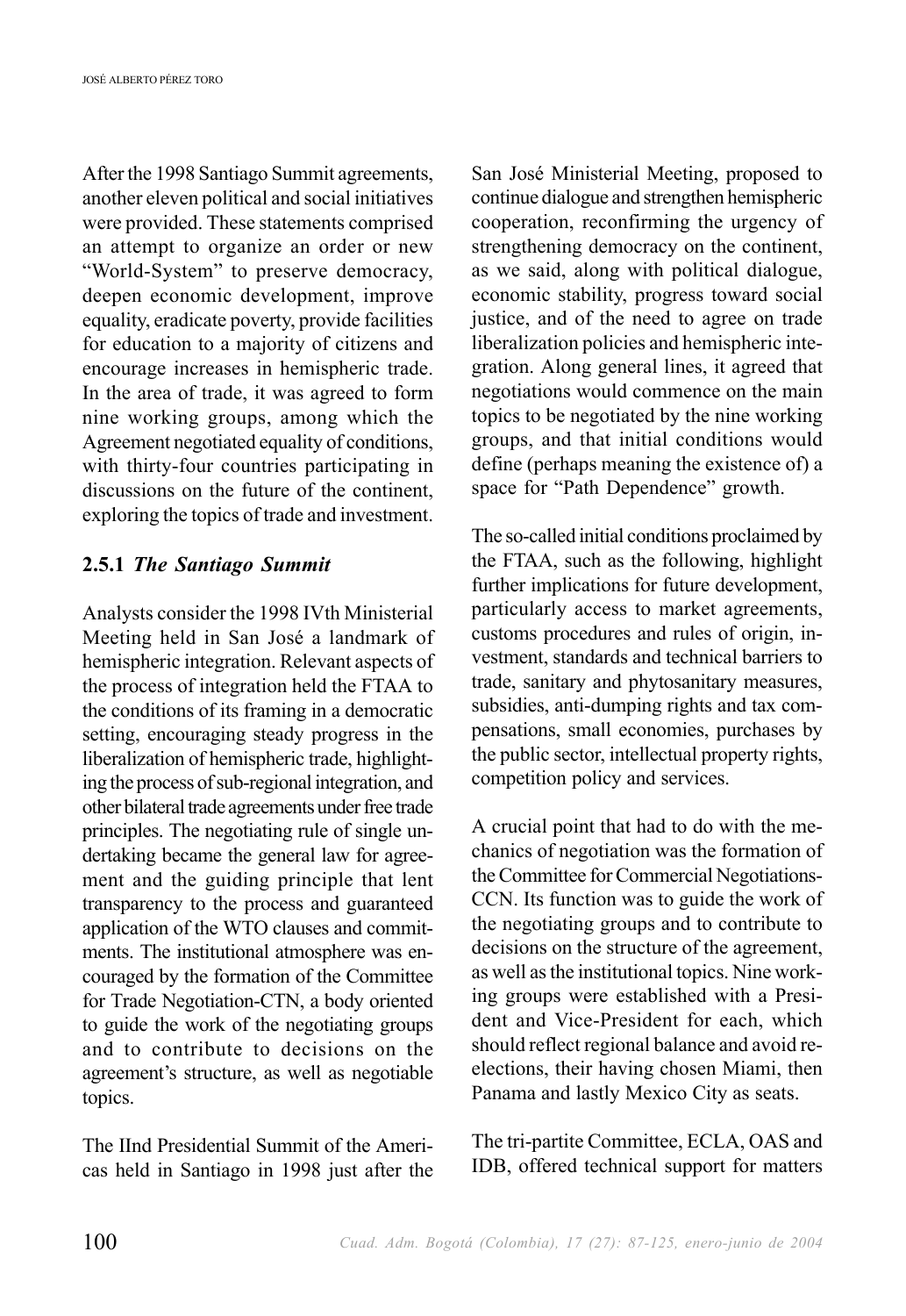related to the negotiations and contributions from other multilateral, regional and subregional institutions that would be accepted. Public participation was considered a facilitating principle that lent transparency to the negotiation. Trade and production sectors, such as academic groups that are particularly active in this field, were welcome to befriend the FTAA. Equitable negotiation requires a high degree of responsibility and prior preparation on the part of the government and civil society. For the analysis before the signing of the Nafta treaty, Mexico and Canada formed a high level negotiating team (Robert, s.  $f^2$ )<sup>6</sup> in charge of exploring alternatives before beginning formal negotiations with the United States and Canada (ALCA, 1998a).

#### **2.5.2** *Furthering the Agenda*

The Second 1998 Summit of the Americas proposed the continuation of dialogue and amplification of hemispheric cooperation. The urgent need to *strengthen democracy on the continent*, political dialogue, economic stability, and progress toward social justice, and to establish open trade and hemispheric integration policies was reconfirmed. The novelty of the meeting was a commitment to stimulate education as a factor in support of political, economic, social and cultural development. Science and technology were seen to play an important role in the preparation of educators. The topic of education for democracy was to be further studied, promoting actions that would lead governmental institutions to become participatory structures.

In general, the Santiago Summit commitments placed democracy within the framework of priorities as a very precious supranational goal. Arguments over correspondence between democracy and growth were complemented by discussions that linked democracy to free trade and investment as conditions for progress -conditions similar to  $19<sup>th</sup>$  century purposes for world trade. Along with these connecting arguments, other general objectives for preserving democracy are achieving a consensus as to liberal policies, maintaining harmony along with stability and efficiency, improving the quality of democracy, preserving the basic principles of liberty, justice, equality, representation and participation. Propitiating accountability in elections, increasing participation and representativeness, and guaranteeing equality of citizens before the law and respect for their individual rights were also agreed upon. Other topics such as guerrillas, drugs and violation of human rights implied an extension of the agenda, to include aspects related to security; thereby avoiding, and it must be dealt with Colombia´s becoming another VietNam. The latent danger lies in the internationalization of the conflict, and it must be dealt with as a way to preserve democracy and protect trade.<sup>7</sup>

To understand different game theory principles, adopted to gain bargaining power in the productive sectors negotiation.

To reach these general goals, an ambitious and complex political action plan is needed that will be put into practice in each of the countries. This means that at the Summit, political guidelines were agreed upon to promote political and economic convergence. It was agreed that progress had to be made on other important fronts for the purpose of strengthening democracy through: Promoting human rights; community participation; promotion of culture and its values; struggle against corruption, drug trafficking and laundering of money; prevention of terrorism; free trade and support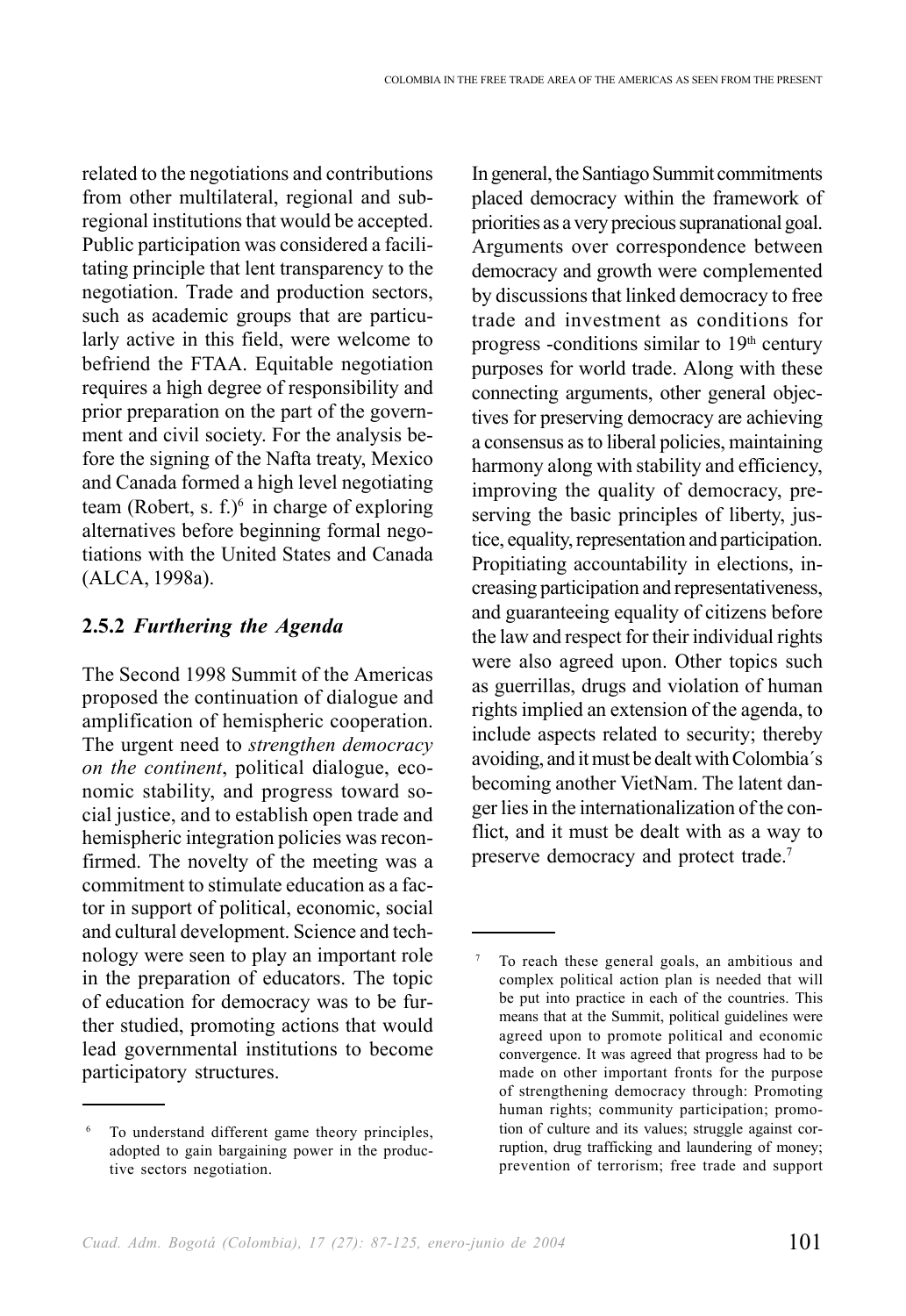## **2.5.3** *Ministerial Meetings and the FTAA*

The process of forming a hemispheric free trade zone must finish its negotiation stage before the year 2005. Following the Miami Summit, many companies, workers, political parties, academic institutions and non-governmental organizations were summoned to cooperate with the national and regional efforts made to strengthen the links between governments and their societies. In June 1995, after the Denver Meeting, the existence of seven working groups was approved, together with their study topics and schedules, in order to identify the points for negotiation. In Belo Horizonte in May, 1997, the third Ministerial Meeting was held, and the Ministers of Trade approved the initiation of the FTAA negotiations for April, 1998 in Santiago de Chile during the Presidents' Summit. At the Preparatory Committee Meeting in October, 1997, the Vice Ministers analyzed the formation of the working groups and recommended that the objectives of the negotiation and its principles be discussed at the ministerial meeting. These discussions were the basis for the beginning of the San Jose Act, signed at the Fourth Meeting of Ministers of Foreign Trade in March, 1998.

The ministerial proposal to continue negotiatin by blocs was accepted for the cases of the bilateral talks and even for negotiations with Mercosur, Can, Caricom or Central America, which supported, in principle, the GATT and its most favored nation clause and Article XXIV on negotiating with regional preference zones. Negotiations will take place up until 2005, when the FTAA will take effect (Hirst, 2001).

According to Wintraub (2004), in the Monterrey Summit the participants declared that the negotiations looking toward a Free Trade Area of the Americas (FTAA) were conceived and promoted to affirm that "the well-being of our people requires the achievement of three closely linked and interdependent objectives: economic growth with equity to reduce poverty, social development, and democratic governance." The section on economic growth deals with the need for external financing, promotion of micro, small, and medium-sized enterprises, international financial architectural reform, securing property rights, and reducing the cost of sending remittances. The governance section deals with the strengthening of democracy, the promotion of human rights, the need for transparency in government activities, and the intensification of efforts to root out corruption. The United States wanted the declaration to reaffirm the target date of December 31, 2004 for completing the negotiations for an FTAA, and the Brazilians opposed this, arguing that it would detract from the priority of this summit on social issues. Controversy also arose on corruption and whether corrupt governments should be excluded from future summits. Another controversial item was a proposal to work to reduce the cost of sending remittances

for the World Trade Organization; support for convergence programs; development of capital markets; orientation of private credit to stimulate investment in physical infrastructure; development of telecommunications networks; cooperation in science and technology; access to education and health services; fostering of micro-enterprises; sustainable use of energy; and an alliance for biodiversity and prevention of contamination.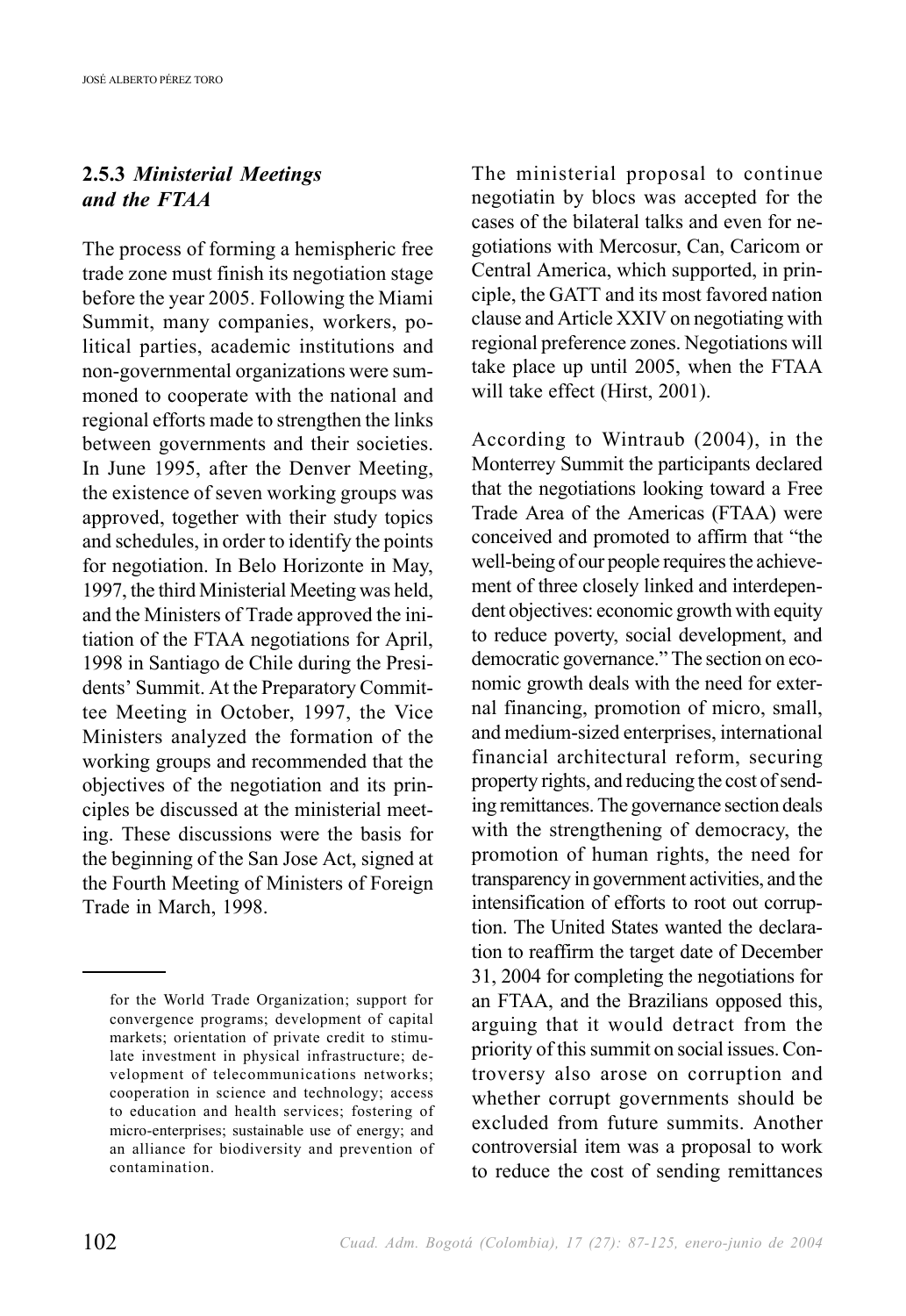by at least 50 percent by 2008. A bilateral issue worthy of note was the speech by Carlos Mesa, president of Bolivia, in which he called for President Ricardo Lagos of Chile to give Bolivia "free, useful and sovereign access" to the Pacific Ocean. An examination of the economic and social aspects of that document makes it clear that the aspirations can be met over time only if there is consistent economic growth, as poverty cannot be reduced without this development (Cfr. Weintraub, 2004).

#### **2.5.4** *Working Groups on the FTAA*

The core of the FTAA negotiations on the access and regulatory aspects of trade developed in nine categories. In addition, at the time of writing this paper, after the  $17<sup>th</sup>$  CNC Presidents meeting held in Monterrey on February 6, 2004, countries agreed that they will advance negotiation on a multilateral basis on all commitments in the nine negotiation groups. A plurilateral G-14 that invites countries to participate in a less ambitious multilateral negotiation was framed concerning the Investment, Services, Dispute settlement and Government Procurement.

However, since the San Jose Ministerial talks, negotiation groups developed rules and institutional provisions and took steps to address crosscutting themes. Five negotiation groups were established to develop schedules for reducing tariff, non-tariff and other barriers to trade and to draft a chapter outlining associated trade rules. Other groups developed rules on intellectual property rights, subsidies, antidumping, countervailing duties, dispute settlement and competition policy. After the issuance of the third draft in 2004, most groups are in heavily bracketed text denoting that they are still in dispute. Some of the most significant elements of this agreement follow.

| A. Market Access Groups | <b>B.</b> Institutional Provision Groups                   | C. Crosscutting Themes   |
|-------------------------|------------------------------------------------------------|--------------------------|
| <b>Market Access</b>    | <b>Intellectual Property Rights</b>                        | <b>Smaller Economies</b> |
| Agriculture             | Subsidies, Antidumping and<br><b>Countervailing Duties</b> | Electronic Commerce      |
| Services                | Dispute Settlement                                         | Civil Society            |
| Investment              | <b>Competition Policy</b>                                  |                          |
| Government Procurement  |                                                            |                          |

Table 1 **FTAA-Negotiation Groups**

Source: Based on United States General Accounting Office. Free Trade Area of the Americas-Negotiators Move Toward Agreement That Will Have Benefits, Costs to U.S. Economy. GAO-01-1027. Washington.

#### **2.5.4.1 Market Access Group**

*Access to Markets.* On this topic, the work of information gathering on tariff and non-tariff barriers and preferential access conditions was a primary objective, as intraregional trade represented US\$650 billion in 1999 for intraregional trade in industrial products. The group reached an inventory of the customs classifications, including phyto and zoo-sanitary measures, as well as the health measures that were applied by countries in the hemisphere.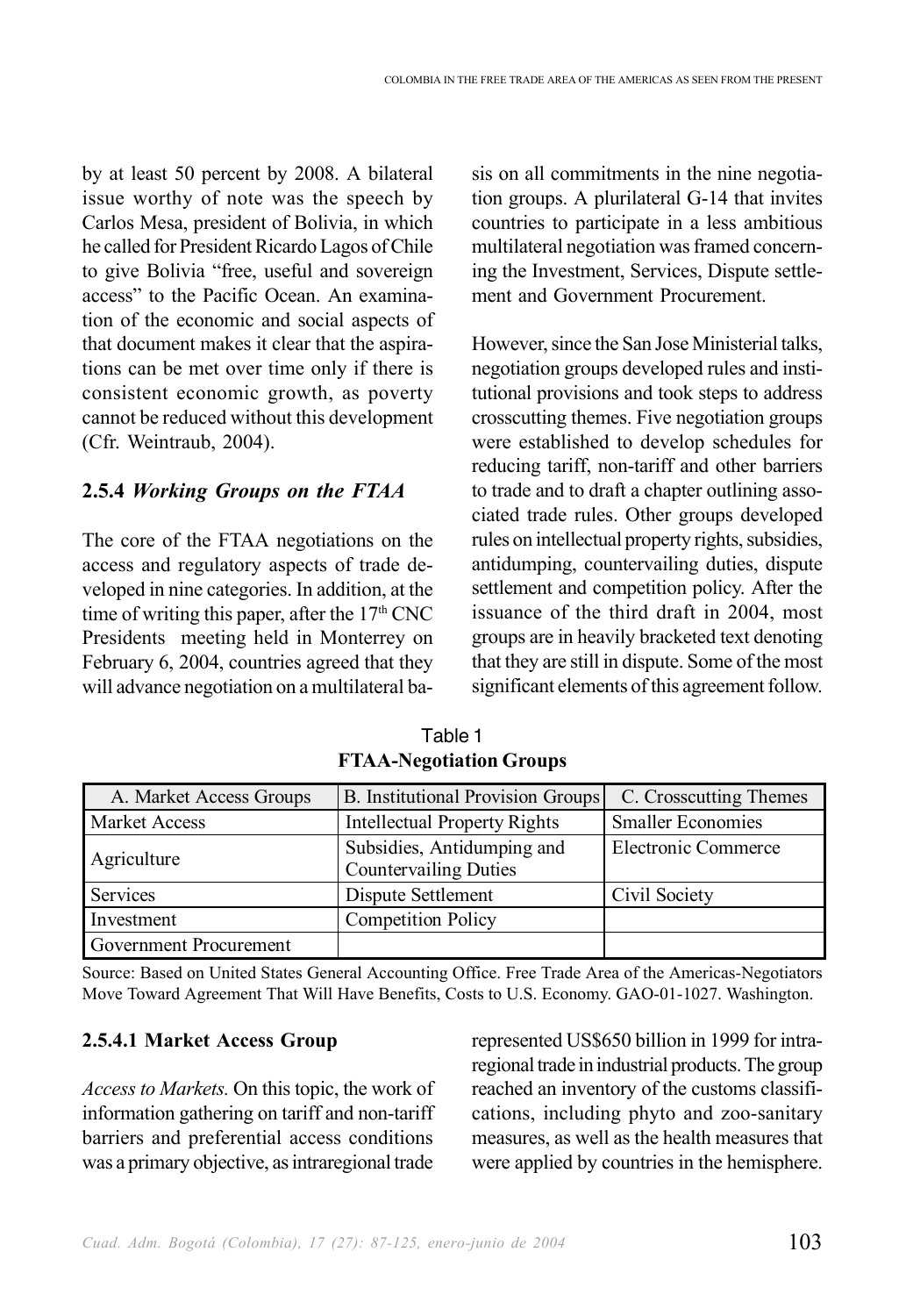Likewise, this information allowed understanding of the barriers and technical standards on trade, especially tariff and non-tariff measures, rules of origin, safeguards, customs procedures, and technical barriers to trade. Although it is expected that coordination of this type of instrument has been studied in the respective technical groups, the information was registered according to the customs sub-classifications on how the goods will finally be registered upon entering the countries. The definitions with respect to the tax reduction program, inasmuch as initial tariffs and coverage of the program are concerned, will be given once the treatment to be granted small economies is clear.

There is a consensus that the FTAA must be established based on WTO norms, promoting the expansion of existing trade blocs. Based on the foregoing, the following consensual recommendations recognized the importance of linking these topics with others such as: non-tariff barriers, technical standards, sanitary and phytosanitary regulations, subsidies, etc.

Equilibrium in the negotiations on access to markets requires consideration of aspects such as services, infrastructure, investment, intellectual property rights, solution of differences, competition policies and others. A process of preparation and strengthening of micro and small enterprises was contemplated in order to develop an adequate level of competition. The liberalization of the agricultural and livestock sector has been a matter of controversy, mainly due to American subsidies and grants to producers.

A group set up on textiles and garments attempted to ensure prevalence of hemispheric preferences. A timetable and the manner in which to incorporate special customs regulations like free trade zones and export-processing zones in the hemispheric integration process were analyzed. The group agreed upon the liberation of trade in the field of entertainment, including films, videos, TV programs, production and distribution of entertainment business products.

Developed countries offer better access to their markets, speeding up the elimination of protectionist customs tariffs on clothing, sugar and leather and at the same time allowing longer periods for tariff reduction in the small economies. Ensuring compliance with and monitoring of agreements and obligations, a goal that was reached. Divergence on this topic existed on whether there should be simultaneous and immediate global negotiation, and the need to undertake negotiations on a gradual basis. Some recommended individual negotiation for each country and others emphasized the need to proceed by means of the existing sub-regional agreements. The 113-page text draft includes a range of proposals similar to WTO multilateral disciplines.

FTAA countries agreed on the base rate or starting point from which tariffs will be reduced, which has to do with the pace of tariff elimination. A basket will eliminate tariffs immediately, in five years, or in 10 years for the most sensitive cases. A decision will be adopted on which years of trade data will be used to calculate each country's concessions on a trade-weighted basis.

• *Customs Procedures and Origin Regulations*. The negotiation group proposed a progressive elimination of tariffs and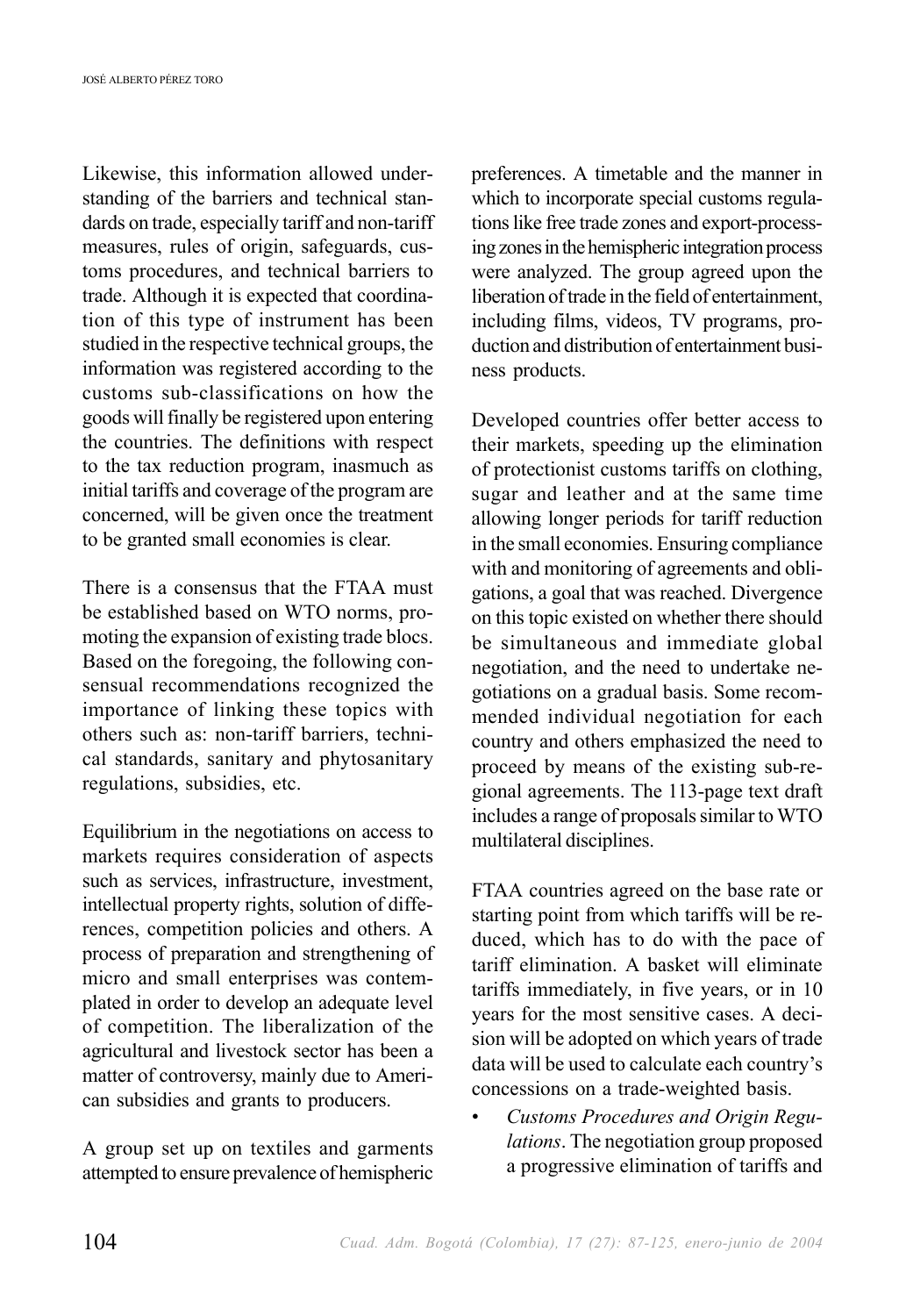non-tariff barriers. The work being done in this access group in an attempt to synchronize and simplify customs procedures is important, as is the search for a transparent scheme to establish origin and an agile administration. However, the most important factor to achieve these objectives has been the technical cooperation in the customs area, and in the analysis of the possibility that the rule on origin be studied together with the tax reduction program. With respect to principles, compatibility with GATT Article 21 is sought, aiming to preserve the coexistence of bilateral and sub-regional agreements, as well as pursuing gradualism, equilibrium and simultaneity in partial agreements. A proposal to determine whether a product qualifies for tariff preferences requires that for a certain product to be considered from the FTAA region, at least 60 percent of its value must come from an FTAA country's labor, parts and production. Rules of origin are intended to ensure that benefits of a trade agreement primarily accrue to the countries covered by the agreement. Agreement on origin requirement is a value test based on the percentage of value-added in a country, or the approximation of the tariff shift. In the Business Forum, there has been discussion on the construction of a symmetrical customs system and of unifying criteria on origin standards for goods and services.

· *Safeguard measures* crafted a mechanism to provide the FTAA countries with temporary assistance to industries seriously injured by increased regional competition, and are temporary measures that freeze or roll back trade liberalization, providing the industry with time to adjust to increased competition. An important challenge to negotiations is *Customs Procedures*, as countries lack experience in this subject, as there is not sufficient institutional capacity for implementing customs procedures necessary to enforce laws and proposals and conduct with transparency, efficiency, integrity and responsible customs principles. *Technical barriers to trade* are significant to exporters because, despite tariff elimination, products may be denied access if they fail to meet technical requirements on aspects such as human health, safety and environmental reasons. Ministers have been working on compiling tariff and nontariff measures, negotiating a safeguard regime, deciding modalities for negotiating the tariff schedules and rules of origin.

*Agriculture. Sanitary and Phytosanitary Measures*. Agriculture is one of the most debated issues in the FTAA negotiations. US agriculture exports to the hemisphere could expand by more than US\$ 1.5 billion annually, increasing income for almost every FTAA country as demonstrated by Mexico in the NAFTA. The US would like to increase access to South American grain markets, but maintains high tariffs on sugar and orange juice and provides farmers with support payments on a number of products. Other countries maintain a price band system designed to insulate domestic markets from international price fluctuations. The agriculture group is working to eliminate tariffs and nontariff barriers. With regards to sanitary and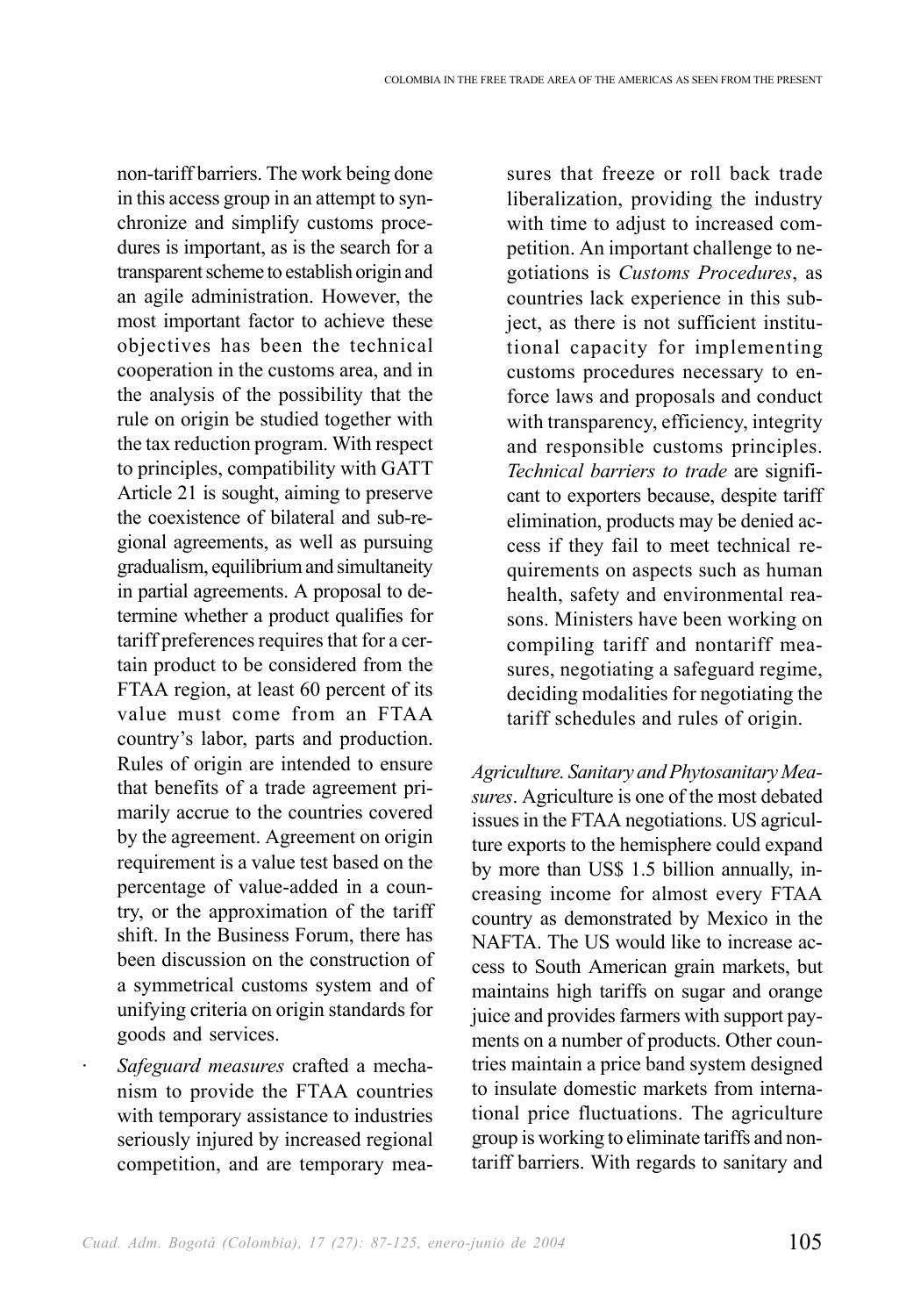phytosanitary measures, the job of compiling regulations is fundamental to the synchronization of the various liberalization schemes provided for, not only in national legislation, but also in regional agreements. The ideal for the progress of this group is to eliminate agricultural export subsidies, identify other trade-distorting practices and implement the WTO Sanitary and Phytosanitary agreement.

Controversial issues within the agriculture group are domestic support programs, the reduction of which the US claims may be achieved in multilateral negotiations such as the WTO, and determining how to handle each country´s sensitive sectors. Brazil is competitive in orange juice and sugar, two products for which the US maintains high tariffs. Ministers have not reached agreement on how to handle third-party export subsidies nor on what constitutes an export subsidy.

FTAA countries propose to suspend tariff preferences, and include in the term agriculture subsidy programs things such as export credits, credit guarantees, program insurance and food aid. Ministers instructed the group to:

Develop tariff modalities for negotiations. Identify non-tariff measures.

Introduce a methodology for eliminating export subsidies

Develop recommendations on the treatment of all practices that distort trade in agricultural products.

*Services*. The US is interested in this market for services to be relatively open, as it represented US\$ 253 billion in 1999. The services sector includes telecommunications, financial, professional, distribution and travel and tourism services. Liberalization of the services sector can foster greater competition and efficiency, and some countries have privatized previously state-owned service monopolies as part of their economic reform plans. The draft text includes proposals on topics that include safeguards, subsidy provisions, general exceptions to the rules and domestic regulations, including some reservations to the general rules. The agreement includes cross-border supply of services and the offering of a service by a company with a commercial presence in another country´s market, establishing a commercial presence by investing, and a provision in the agreement for subnational levels of government, time for additional disciplines for sectors and special requirements for financial services. The approaches to scheduling services commitments are a top-down negative list approach and a bottom-up positive list approach. In a negative list, all service sectors are subject to the core rules and countries must indicate which sectors they would seek to exclude. The positive list approach works the opposite way, where a country specifies only the commitments it plans to make. The US advocates the negative list approach, arguing that it is ambitious but allows countries the flexibility to deal with domestic sensitivities.

The recommendations are almost consensual in determining that negotiations on this aspect must take in all types of services, seeking thereby to make the liberalization process transparent, as previously agreed upon. The following were consensually recommended: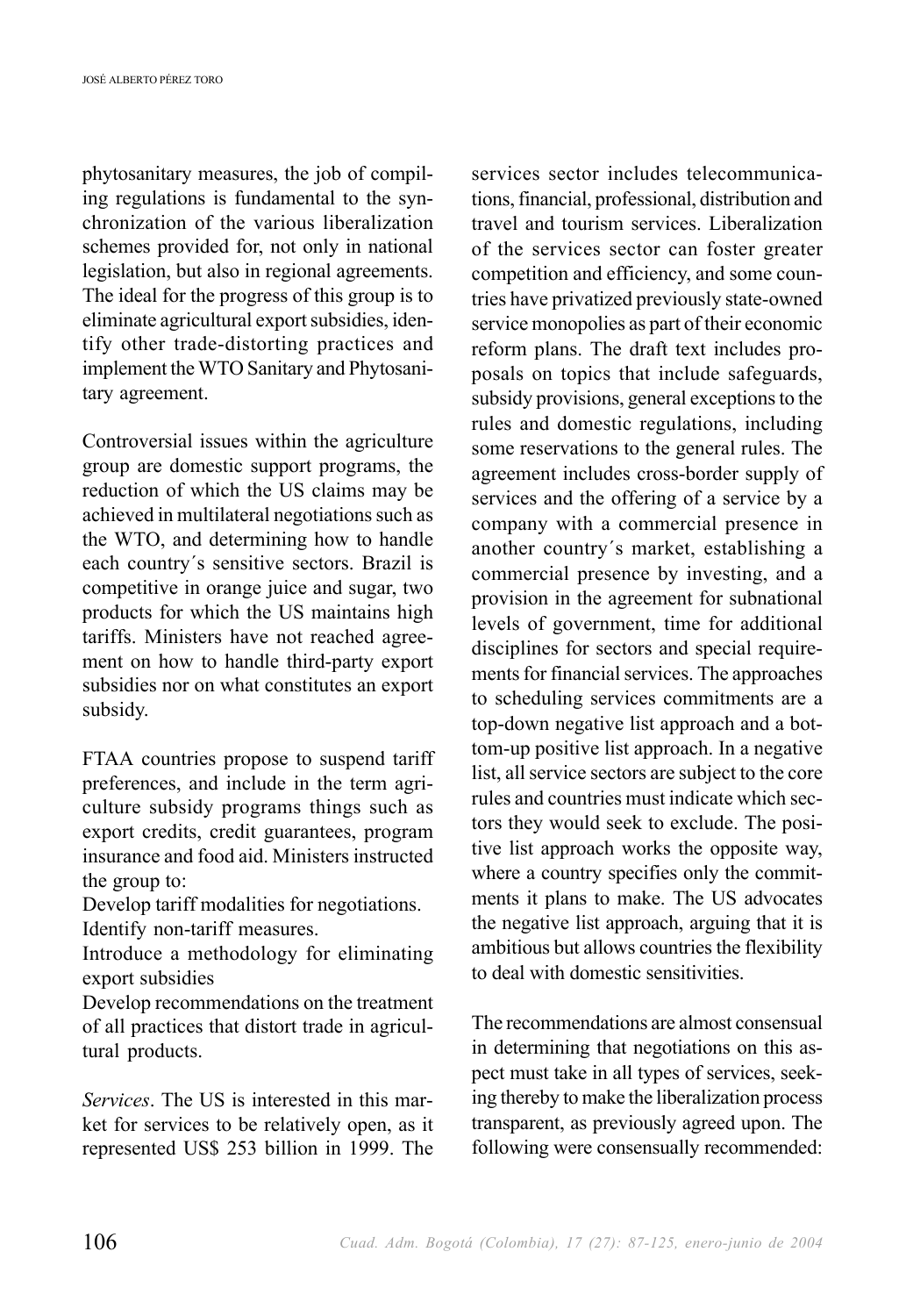- Negotiations must heed the basic principle of inclusion of all types of services in accordance with WTO provisions.
- The agreement on the FTAA services must be GATS-PLUS; that is, it must promote greater liberalization than that already agreed to in the GATS of the WTO or regional agreements.
- Restrictions must be progressively eliminated, according to a previously agreed upon timetable, and thereafter must avoid the approval of exceptions.
- National treatment must establish equal treatment, incorporating the most favored nation principle and promoting competitive opportunities.

*Investment*. Progress recorded in this area of the hemisphere is the consequence of the liberalization process and structural reform of the economies that help advance formulas that favor investment. Countries are interested in the synchronization of legislation, the adoption of mechanisms that will lead to a fair and transparent legal framework to protect investment, and the adoption of schemes to resolve conflicts. Some forms of investment and the establishment or entry of investment remain controversial. Still, matters that the foreign investor finds important are that countries eliminate double taxation of his profits, and that the Preparatory Committee's objective be to avoid discrimination, and to preserve a fair and equitable treatment of countries.

The work group has highlighted the need to publish and facilitate access to treaties, agreements and existing legislation on investment in the Americas. It has agreed that it will consider the possibility of technical assistance for the smallest economies, through existing institutions or programs, as well as inter-governmental cooperation among the countries of the hemisphere, in order to help them prepare themselves to assume their obligations in this area. The debate centers on the extent of the ability of investors to challenge government actions, such as contraverting FTAA disciplines, and the inclusion of labor and environmental provisions in the text. Only 8 of the 33 other FTAA participants have bilateral investment treaties with the United States, while others expect to enter the framework of the WTO disciplines that are found in the Trade-Related Investment Measures-TRIMS, which include commercial presence as a mode of supply. Participants incorporate standards of national treatment and most favored nation treatment, performance requirements, transfers, expropriations, compensation, transparency of laws and regulations.

Broad agreement among FTAA governments is due to more than 60 bilateral investment treaties by countries within the region and other FTAA subregional agreements. However, controversial topics still confine the negotiations and some details must be resolved, like the ability of investors to challenge government actions as contravening FTAA disciplines, and the inclusion of labor and environmental provisions in the agreement. Giving too much power to multinational corporations relative to governments and citizens raises controversy, and so do dispute settlements which challenge government noncompliance with the FTAA, or even agreement on expropriation practices like paying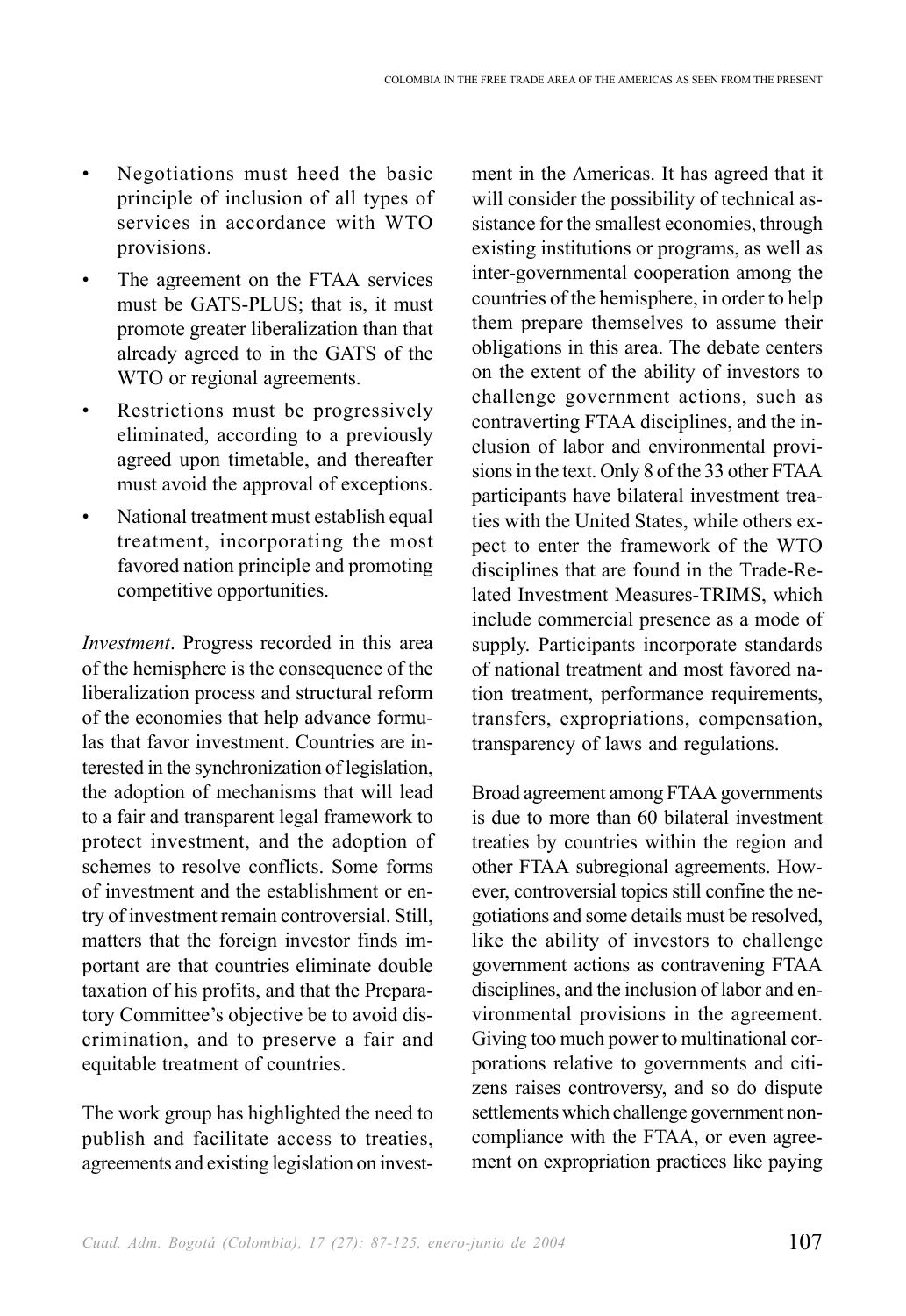monetary damages. Inclusion of provisions on labor and the environment are a matter of controversy. A proposal was made after the Buenos Aires April, 2001 meeting, but it was placed in brackets. Some FTAA participants liberalized foreign investor's entry, while some are reluctant to guarantee a general right of establishment to foreign investors in the Agreement. Covering portfolio investment is another difficult issue as the term "broad asset-based" is not well defined and there is not a definition of transfer protections against systemic risk of capital movements and transfers. The US is expected to propose a topdown or negative list approach to coverage, where member countries include reservations in a negative list for any sector in which they decline to take commitments under a positive approach. Those involved in investment will coordinate negotiation with the FTAA on services, as some are provided through investment and others are provided through cross-border trade.

*Government Procurement*. Parameters will be set on the treatment to be given to an economy's size, and it's correspondence with the size of its state purchases market. Few countries in the hemisphere adhere to the WTO's purchases code, since governments do not agree with foreign competition. Given the lack of transparency and the existence of rules and practices that favor national enterprise over trade and the productivity of economies, the establishment of a regime of equal opportunity is sought for the companies in the FTAA countries with respect to supply of goods and services for government projects.

This group consensually recommends that:

• Transparency be guaranteed in government purchasing.

- Mechanisms be established for contesting and solving controversy.
- Incorporation of the FTAA topic be gradual, with periods of transition and asymmetrical treatment for small economies.
- Discriminatory treatment be eliminated, giving national and most-favored nation treatment to all suppliers in the hemisphere.
- Anti-bribery laws be adopted and applied.
- A database be created with legislation, rules and procedures for the public sector, as well as a registry of goods and services generally requisitioned by the governments of the region.

Government procurement is considered a business valued at approximately US\$250 billion. The adherence to the agreement is voluntary, as was addressed in the WTO. After the ministers negotiating group met in Buenos Aires, it focused on matters like the application of principles such as national treatment and most-favored nation, valuation contracts, procurement exceptions, publication of laws and rules governing processes, qualification of suppliers, processes for selecting and awarding contracts, and dispute settlement. Government procurement has been considered a nontariff barrier, due to the tendency to award contracts to national firms rather than to make decisions based on price and quality. Strong recommendations made by the United States include procedural provisions on topics such as publication of a timetable and tendering procedures. A new version of the draft text to the Trade Negotiation Committee-TNC was submitted by 2002.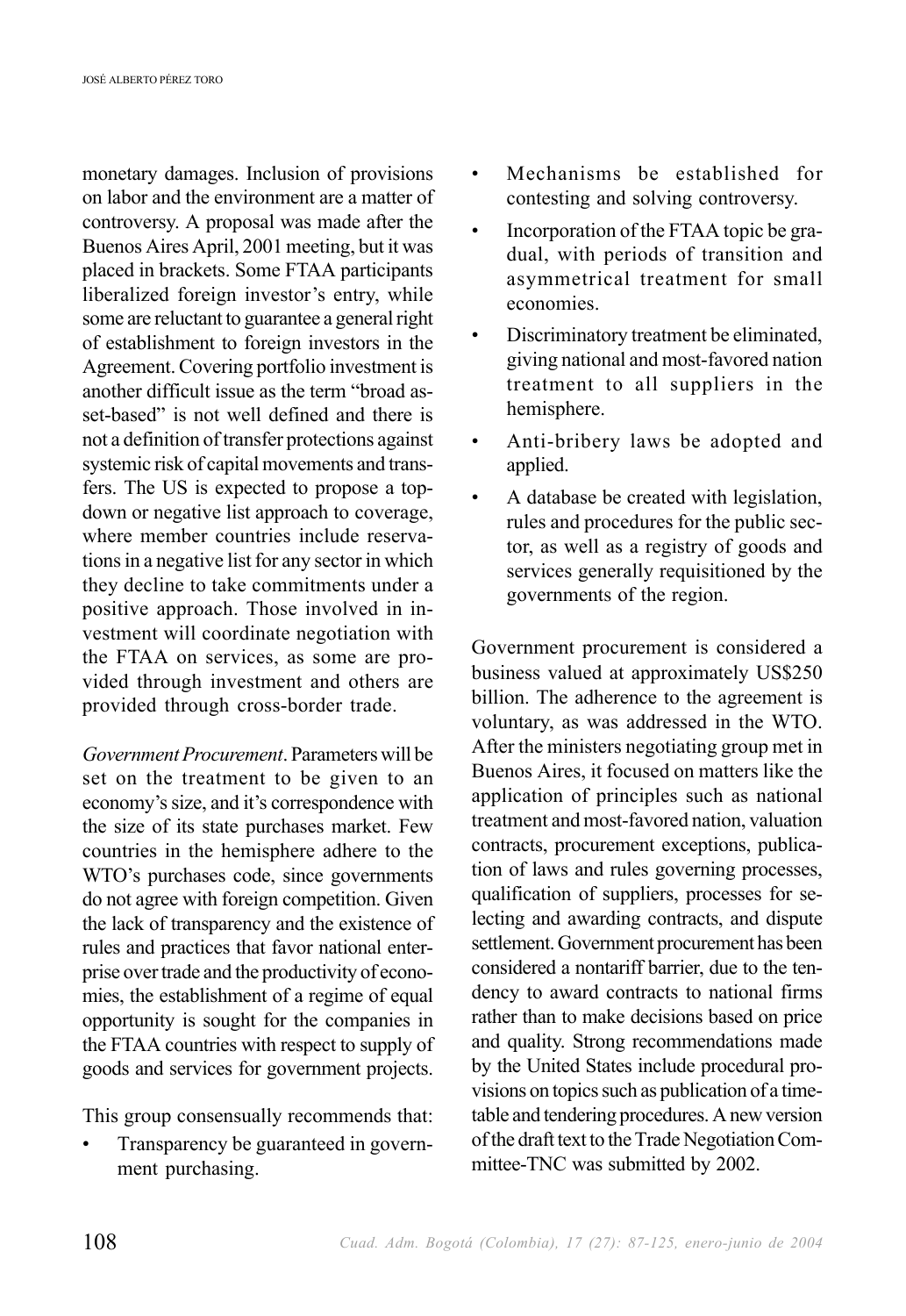#### **2.5.4.2 Institutional Provision Groups**

*Intellectual Property Rights*. The countries in the hemisphere did a diagnosis of the status of commitments in this area. It must be kept in mind that progress in this area is vital for the consolidation of foreign investment. The objectives of Costa Rica's Ministry propose an agreement of mutual understanding to reduce the distortions in hemispheric trade. In relation to principles, they identify those of national treatment and the most-favored nation clause, avoiding any decrease in the level of protection of the countries during the negotiations. Intellectual property is not protected in the hemisphere. Therefore the TNC revised national legislation, taking into account the objectives provided for in the ADPIC on effective protection, reduction of distortions and hindrances to international trade. Likewise, it was recommended that measures be adopted and implemented to:

- Guarantee compliance with outside legislation.
- Combat pirating and falsification.
- Reinforce the judicial and police systems to guarantee the application of rights in effect.
- Foster the establishment in each country of an industrial property office.
- Encourage member countries to adhere to the principal multilateral agreements dealing with intellectual property.
- Urge countries to ratify WIPO treaties on Copyrights and the Production and Reproduction of Sound Tracks.
- Promote prompt adoption among governments of the obligations and terms established in TRIPS and the World Intellectual Property Organization-WIPO.

The goal of this provision is to reward creativity and to establish an environment conducive to the broad sharing of ideas, including those that create a decisive competitive advantage in terms of high-tech, knowledge based industries, software ecommerce and biotechnology. Some of the topics go beyond the WTO and Nafta by addressing technologies, treaties and issues that have merged since agreements were concluded. Draft proposals include 15 topics like trademarks, copyrights, layout designs of integrated circuits, patents, protection of traditional knowledge and access to genetic resources, utility models, industrial design, undisclosed information, and non-competitive practices. The U.S. proposal on intellectual property rights goes beyond the obligations undertaken through the TRIPS agreement and ensures protection in digital environments dealing with music, programs and literary works provided by the Internet. Exclusion of items from patentability is a matter of divergence, and the United States is trying to narrow the categories of products or processes. Members retain the right to exclude plants, animals and biological processes from patentability and are prohibited from granting patents to plants, animals and biological processes. As for trademarks, the main concern still is the relationship between brands and geographical indicators.

*Subsidies, Anti-dumping and Compensatory Rights*. Advancement in the compilation of the status of national legislation and in the extent of countrie's commitments to the WTO, in addition to being useful, are conditions for advancement in negotiations. In particular, it is necessary to define whether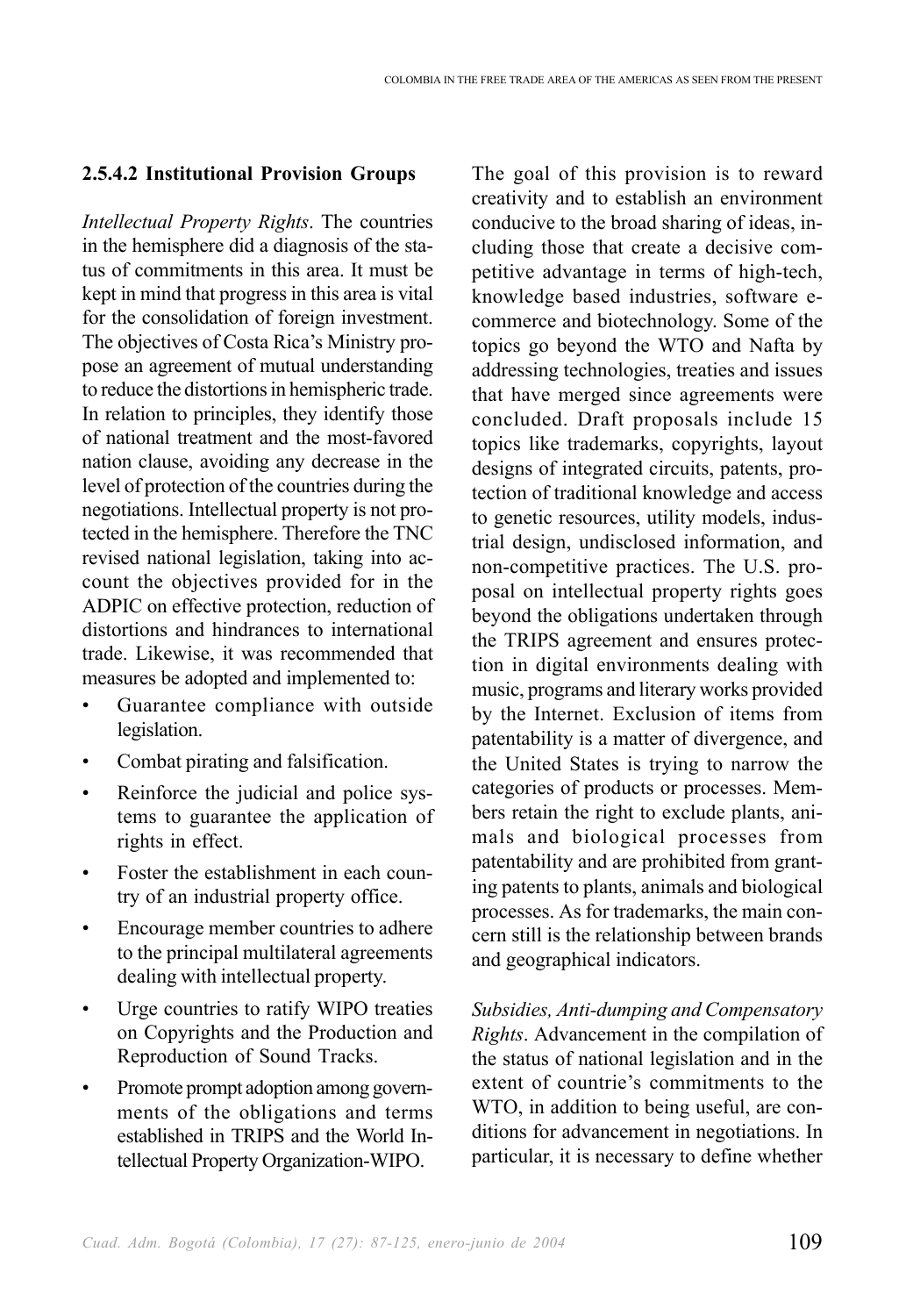commitments will go beyond the WTO in some aspects. The topic of treatment of internal support for production is a matter of vital importance to the private sector. Analysis of subsidies is detailed to guarantee competitive conditions that are suitable for the productive sectors. In the Preparatory Committee, the objectives were to eliminate subsidies, identify practices that distort trade, such as subsidies, and apply anti-dumping legislation and allowances. Inasmuch as principles were concerned, it was recommended that negotiations be transparent and consistent with WTO obligations and allow the coexistence of bilateral and sub-regional agreements in the hemisphere.

The various parties stated whether they wished to support the commitments acquired within the Uruguay negotiations on most aspects related to government help for trade and producers. The discussion emphasized the mechanisms for solution of controversies within the FTAA through the creation of its own instruments, independently of whether the WTO has provided for them. The following consensual recommendations were attained on these topics: Incorporation and compliance with WTO rules; anti-dumping and anti-subsidy measures considered within the context of perfecting trade practices and developing business as tools to guarantee the transparency of business and freedom of trade; adoption of a timetable of tariff reductions for agricultural products adjusted to the freeing of quotas; and reduction or elimination of subsidy policies according to the commitments already assumed by the WTO.

Proponents believe an anti-dumping regime is necessary to offset unfair trade practices, while opponents view it as a protectionist system that shelters noncompetitive firms or industries, penalizing domestic consumers. Afterwards, Buenos Aires drafted a text including provisions on topics such as the determination of dumping and injury, investigations and evidence, provisional measures, addressing and collecting duties, and dispute settlement. Still, there is agreement about its proposals' implications on approaches that maintain that the WTO lacks rules like thresholds for sales below cost, or providing for a public interest inquiry that could result in the imposition of reduced dumping or countervailing duties. The three topics that negotiators are addressing are the anti-dumping draft text, regulations on nonagricultural subsidies, and the relationship between trade and competition policy.

*Dispute Settlement*. This code is considered the linchpin for the effective operation of the FTAA agreement as a whole. The issues are how to handle compliance, whether to allow appeals, the extent of public access to the process, and jurisdiction in relation to other international agreements. Dispute settlement will deter countries from adopting measures that do not comply with the FTAA. This chapter on agreement is intended to establish a fair, transparent and effective mechanism to settle disputes and promote the use of arbitration to solve private trade controversies. Considerable work is required on issues like consultations and resorting to neutral bodies or panels, settlement to redress violations, and differences in level of development and private commercial arbitration. Compliance and appeals depend on the legal basis for panel rulings. However, Nafta´s general dispute settlement process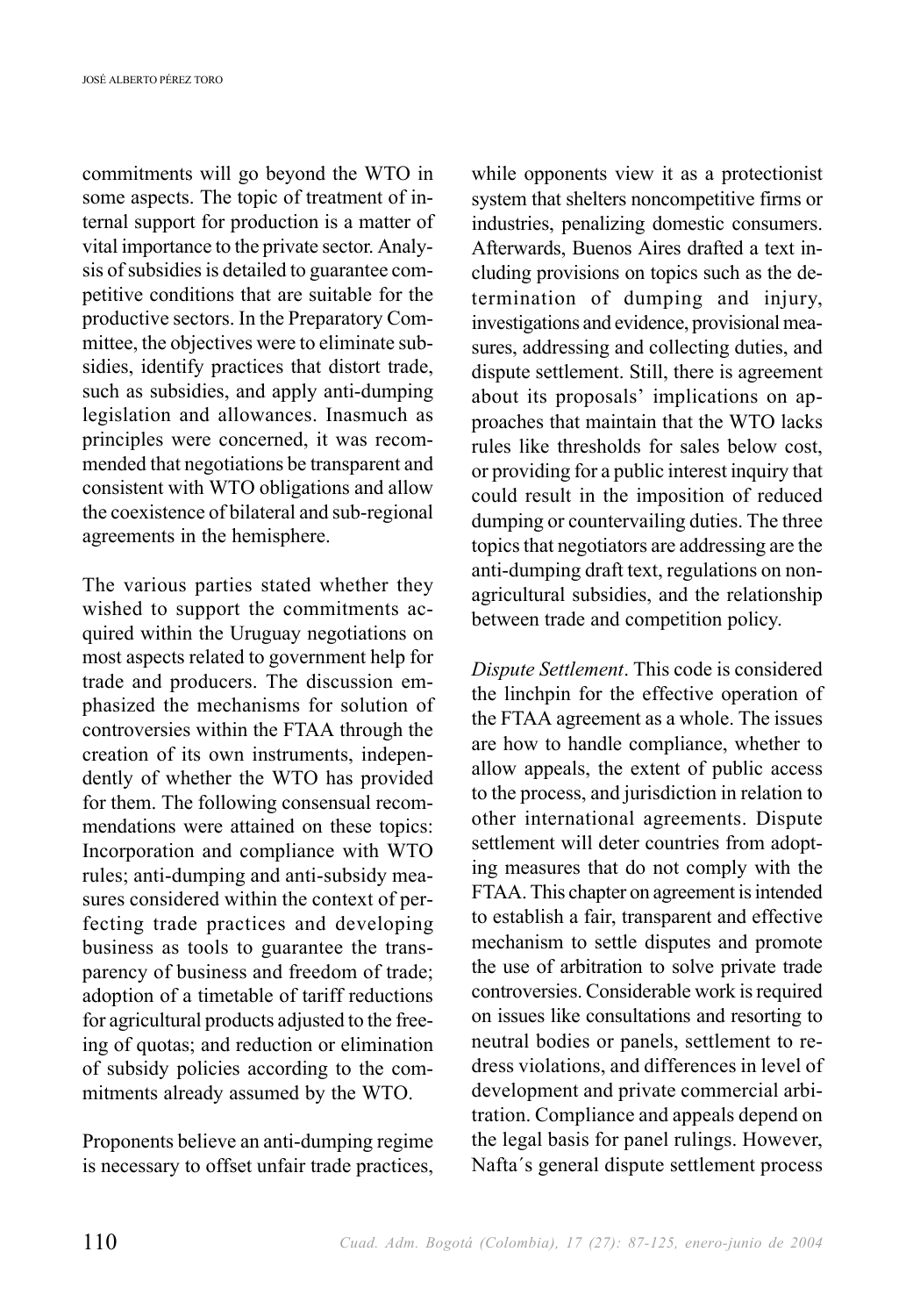does not contain an appeals mechanism. Transparency is proposed to be achieved via open hearings, public access to documents and opportunities for persons and companies to be notified of the initiation of the FTAA. The group has three mandates: prepare a revised draft chapter for presentation to the TNC, submit it to the Technical Committee on Institutional Issues to implement dispute mechanisms, and consider whether a proposal for special dispute settlement is compatible with procedures developed for the FTAA.

*Competition Policy- Technical Regulations and Barriers to Trade*. The mandate this group received was to attempt to propitiate progress in the compilation of national regulations. The importance of this lies principally in the degree to which such technical regulations can become barriers to trade. For businesspersons, it is extremely important that progress be made with the use of internationally accepted criteria and the synchronization of regulations and their application promoted among the countries of the hemisphere. Additionally, it is necessary that customs agencies be technically linked to the authorities in charge of these matters from one country to another, since they are the ones to apply the rules when merchandise enters the country. The Preparatory Committee set the goal of preventing technical barriers in the hemisphere and preserving congruence with the WTO provisions. With respect to principles, the idea is not to create new barriers to trade. Some supranational institutions that deal with regional competition disputes are working well, like the Andean Community and Caricom.

The group working on competition policies seeks to establish a framework that will allow it to guarantee that the benefits of the FTAA liberalization process will not be undermined by anti-competitive business practices. The group recommends the preparation of a compilation of laws on compensatory rights and anti-dumping. Furthermore, it makes a distinction between subsidies on exports from the agricultural sector and practicing dumping. In the area of competition, it is important to establish the criteria on which private agents and state monopolies will acquire commitments. National legislation should be evaluated to create harmony among processes and the authorities that judge cases (Anzola Gil, et. all. 2002). The group received the mandate of establishing a judicial competition policy and institutional coverage at the national, subregional and regional levels. It has agreed on a mechanism to promote competition and guarantee the enforcement of regulations on free competition among countries. Progress has been made on how monopolies and state enterprises should be treated, what national and subregional institutions on competition policy should cover, and what kind of dispute settlement might be appropriate. The draft text contains a proposal on dispute settlement mechanisms and another that calls for the development of a Competition Policy Review Mechanism.

#### **2.5.4.3 Crosscutting Themes**

Three additional non-negotiating working groups were established. These groups are in charge of the fundamental areas for consolidation of the integration process and are a conduit for information but do not produce text on trade rules, as do negotiation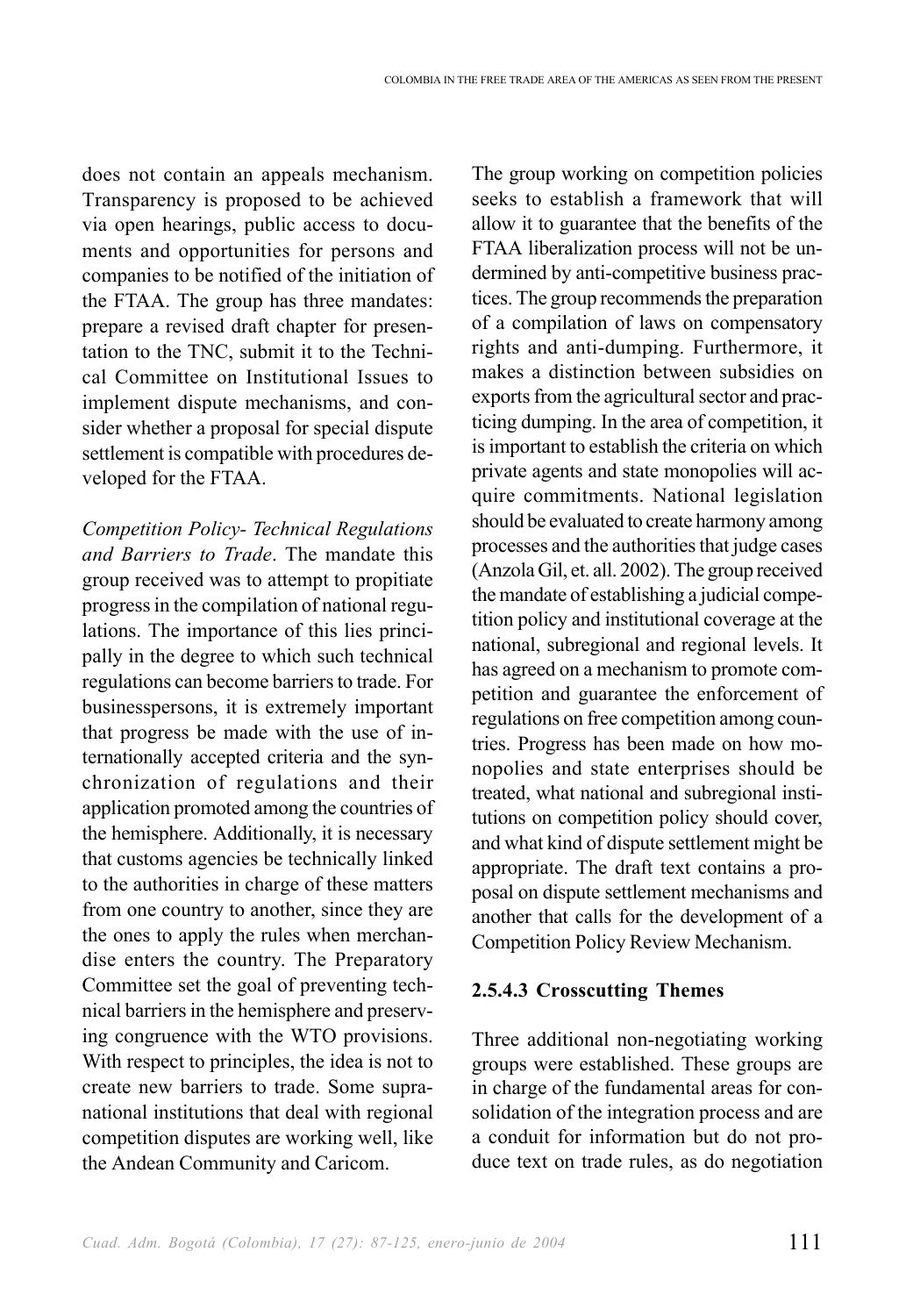groups. They include smaller economies, e-commerce and civil society. Many countries consider themselves small or developing. E-commerce is an emerging theme that intersects negotiations on market access and services. And civil society fosters public support for the FTAA.

*Smaller Economies and Civil Society*. Although this group has advanced in the technical analysis of treatment of small economies within regional agreements already signed, it agreed to include it in each specific aspect with the negotiation groups. The definition of treatment to be given the small economies was needed in order to determine the starting point for commitments on topics of such importance as market access and subsidies. The Preparatory Committee group disappeared, and the topic was incorporated within each of the other groups. After the Buenos Aires Ministerial Meeting, the TNC assisted the consultative groups to apply a treatment that takes into account differences in levels of development and sizes of economies. The civil society theme has been controversial, as public support for the FTAA has been solicited from business and other nongovernmental groups. They represent business, labor, the environment and other interests. It is said that public support for the outcome is an important factor in generating the political will to conclude an agreement and reach transparency to facilitate the constructive participation of different sectors of society. In the Buenos Aires Ministerial Meeting, 77 acceptable responses resulted from civil society groups, including the Internet publication of the text agreement draft.

## **2.6** *The Enlarging Political Agenda*

*Toronto Ministerial Meeting*. Some international relations events deserve a certain amount of reflection, in order to understand that the international agenda of the hemisphere has become more complex. In a statement on November 1999, at the Fifth Ministerial Trade Meeting held in Toronto, the parties to the meeting reaffirmed the favorable climate existing since the meeting in Miami and embraced the principles of "single undertaking" to fulfill the task of reaching an agreement by the year 2005. They supported the initiative of freeing trade more and supported the idea of strengthening integration through the sub-regional groups, bilateral agreements, and adoption of unilateral measures of liberalization. The idea of combating restrictions on trade that had been adopted based on unilateral criteria was applauded. They showed the conviction that the principles of the free market contributed to the economic recovery and growth and under these principles they would support the meeting in Seattle.

Likewise, they celebrated the fact that in spite of hemispheric contrasts and their particular problems, both trade and investment had continued to grow. Both the small countries and the large ones will show special consideration in the process. For the purpose of linking the entrepreneur to the process and attracting civil society, networks of friends of the integration process were created. This information has been shared integrally and publicized by the governments of each country. One practical point of intense interest is the fact that the TNC-Committee for Trade Negotiations has the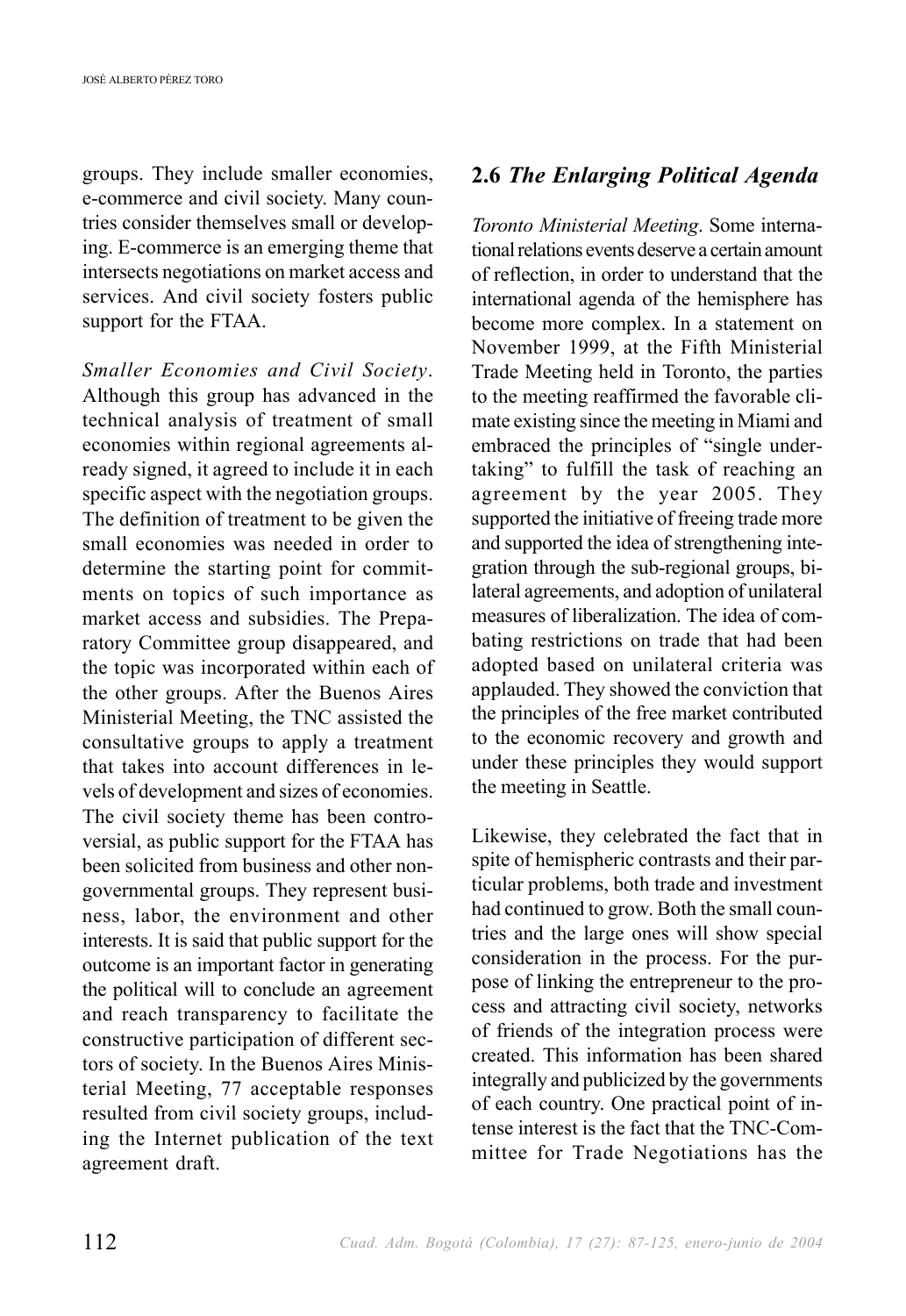necessary institutional elements to coordinate negotiations.

Likewise, they celebrated the progress made in the nine working groups, the consultative group for small economies, the Committee for Governmental Representatives for Participation in Civil Society, and the Electoral Committee of Experts on Electronic Trade.

*Buenos Aires Ministerial Meeting*. In the ministerial meeting in Argentina in April, 2001, it was agreed that each one of the signatory parties would prepare a detailed revision of the points discussed in each one of the groups on the topic of the FTAA. It was said they would take into account the opinions of each one of the participants in each of the areas, facilitating the negotiation of the corresponding groups. Topics such as access to goods and services markets deserved attention in the discussion on ways and means, and were finally included in the individual reports and submitted to the TNC. The work groups and vice-presidencies rotated and agreed to make public the complete information about the state of the negotiations by publicizing the first draft of the negotiations.

The Third Ministerial Conference of the WTO in Seattle, and the WTO procedures followed in a search for free trade. With respect to the topic of priority related to future multilateral negotiations on agriculture, the ministers announced they would work toward an agreement for multilateral WTO negotiation, elimination of agricultural subsidies, compliance with commitments made at the Uruguay Talks, and greater discipline to avoid practices that distort trade, and to be able to reach an agreement on multilateral negotiations. It was confirmed or, rather, ratified that the FTAA process would be transparent only to the degree that society shows its willingness, interest and commitment to the topic. Meanwhile, the academic, labor and entrepreneurial communities have been absent from the process. The North American Business Forum has been very active, submitting recommendations and proposals.

*Millennium Talks In Seattle*. The lessons learned from the failed Millennium Talks begun in Seattle to expand and free up trade can be summarized by the reigning inequality in the world with respect to flows of foreign investment (Cfr. Moore, 2000). Singapore, to cite one example, receives more capital resources than all of Africa. The world´s having to house one billion additional inhabitants within the next thirty years brings out makes a central point on the issue of how, in the midst of this disconcerting panorama, trade can help to mitigate the problems of underdevelopment. Services and agriculture are topics of vital importance on the international agenda and deserve much attention, in spite of the dissident voices, first in Seattle and later in Doha. It has been proclaimed that to improve access to markets in the advanced countries, the existence of subsidies and grants must be eliminated.

The central point of the emerging agenda is associated with ensuring that trade and exchange work to the benefit of the poorest sectors, as agreed upon in Copenhagen in 1995. The best example of the benefits of trade can be illustrated by the four countries affected by the Asian crisis: Korea, the Philippines, Malaysia and Singapore, which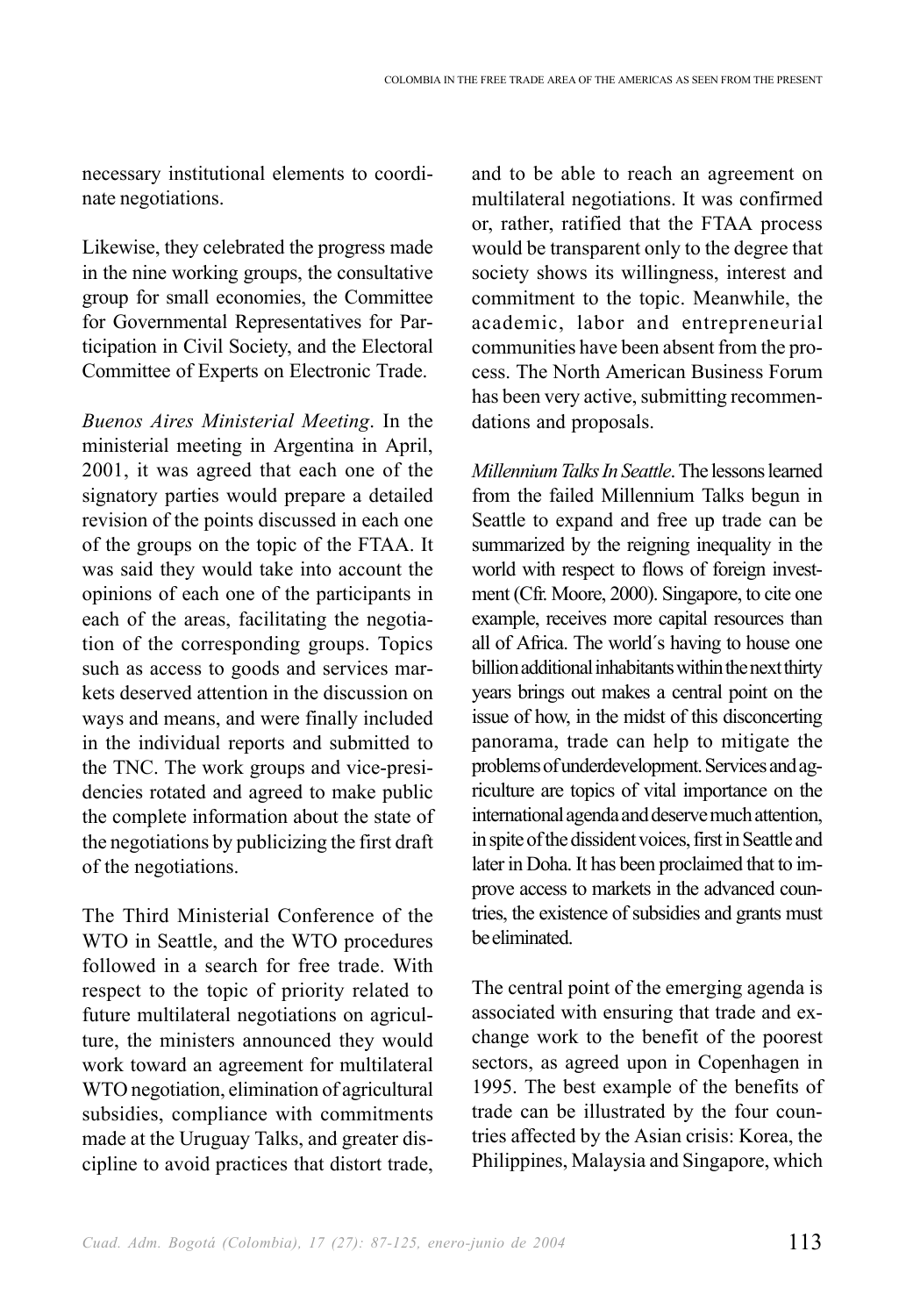reported growth in their economies, thanks to the growth of their trade by more than 9% annually. The ridiculousness in Seattle of attacking globalization stems from the fact that globalization is not a choice, nor a theory, nor a conspiracy. It is part of the process of economic progress.

*OAS Assembly. Canada*, one of the countries most interested in promoting the topic of the FTAA, hosted the members of the tripartite committee of the OAS Assembly in June, 2000 in Windsor, Ontario. The Ministers of Foreign Relations discussed the topics related to human security, and all the leaders of America had their eyes on Colombia, with respect to hemispheric security and the preservation of democracy. The armed conflict and the soaring business of drugs endangered not only Colombia but also its neighbors.

In this meeting, the Minister of Foreign Relations of Canada, the Honorable Lloyd Axworthy, reminded participants how the topic of drugs "continues feeding corruption, distorting value systems, benefiting money launderers, and sustaining illegal arms traffic and supporting the guerrillas and paramilitary forces".<sup>8</sup> This problem, if not controlled, will extend to unprotected members of society, children being the most touching example of these injustices. The addressing of hemispheric security is in response to the treatment agreed upon at the Summit of

<sup>8</sup> See speech by his excellency the honorable Lloyd Axworthy, Canadian Minister of Foreign Affairs. Permanent Council of the Organization of American States- OAS. Washington, D.C., 11 February 2000.

Santiago and included in the OAS mandate on hemispheric security.

Due to Colombia's limited success in the peace process, our conflict has become internationalized to the point that the topic of displaced persons has become an issue for the OAS. In general terms, it has to do with including all citizens within the benefits of democracy.

The Summit and the OAS Agenda planners have been attentive to this aspect, and have therefore anticipated the events, by including this social structure in the negotiation process. The topic of democracy (which is a very sensitive one for Colombians), and other participatory processes, was discussed at a specialized forum on the same date as the Assembly. The Canadian International Center for the Development of Human Rights and Democracy sponsored a conference on "Hemispheric Integration and Democracy in the Americas".

In the Eighth Ministerial Meeting celebrated in Miami in 2003, the Ministers instructed the Trade Negotiations Committee (TNC) to develop a common and balanced set of rights and obligations applicable to all countries. The negotiations on the common set of rights and obligations included provisions in the following negotiating areas: market access; agriculture; services; investment; government procurement; intellectual property; competition policy; subsidies, antidumping, and countervailing duties; and dispute settlement. "On a plurilateral basis, interested parties may choose to develop additional liberalization and disciplines. The TNC shall establish procedures for these negotiations that shall provide that: coun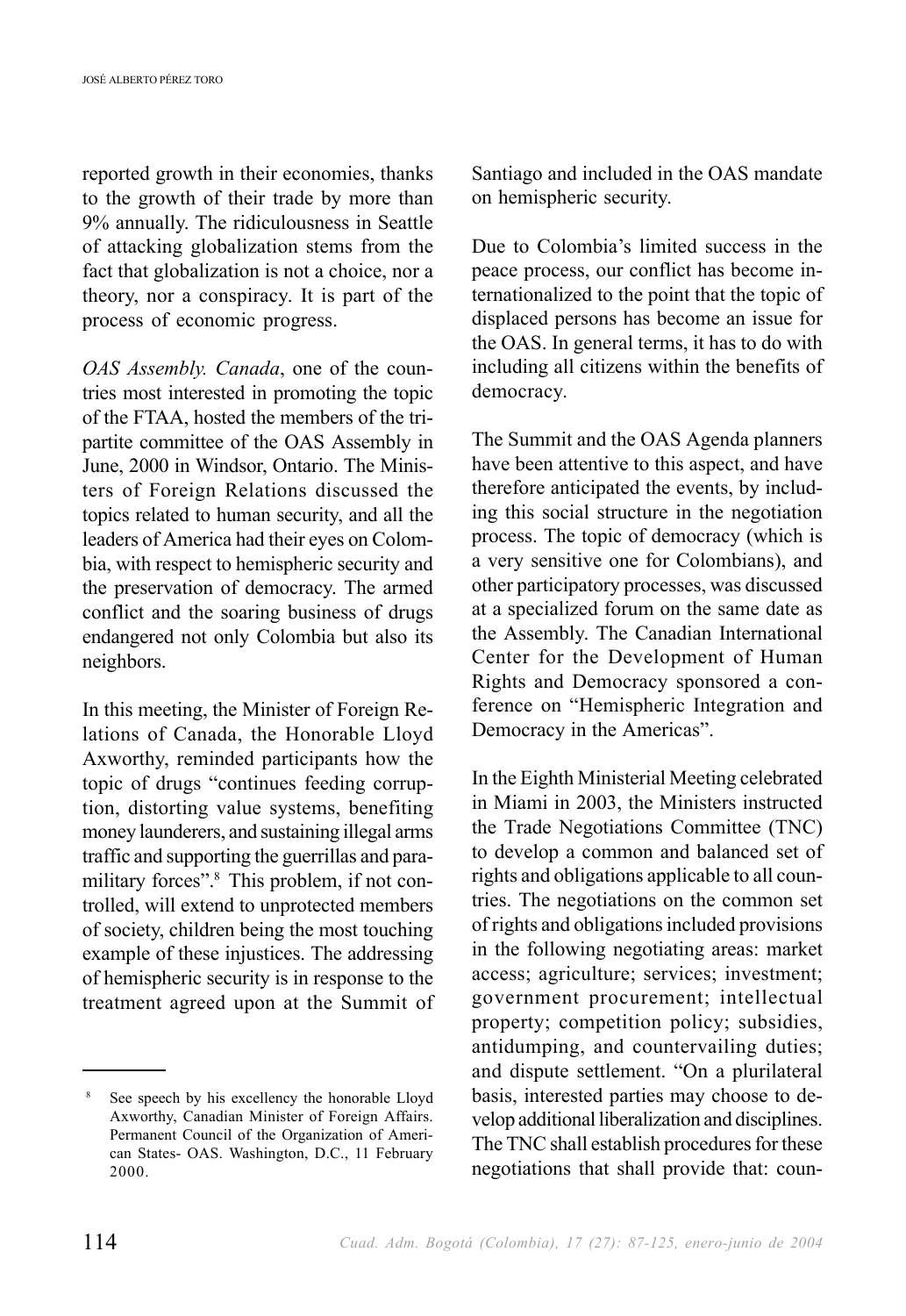tries negotiating additional obligations and benefits within the FTAA shall notify the Co-Chairs of their intention to do so before the outset of the negotiations. The results of the negotiations must be WTO compliant".<sup>9</sup> In the Special Summit of the Americas conducted in Monterrey in January, 2004, heads of state and governments of the Americas agreed on taking "all necessary and feasible legal, regulatory, and institutional measures, by the next Summit of the Americas to be held in 2005, to simplify the procedures and significantly reduce the time and cost of establishing businesses in each country of the region". Recognizing that political pluralism and sound political parties are essential elements of democracy, they adopted the principle and purpose of security as the protection of human beings and agreed that the Government of Argentina confirmed its offer to host the Fourth Summit of the Americas in 2005<sup>10</sup>

## **3. A Bridge to the Future. The Andean Community Responds to the FTAA**

The Andean Community is considered strategic for advancing in the FTAA negotiations as well as with other trading blocs like Mercosur, or even extending negotiations with other larger trading markets like the European Community or the APEC. However, trade agreements are negotiated according to some unilateral, bilateral and multilateral rules and procedures, and the Andean Community countries, with the exception of Venezuela, that were favored to subscribe a unilateral Trade Act with the United States are following some other trading strategies. Under the umbrella of the TPA, the US government granted the Andean Trade Promotion and Drug Eradication Agreement ATPDA, yielding to the signatory countries more than 6,500 tariff exceptions on goods exported to the United States. After Congress voted on the Trade Preference Authority-TPA or the 2002 Trade Law, the United States initiated a strategy to reach free trade agreements with different countries and granted the initiative to subscribe to bilateral trade agrements with Chile and Singapore, and regional agreements with the Andean Community countries. They also encouraged negotiations at a multilateral level following the WTO rules, which are sorting out the trade problems countries face with each other, especially under the "Doha Development Agenda" launched in 2001 within the world market.

A regional bilateral bloc view to create a hemispheric trade area and to take advantage of the TPA provisions was observed by Jeffrey J. Schott, who expresses a longterm view about a large free trade area in the Americas in his work *Prospects for Free Trade in the Americas* (2001). This author suggests that trade arrangements and other common macroeconomic balance of payments agreements and portfolio investments across frontiers reduce the effects of systemic risk on the external sector crisis, allowing for a long-term growth process in the world´s largest market.

Free Trade Area Of The Americas. Eighth Ministerial Meeting. Miami, Usa. November 20, 2003. Ministerial Declaration. http://www.ftaa-alca.org/ Ministerials/Miami/Miami\_e.asp

<sup>10</sup> Special Summit of the Americas. Monterrey, Mexico. January 13, 2004. Declaration of Nuevo León. http:/ /www.ftaa-alca.org/Summits/Monterrey/ NLeon\_e.asp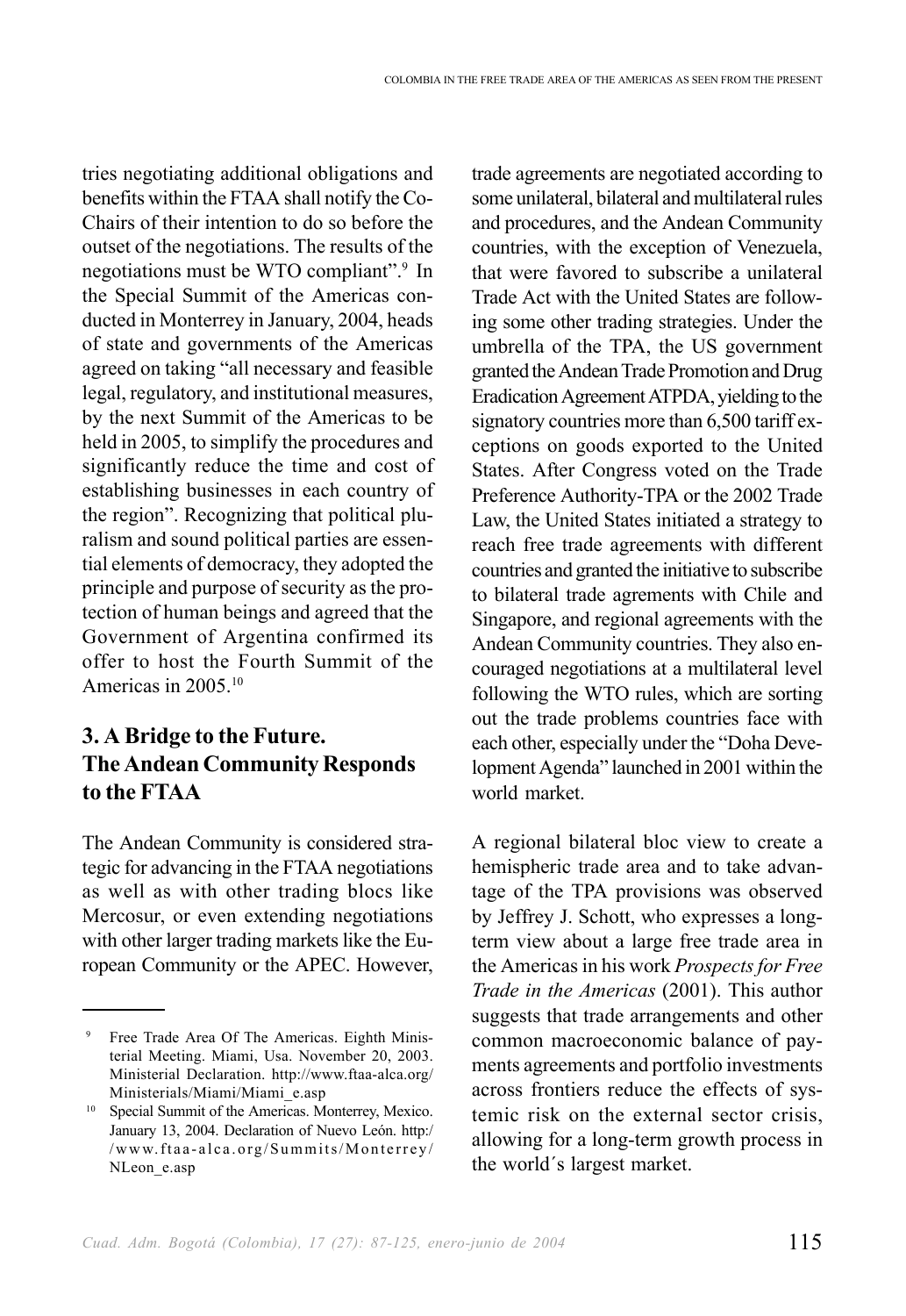Academic considerations as such moved rulers in the Presidential Summit in Quebec to launch a new political guideline to initiate a bloc-to-bloc negotiation scheme within the FTAA. The FTAA Quito Ministerial Meeting, conducted in November, 2002, established the alternative to take advantage of bloc-to-bloc bilateral negotiations under the authority of the Trade Promotion Authority-TPA.

Enlarging the negotiation within the FTAA means trading within a market composed of 800 million consumers, valued at US\$ 11 trillion and a trade currently valued at US\$ 3.4 trillion. Between 1987 and 1999 intraregional trade increased 250%, and in 1999, trade within the Andean Region represented nearly 20% of total value and the US was responsible for nearly 66% of total exports. Foreign direct investment increased within the Andean region from US\$ 64.7 billion in 1990 to US\$391 billion in 1999. Since 1994, thanks to Decision 370, the Andean Countries adopted the mandate of transforming themselves into a regional common market, the common external tariff being 20%. In October, 2002, 68% of the tariff nomenclature adopted three category levels (Gil, 2001). Within the adopted field-leveling conditions to accomplish the negotiation proposal, some countries suggested a differential treatment to favor less developed Andean countries. These circumstances favorable to trade allowed bilateral negotiations to advance within the FTAA according to an established schedule, which we will review.<sup>11</sup>

Table 2 **FTAA - Negotiation Groups**

| A. Market Access Groups | <b>B.</b> Institutional Provision Groups | C. Cross Cutting Themes  |
|-------------------------|------------------------------------------|--------------------------|
| Market Access           | <b>Intellectual Property Rights</b>      | <b>Smaller Economies</b> |
| Agriculture             | Subsidies, Anti-dumping and              | Electronic Commerce      |
|                         | <b>Countervailing Duties</b>             |                          |
| Services                | Dispute Settlement                       | Civil Society            |
| Investment              | <b>Competition Policy</b>                |                          |
| Government Procurement  |                                          |                          |

Source: Based on United States General Accounting Office. Free Trade Area of the Americas-Negotiators Move Toward Agreement That Will Have Benefits, Costs to U.S. Economy. GAO-01-1027. Washington.

## **3.1** *Market Access*

Market Access and Agriculture started negotiations in May, 2002, and initially agreed on 68% of existing tariffs, nontariff barriers and subsidies, as well as other practices that distort trade. Progressively they will eliminate tariffs on agricultural goods, eliminate export subsidies, address other trade distorting practices and sanitary and phytosanitary measures. Related to bound tariffs are the maximum duties that a country has committed to in the WTO to apply on some goods that

<sup>&</sup>lt;sup>11</sup> A detailed review on this issue is titled "Comunidad Andina. Bases para la Presentación de Ofertas en los Grupos de Negociación del ALCA". SG/dt 192. 9 de diciembre de 2002. 2.23.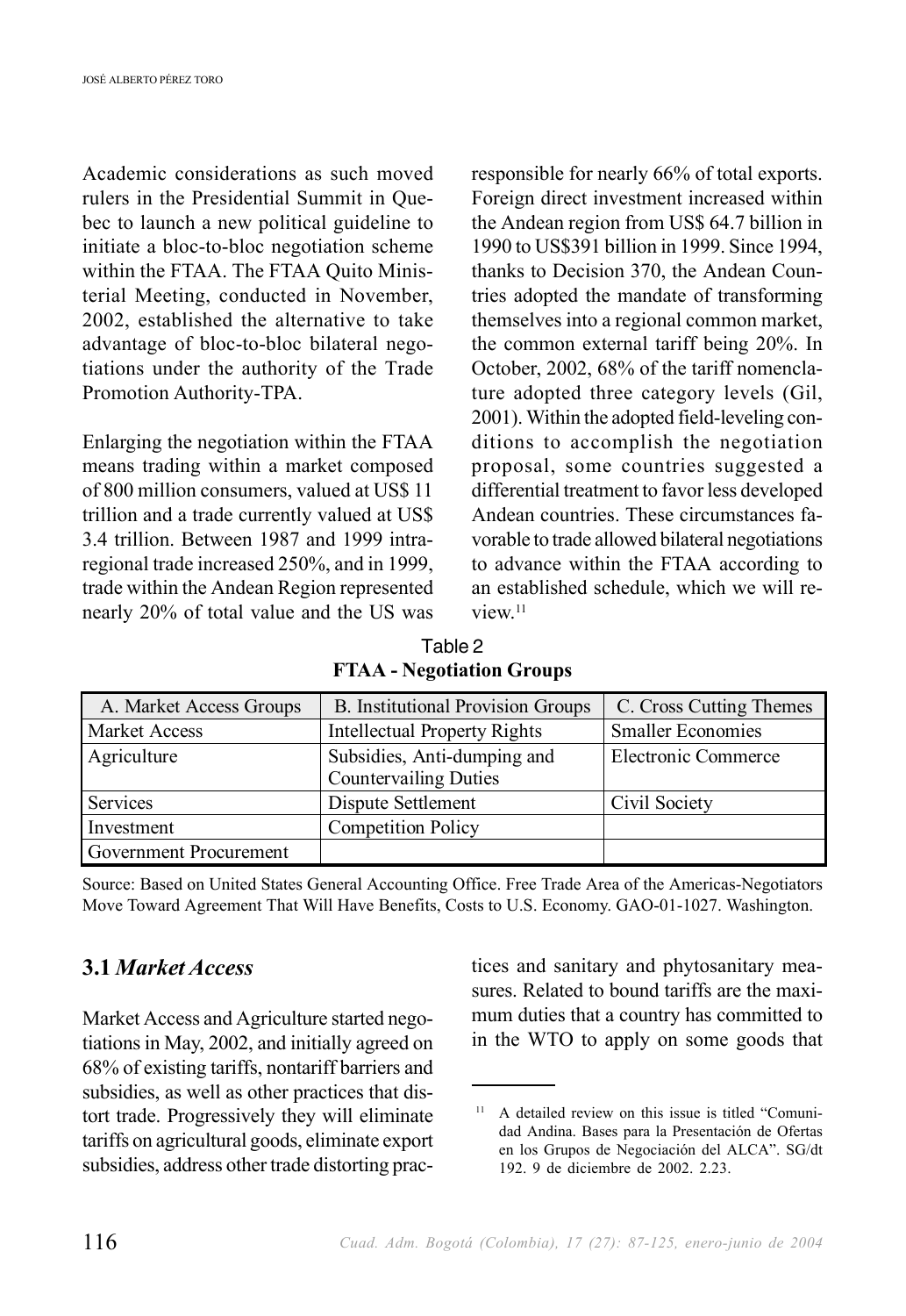relate to the common external tariff. The starting point for reducing tariffs or base rate is the crucial element of the discussion, especially on agricultural products, where some US goods are subject to state subsidies. The United States is proposing that the base rate, from which tariffs are phased out be the lower of either a product´s most favored nation rate, applied in effect during the FTAA negotiations, or the WTO-bound rate at the end of the FTAA negotiating process, as suggested by the US General Accounting Office-GAO (2001: 30) and Cano (2003) sources that we extensively quote in this section.

## **3.2** *Agricultural Tariffs*

After 2002, all *agricultural tariffs* are subject to direct negotiation (considering that different trade liberalization timetables exist within the FTAA.) Reaching an agreement on rules of origin, customs procedures and technical barriers to trade involving agriculture would be addressed in the market access group. Controversy still exists on how to categorize and agree on products that are sensitive to each country, eliminate agricultural export subsidies, suppress domestic support programs, identify trade-distorting practices for agricultural products, and deal with sanitary and phytosanitary measures.

To reach a consolidated text either in the bilateral agreements or within the multilateral agreement, tariff reductions will be regulated. Reductions will be linear, and only some exceptions will be admitted. The parties accepted four schedules for the reduction of agricultural tariffs (Cano, 2003). Some will have immediate effect, others no more than five or ten years, and very few will be granted longer terms.12 Services, investment, and government procurement presented revised proposals after July, 2003. Rules of Origin adopted the minimalist system and rules will be negotiated on a product-byproduct schedule. At least 60% of each product's value must come from AC or FTAA countries where labor, parts, and production represent a fraction of the value added.

# **3.3** *Market of Services*

The Andean Community had already regulated the market of *services* within the region, following Decision 439 and Decision 291 on *investment*, in prompt response to the WTO services agreement, especially GATT Article XXIV and GATT's Article V, to cover a cross-border supply of services, and the supply of a service by a company with a commercial presence in another country´s market. The negotiation includes the ways in which a services provision in the agreement applies to subnational levels of government and the timing for developing additional disciplines for sectors, such as the telecommunications or the financial sectors. To approach the scheduling of services commitments, a top-down approach or negative list, as in the Nafta, is preferred, where all service sectors are subject to core rules, and countries must then indicate which sectors or measures they would seek to exclude from coverage. In the positive list approach followed in the WTO, a country specifies the commitments it plans to make. If the sector is not included in the

<sup>12</sup> See the documents FTAA.TNC/1 8, FTAA.ngma/ 03/Rev.1/Add.1. and FTAA.ngag/05/Addl ./Rev.1.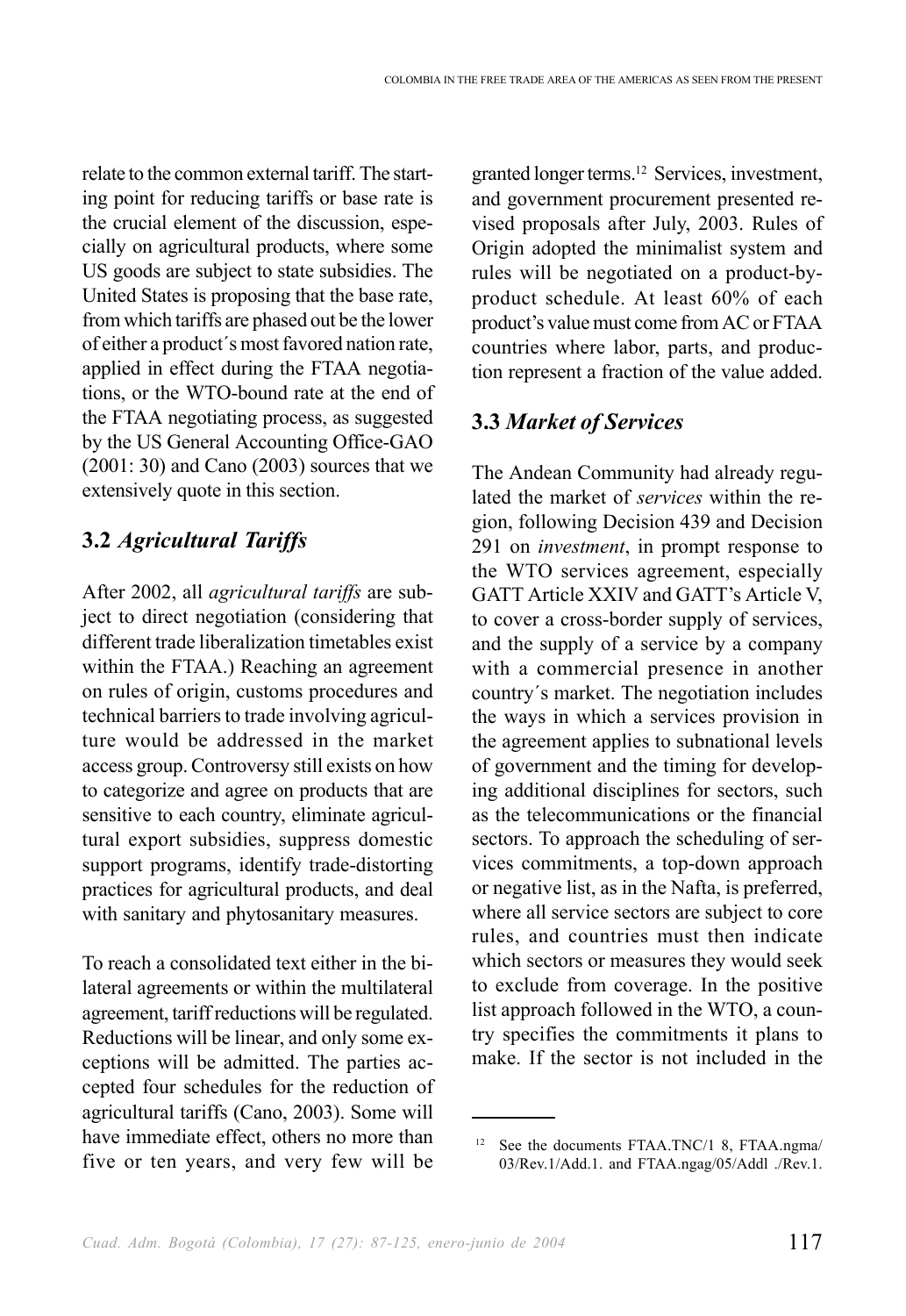schedule, it is not covered by the agreement. In general, in the FTAA negotiations business representatives split over whether the FTAA should use a positive or negative approach.

## **3.4** *Investment*

Negotiations have yielded broad agreement on the thrust of the types of investment protection, but the establishment or entry of investment remains controversial. Portfolio investment, both stocks and bonds, account for 60% of the \$661 billion invested in the FTAA. The debate centers on the ability of investors to challenge government actions and on contravening investment rulings and including labor and environmental provisions in the text. Convergence in the negotiation has been set on basic ground rules for entry and treatment of investment, and lowering the risk for the potential investor. It also has set standards of national treatment, and most favored nation treatment. Negotiators aim to go beyond the Agreement on Trade-Related Investment Measures-TRIMS, even mitigating standards of treatment for investors and establishing mechanisms for dispute resolution. An agreement was reached after incorporating comprehensive rights and obligations on investment, and a methodology was adopted to consider reservations and exceptions to obligations. An agreement was also reached on loss compensation, transfers, expropriation, and a mechanism for dispute settlement and transparency of laws. Broad agreement about investment disciplines was due to the more than 60 bilateral investment treaties by countries within the region. Negotiators are working on a legal framework to promote investment through the creation of a stable and predictable environment that protects the investor and his investment. Issues like a minimum or general standard of treatment are addressed in the draft chapter. The issue of competence led the AC to adopt Decision 285 to address some general FTAA negotiation issues.

## **3.5** *Government Procurement*

It is considered a potentially great market opening opportunity for participants. It is valued in the hemisphere at approximately \$250 billion, and as government procurement negotiations do not proceed from the commonly applied WTO agreement, the negotiation group on government procurement shares the mandate to expand access to the government procurement processes. This mandate does not necessarily imply identical systems for each country, while ensuring nondiscrimination and impartial and fair review for resolving procurement complaints and appeals by suppliers. The level of the parties' economic development is taken into consideration in the negotiations. Some exemptions were requested by the AC countries to protect national industry and sectors called sensitive. Small and mediumsized firms require special treatment for government procurement, including technical assistance to improve market competitiveness. Some other technical matters include the application of principles such as national treatment, most favored nation, special and differential treatment for smaller economies, the threshold and valuation of contracts, which includes procurement exceptions, specific procurement procedures and a review of appeal procedures including dispute settlement. The United States believes that for the participants to enjoy the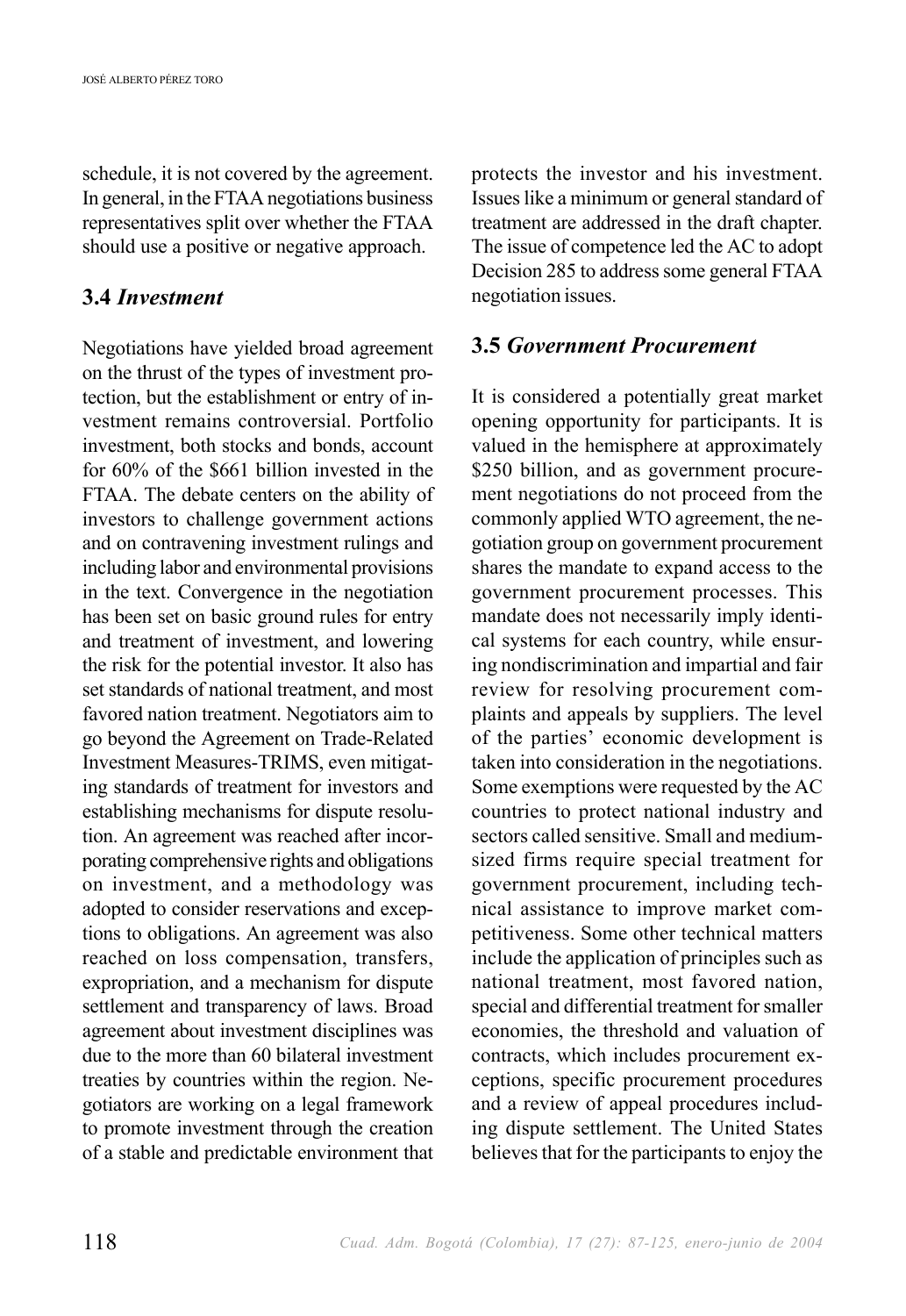concessions that will be negotiated, the agreement must include specific procedural provisions on topics such as publication timetables and tendering procedures as found in Nafta.

## **3.6** *Intellectual Property Rights*

The US shows a decisive competitive advantage in high technology, knowledgebased industries dependent on intellectual property. Developing countries like the AC want to bolster enforcement of existing rules to cover new technologies such as the Internet and biotechnology. Some other controversial issues are compulsory licensing, patenting of plants, animals, and biological processes.

The ADPIC agreement offers minimum protection for dispute settlement. The AC advanced on Decisions 486 and 351 in technology transfer and treatment of investment, as being consistent with nondiscriminatory treatment of the investment phase, and other issues like author's rights, patents, internet agreements and contracts, industrial design and plans, especially in the establishment of protection standards, observance and dispute settlement.<sup>13</sup>

# **3.7** *Subsidies, Antidumping, and Countervailing Duties*

Many countries in the western hemisphere employ these trade remedies to counter subsidized or unfairly traded imports. The US proposed that countries be able to maintain their current antidumping and countervailing duty laws as permitted under the WTO clauses. *Safeguard Measures* are considered temporary, as their purpose is to freeze or roll back trade liberalization when it is shown that liberalization has caused injury to a domestic industry. These measures intend to provide the industry with time to adjust to increased competition. Regarding agricultural proposals, the degree of injury or impact to the domestic industry and the length of time the measure can stay in place, is definitive. The WTO safeguard measure determined that tariffs or quotas can be used for up to 4 years.

# **3.8** *Dispute Settlements*

Members are required to balance a desire for a strong regional enforcement mechanism against national concerns about sovereignty. Dispute settlement is recognized as a linchpin for the effective operation of the hemispheric agreement. The most controversial issues are how to handle compliance, whether to allow appeals, (allowing) public access to the process and resolving issues such as the FTAA's jurisdiction versus other international agreements like third party rights. The critical point of this topic derives from the rights secured and commitments made in the FTAA even if negotiations go beyond the WTO, thereby reducing the number of countries who adopt measures that do not comply with the FTAA, bolstering members´ confidence by preserving the benefits balance attained in negotiations, and ensuring that recourse exists effectively and impartially to redress the countries (GAO, 2001: 69). Ecuador claims

<sup>13</sup> Decision 486, contains norms about patents, industrial practices, trademarks on integrated circuits. Decision 351, orders Author's Rights. Decison 392 for Genetic Resources. Decisión 391 for the protection of vegetables and other phytosanitary rules. Decisión 486 is the accepted regimen on Industrial Property Rights.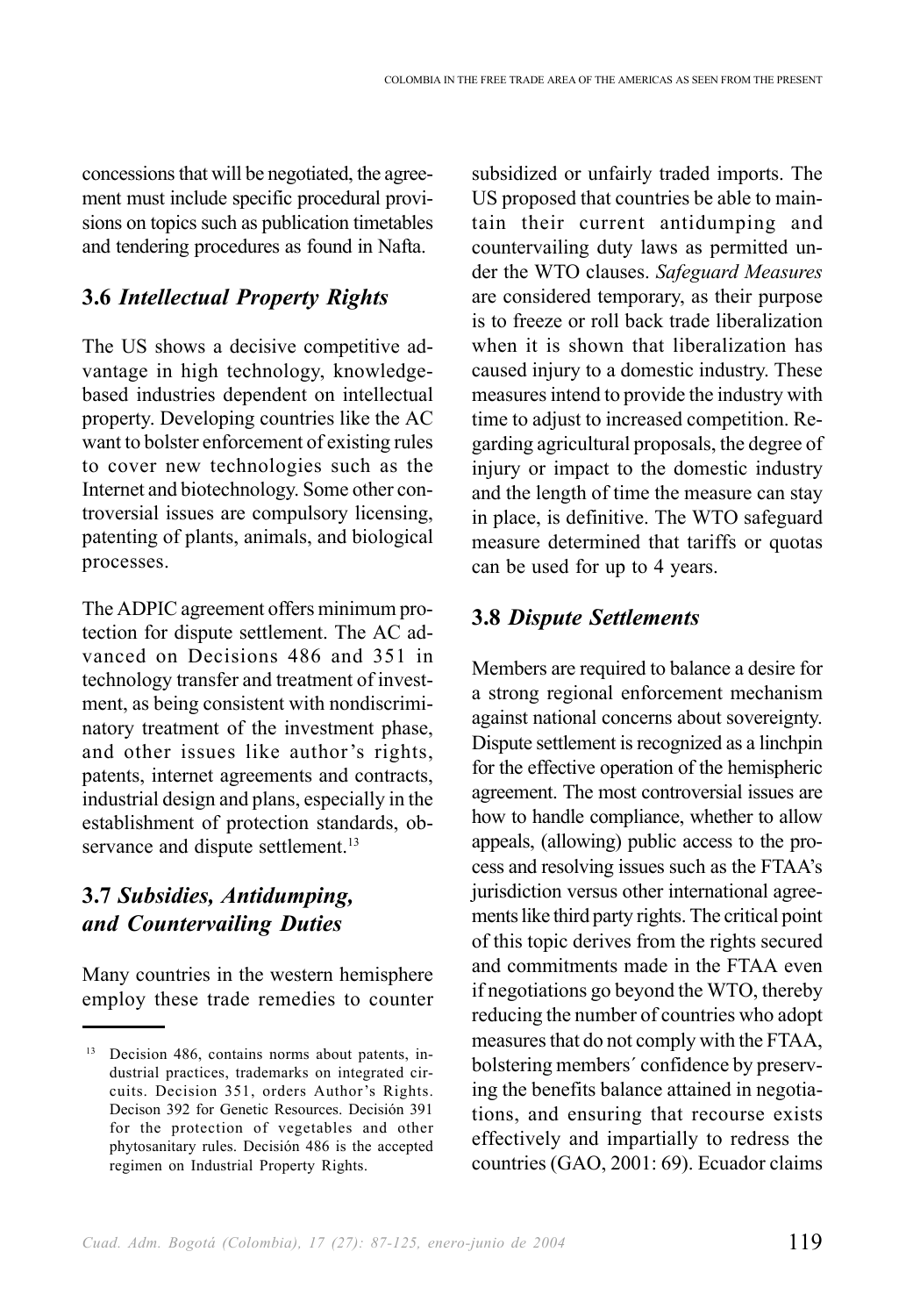that paying attention to issues related to the degree of a country's underdevelopment involves offering longer-term periods to comply with the agreement's duties and extending judicial assistance to countries.

## **3.9** *Competition Policy*

Only 12 of 34 participating countries currently have competition policy laws; however, all agree that they should implement measures that proscribe anticompetitive business conduct such as monopolistic behavior. With regards to standards and *Technical Barriers to Trade*, a draft was submitted in November, 2000 for discussion, establishing a schedule to preserve the rights of countries to apply restrictions on imports for human health, safety or environmental reasons, while establishing procedures for avoiding measures that discriminate unnecessarily against imports. Still, countries may decide that additional rules are useful for expanding existing WTO commitments. Negotiators are working on the inventory of nontariff measures, along with a methodology to remove them. Some aspects with which parties to the FTAA and AC countries are coming to terms14 are the following: First, those referred to as *Competition Policy*, where each signatory country should implement measures to proscribe anticompetitive business conduct but disagrees over the level of detail needed in the agreement. This new legal area consists of the rules and regulations that foster a competitive environment in a national economy. This is attained partly through more efficient allocation of resources. Practices like the ISO are commonly accepted, as well as competition policy laws, antitrust laws, and laws against fixing prices and misuse of market power by monopolies. Colombia and Venezuela currently have competition policy laws, while the Andean Community has supranational institutions to deal with regional competition disputes. AC countries advanced in setting the detailed anticompetitive code, like Decisions 419 and 376 about normalization practices and accreditation of academic titles. A peer review of competition policy laws and their implementation in lieu of binding dispute resolutions has caused fears that their implementation could serve as the overseeing body. Many of the competition chapter brackets should be easy to eliminate during the negotiation phase.

## **3.10** *Smaller Economies*

Smaller economies, which are characterized by a high degree of trade openness, a lack of economic diversity and a dependence on trade taxes for government revenues and on relatively small firms, have requested special and differentiated treatment. The 7th FTAA Ministerial Meeting in Quito agreed upon publishing the second FTAA Draft.<sup>15</sup> Ministers approved a cooperation program and the differential treatment included special action according to different levels of economic development.16 Further negotiation talks were included in the agenda, one in Miami in 2003, another in Brazil in 2004 and the one in Puebla the same year.<sup>17</sup> The  $7<sup>th</sup>$  Private Sector meeting gathered civilian views on the advance-

<sup>14</sup> About convergence of opinions see Salazar-Xirinachs y Robert (2001).

<sup>15</sup> See http://www.ftaa-alca.org

<sup>16</sup> See http://www.ftaa-alca.org/tnc18s.doc

<sup>17</sup> See Anex II. http://www.ftaa-alca.org/tnc18s.doc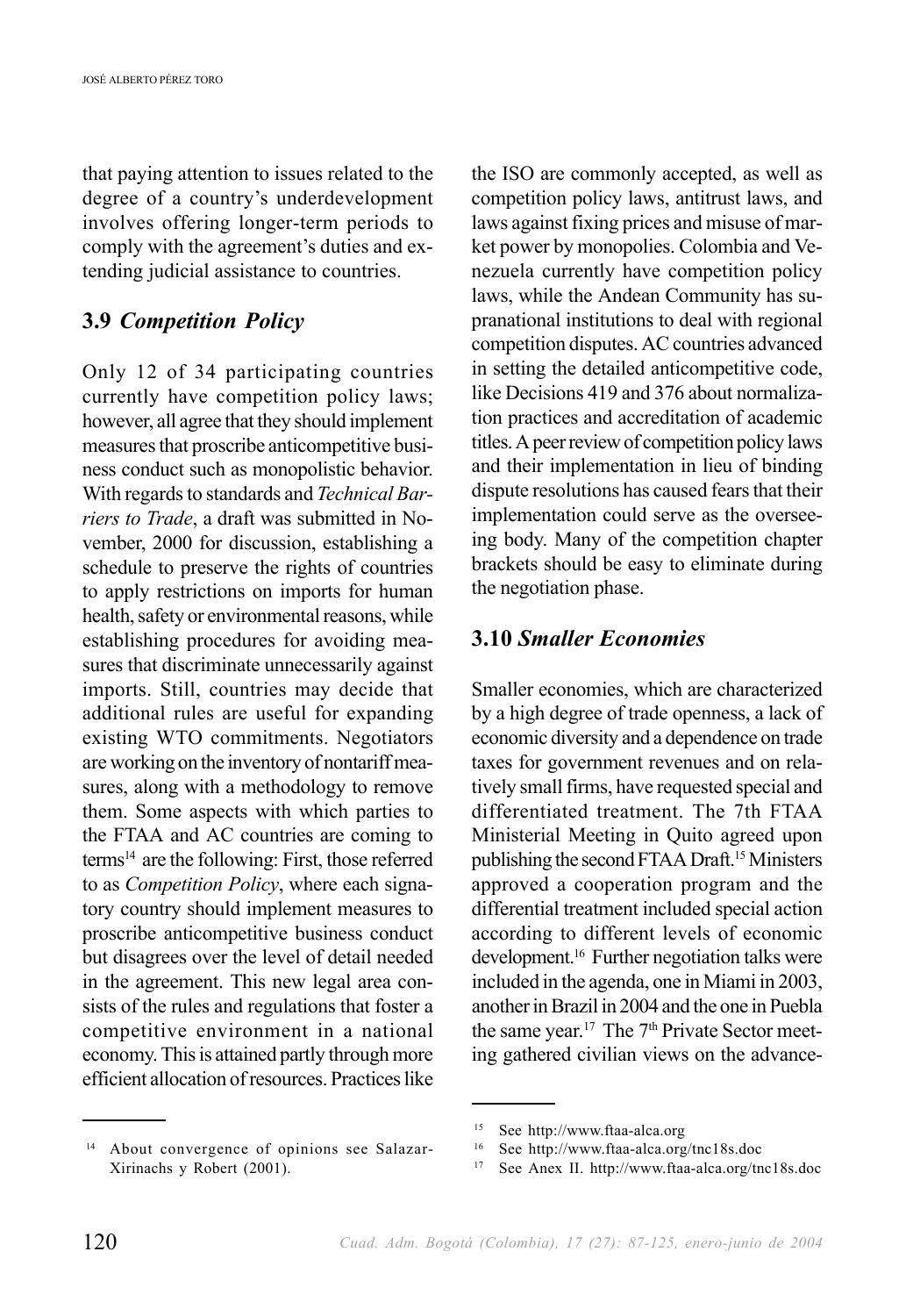ment of negotiations, as agreed on among the multilateral and plurilateral conditions to be followed after the 2004 Monterrey Ministerial meeting.

#### **4. Concluding Remarks**

Attempting to foresee developments on this very complex and interdependent integration of economies within the hemisphere with past historical developments that determined a path development process, we reach the conclusion that we are entering into a process of globalization that has historical roots and is somewhat deterministic, as suggested by authors like Foreman-Peck (1995: 63) and others like Kenwood & Lougheedd (1998), Rugman (2000), Scholte (2000), Schwartz (2000) and Shannon (1996). They proclaim, using different methodological currents, that we live in a world where historical determinants contribute to the rapid expansion of international trade and economic development something that we can hardly elude. The past occurrences connected with trade expansion had their origins in the advancement of the transportation revolution that linked the world into a single market, and in the creation of a modern banking system that links most economies to a single currency failing the gold standard, and to the spread of technology in world production. These and some other social and economic advances led the world to the construction of a global market governed by market rules. Events and man-made policies attempt to tame market forces and smooth the integration process of nations into this complex process that is revealed in this institutional picture.

#### **4.1** *Emerging World Trade Scenarios*

Globalization is perhaps one of the main causes that encourages trading blocs to incorporate into new political frameworks that are governed by historic economic events and led by a set of emerging trade policies. This set of social and historical forces demand the improvement of the current and subsequent economic organizations. Government agencies now follow the instruction of new economic and entrepreneurial commands where institutionalized markets and business rule, hopefully driving the economy according to international trends, some determined by global institutional mandates like these originating from the World Trade Organization-WTO, and others more difficult to define, which lead nation-states to depart along unexpected dependent paths.

Powerful trading partners are orienting trade and investment currents through an innovative process governed by new trade and investment practices. These rules can be categorized among *three* generally observed pattern changes introduced by trends and cycles, departures that mark history as a more coherent world-system that is historic, economic and entrepreneurial in its commitments, as suggested by Chase-Dunn y Grimes (1995: 388).

*Firstly*, Wallerstein (1974), in his work *The Modern World-System*, put into perspective an interesting view for a new historical scenario for world business expansion. Based on characterized past events, he found that a set of nations made a single and cohesive commercial unit like the European Nations. Common interest on exchange and coincid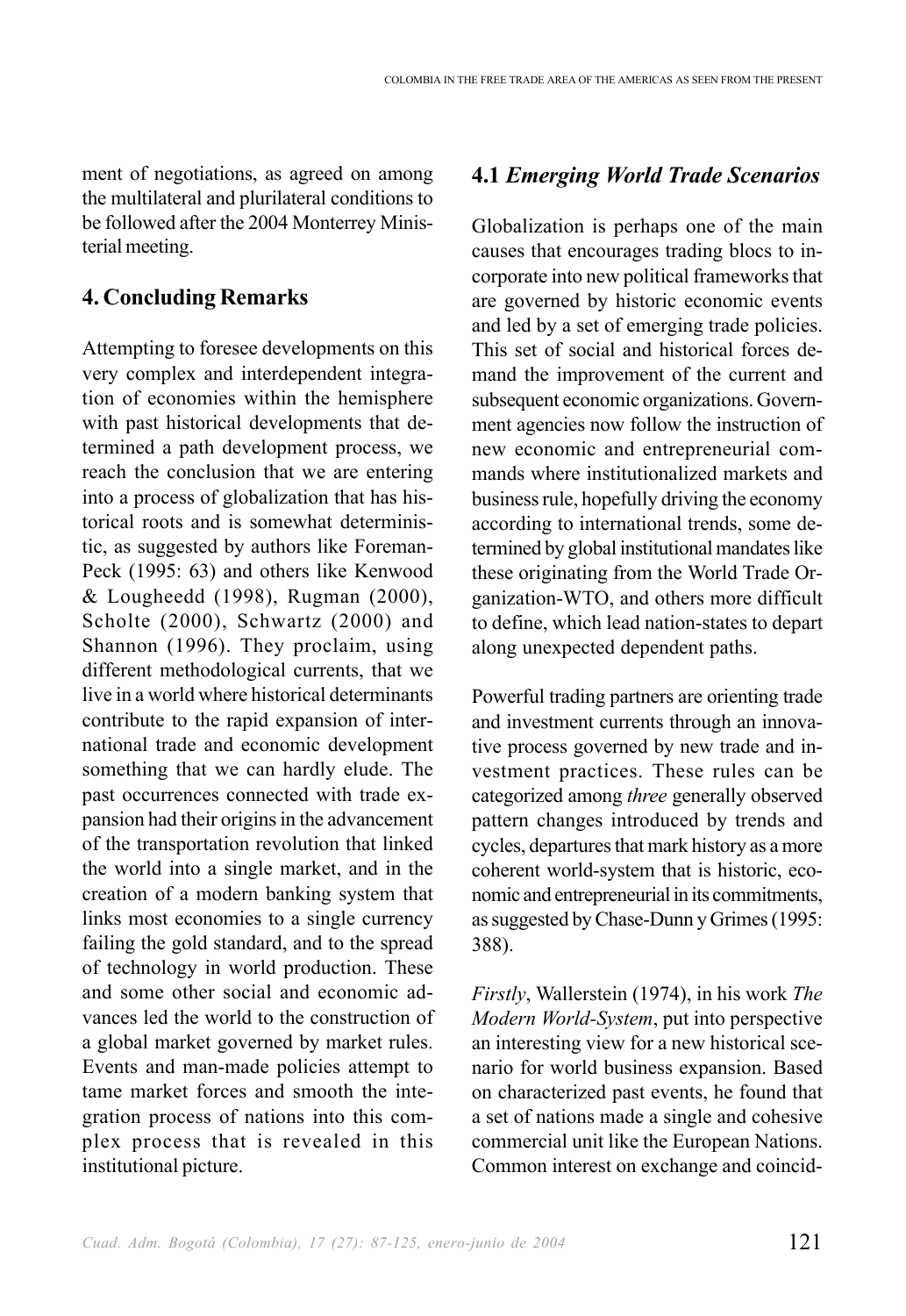ing trade profiting practices allowed some northern European nation-states to become interdependent economic units, forming a "world-system". This historical approach is indeed useful for analysis of initial conditions leading to the explanation of the appearance of trading blocs, for example, and history teaches us that past events under given circumstances may lead the world system to replicate scenarios where emerging events may develop into enlarging systems.

This system, built from present scenarios made out of the present circumstances, allows us to understand why *the world trading economy* enlarged after following a process of open market transactions, market integration agreements, and institutionally created profit transactions, that later developed into a world made of new trading rules. These created conditions for the present, and encouraged the spread and distribution of trade profits allocated around the world according to priorities. This enlarging world market system or "trading area" follows "a progressive trend", making of this a dependent path that converts into an interdependent world economy where new opportunities accrue after a large number of firms interact, creating what we now denominate as clusters (Chase-Dunn and Grimes, 1995).

*Secondly*, in the field of *international relations*, new theories showed that the world has experienced important evolution and changes because of nation-state's interaction in a global world where egoistic nations compete for power. Competition for world political power is viewed in the realist tradition as a source of peace, while in the complex interdependent approach, it is assumed to become the source of business that allows for economic convergence (Carr, 1995: 9). Theoreticians in the neorealist tradition, like Waltz (1987) and Gilpin (1990), suggest that the world political economy promotes growth paths and satisfies multinationals' global interests that take advantage of the newly created economic and trading system.

A *third* line of viewing world economies involves the new endogenous economic *growth routines*, which predict events of historical significance, the evolutionary view of development promoted by trade as suggested by microeconomics analysts like Nelson and Winter (1982: 209).<sup>18</sup> Their theoretical approach implies that large trading organization structures surrendered the business world, expanding even more trade currents. In this economic context, trade organizations developed, which led to distributing gains among trading participants in more diverse ways, as suggested by a complementary stream of viewpoints, including those of authors like North (1961), Bauer (1974), and Theberge (1968: 68-71). Powell (2001: 55) suggests that organizations develop in this emerging world, becoming transformed into industries and sectors that push R&D toward emerging technologies, and where industries rely more on basic university research, decentralizing research activities, and locating this research near competitive clusters.

<sup>&</sup>lt;sup>18</sup> The evolutionary model of economic growth fully explains the pattern of aggregate outputs, inputs and factor prices that neoclassical theory partially "explains".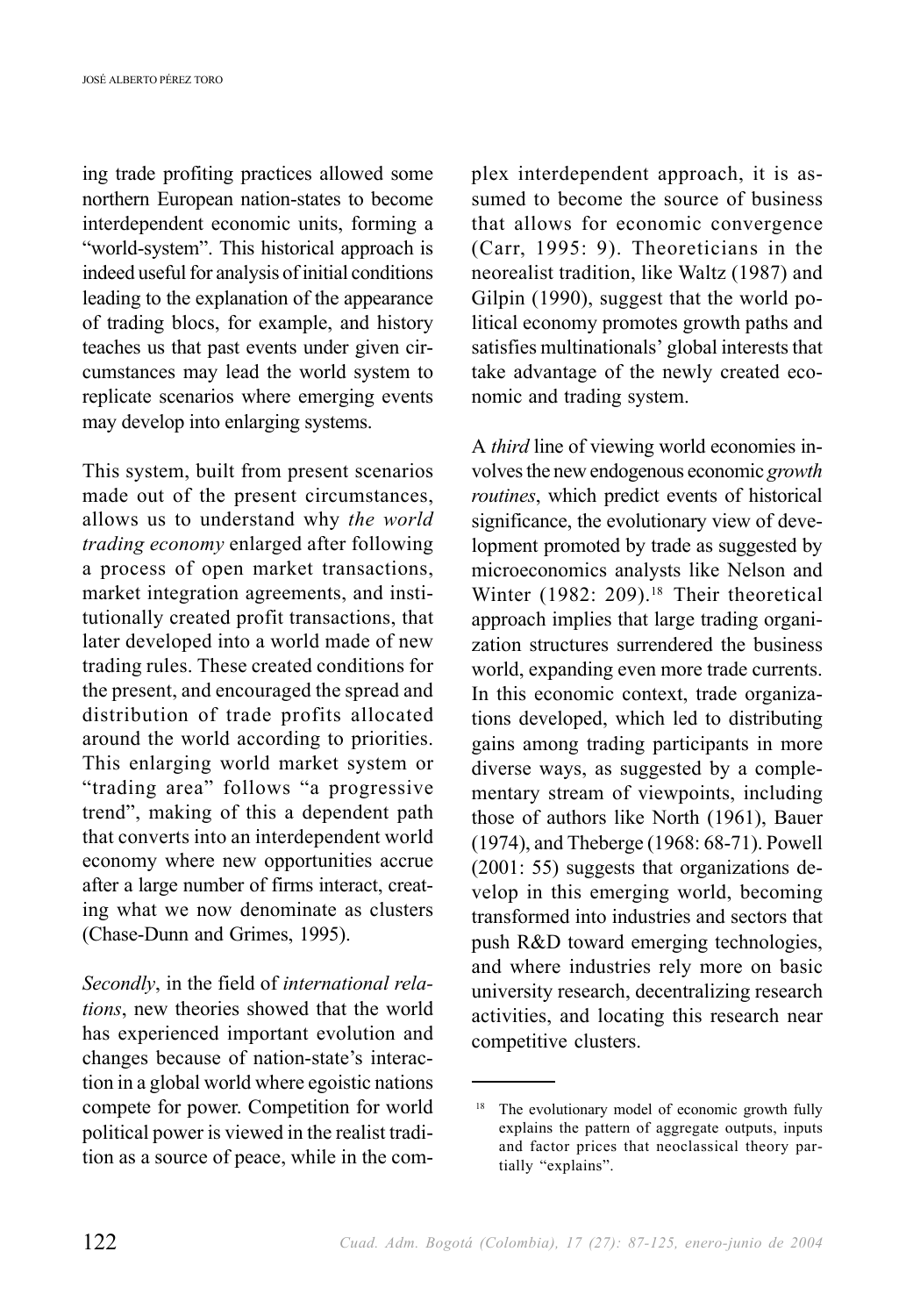#### **Bibliographical References**

- Alca. 1998-a. *Estado de Avance de la Labor de los Grupos de Trabajo del Alca.*
- Amin, Ash, and Trhift, Nigel. 1995. *Globalization, Institutions and Regional Development in Europe.* s. l., Oxford University Press.
- Anzola Gil, Marcela; Caballero Sierra, Gaspar, y Corral Strassmann, Luis Carlos. 2002. *De la OMC al ALCA: bases para la negociación.* Bogotá, Colegio Mayor de Nuestra Señora del Rosario.
- Axford, Barrie. 1996. *The Global System Economics, Politics and Culture.* Oxford, Polity Press.
- Axworthy, Lloyd. 2000. *Permanent Council of the Organization of American States- OAS*, Washington, 11 February.
- Bauer, Peter. 1974. *Dissent on Development*. London, McMillan.
- Bhagwati, Jagdish. 1997. "Fast Track to Nowhere", in: *The Economist*, October 18, p. 22.
- Blanco, Herminio, and Zabludovsky, Jaime. 2003. *Alcances y límites de la negociación del Acuerdo de Libre Comercio de las Américas*, s. l., Banco Interamericano de Desarrollo-Intal-ITD-STA.
- Bretherton, Charlotte, and Ponton, Geoffrey. 1996. *Global Politics*. Oxford, Blackwell's.
- Cano, Carlos Gustavo. 2003. *El agro de cara al TLC*, Bogotá, República de Colombia, Ministerio de Agricultura y Desarrollo Rural.
- Carr, E. H. 1995. *The Twenty Years Crisis. 1919- 1939*. London, Papermac.
- Chase-Dunn, Christopher, and Grimes, Peter. 1995. "World-System Analysys", in: *Annual Review of Social Studies*. v. 21, pp. 387-417.
- Cipolla, Carlo M. 1991. *Entre la historia y la economía-introducción a la historia económica.* Barcelona, Crítica.
- Comunidad Andina. 2002. *Bases para la presentación de ofertas en los grupos de negociación del ALCA.* SG/dt 192.
- Devlin, Robert. Antoni Estevadeordeal. 2001. *What's New in the New Regionalism in the Américas?.* Intal-Itd-Sta. Working Paper 6.
- Dussel Peters, Enrique. 1997. *Pensar globalmente y actuar regionalmente*. México, UNAM.
- Foreman-Peck, James. 1995. *Historia económica mundial*, Madrid, Prentice Hall.
- Free Trade Area of the Americas. 2003. *Eighth Ministerial Meeting.* Miami, Ministerial Declaration. Available Fromm: http://www.ftaa-alca.org/ Ministerials/Miami/Miami\_e.asp
- Friedman, Thomas L. 1999. *The Lexus and the Olive Tree*, New York, Anchor Books.
- Fukuyama, Francis. 1991. *El Fin de la Historia. Planeta. Barcelona.*
- GAO-United States General Accounting Office. s. f. *Free Trade Area of the Americas-Negotiators Move Toward Agreement That Will Have Benefits, Costs to U.S. Economy*. GAO-01-1027. Washington.
- Gil, Julio César. 2001. "La Comunidad Andina ante el ALCA: implicaciones y oportunidades", in: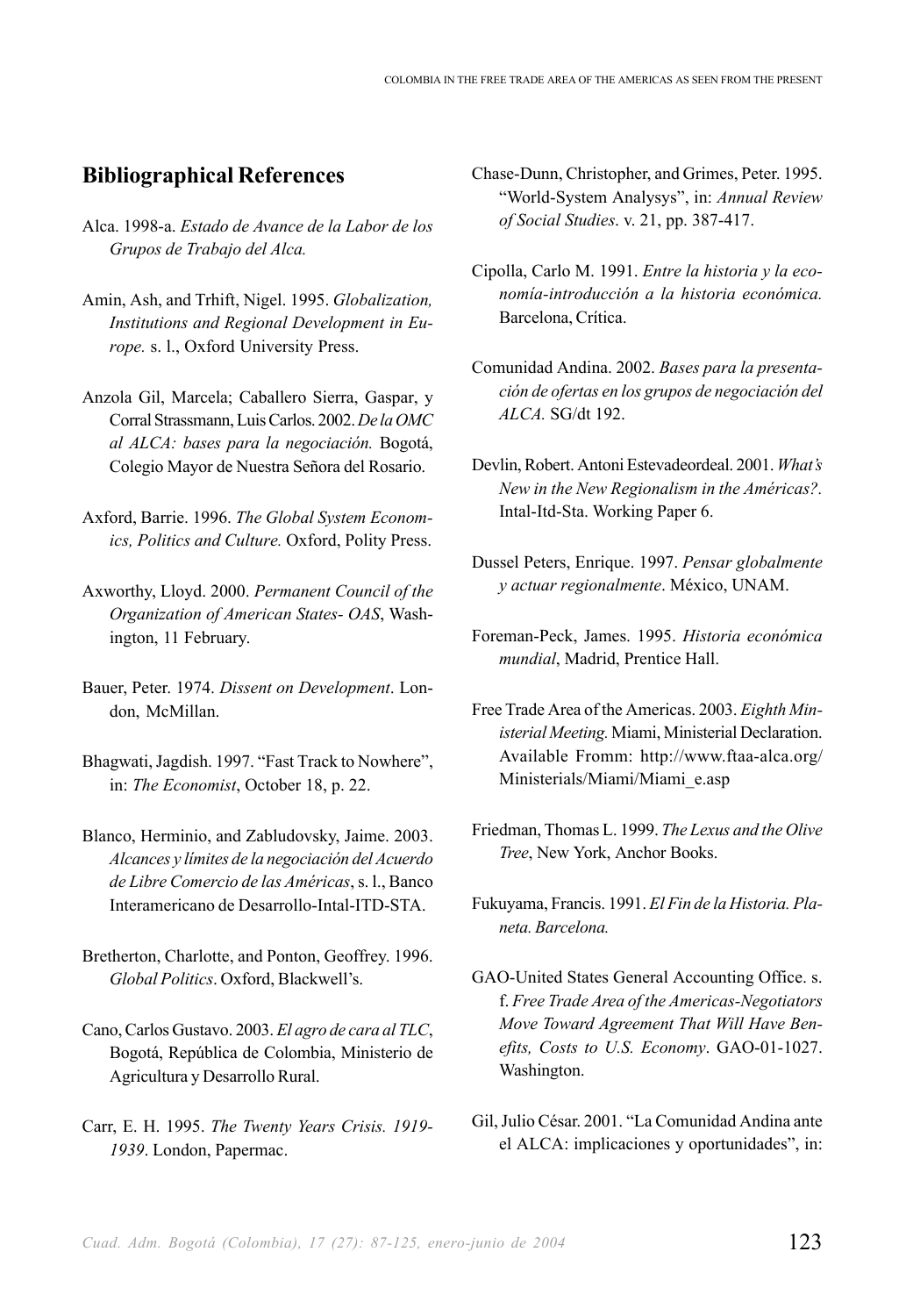*SELA. XXVII Reunión Ordinaria del consejo Latinoamericano*, Caracas, 8-10 de octubre.

- Gilpin, Robert. 1990. *La economía política de las relaciones internacionales*. Buenos Aires: Grupo Editor Latinoamericano.
- Guilhon Albuquerque, José Augusto. 2003. "Los desafíos del futuro gobierno de Lula", in: *Foreign Affairs. En Español*, v. 3, n. 1.
- Hearing of the Trade Subcommittee of the House Ways and Means Committee. June 13, 2003.
- Held, David. 1995. *Democracy and the Global Order*, Stanford, Stanford University Press.
- Hinsley, F. H. 1967. *Power and the Pursuit of Peace*, Cambridge, Cambridge University Press.
- Holton, Robert J. 1998. *Globalization and the Nation-State*, London, MacMillan Press.
- Huntington, Samuel P. 1996. "The West: Unique, Not Universal", in: *Foreign Affairs*, November-December.
- Kenwood, A. G., and Lougheedd, A. L. 1998. *The Growth of the International Economy*, London, Routledge.
- Le Goff, Jacques. 1991. *Pensar la historia. Modernidad, presente, progreso*, Barcelona, Paidós.
- Lewis, Anthony, and Lewia, Paul G. 1992. *Global Politics*. Oxford, Polity Press.
- Michie, Jonathan, and Grieve, John. 1995. *Managing the Global Economy*, Oxford University Press.
- Miles K. Light. *Acuerdo de Libre Comercio de las Américas: Impactos Económicos en la Comunidad Andina.* 11 de Septiembre de 2003. Secretaría General de la Comunidad Andina.
- Moore, Mike. 2000. *Back on Track for Trade and Development*, Speech give by the Director General of the WTO at the X Meeting of UNCTAD held in Bangkok on 16 February.
- Musbach, Richard. 1997. *The Global Puzzle.* Boston, Hougton Mifflin Co.
- Nelson, Richard R., and Winter, Sidney G. 1982. *An Evolutionary Theory of Economic Change*, Cambridge, Harvard University Press.
- North, Douglas C. 1961. *The Economic Growth of The United States, 1790 to 1860*, New Jersey, Prentice Hall, Englewoods Cliff.
- North, Douglas C. 1998. *Institutions, Institutional Change and Economic Performance*. Cambridge. Cambridge University Press.
- O'Donnell. Guillermo. 1996. Another Institutionalization.
- Parker, Geoffrey. 1998. *Geopolitcs. Past, Present and Future*, London, Pinter.
- Parks. E. Taylor. 1970. Colombia and the United States: 1756 – 1934. Arno Press Nueva York.
- Powell, Walter W. "The Capitalist Firm in the Twenty-First Century: emerging Patterns in Western Enterprise" in Di Maggio, Paul. 2002. *Twenty –First-Century Firm*.
- Randall, Stephen. 1992. *Aliados y Distantes*. TM Editores – Uniandes. Bogotá